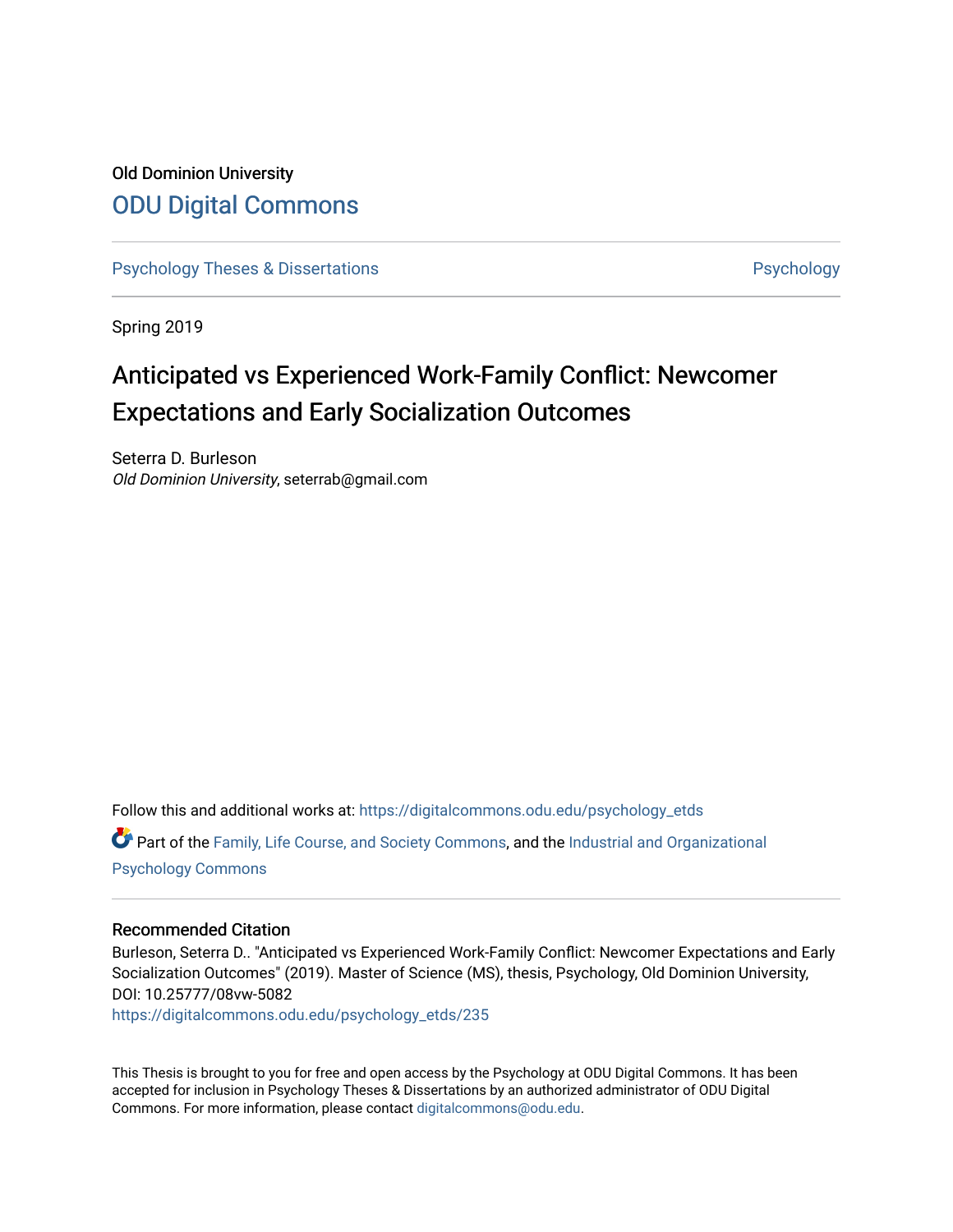# **ANTICIPATED VS EXPERIENCED WORK-FAMILY CONFLICT: NEWCOMER EXPECTATIONS AND EARLY SOCIALIZAITON OUTCOMES**

by

Seterra D. Burleson B.A. May 2013, University of Montana

A Thesis Submitted to the Faculty of Old Dominion University in Partial Fulfillment of the Requirements for the Degree of

### MASTER OF SCIENCE

#### **PSYCHOLOGY**

# OLD DOMINION UNIVERSITY May 2019

Approved by:

Debra A. Major (Director)

Xiaoxiao Hu (Member)

Yusuke Yamani (Member)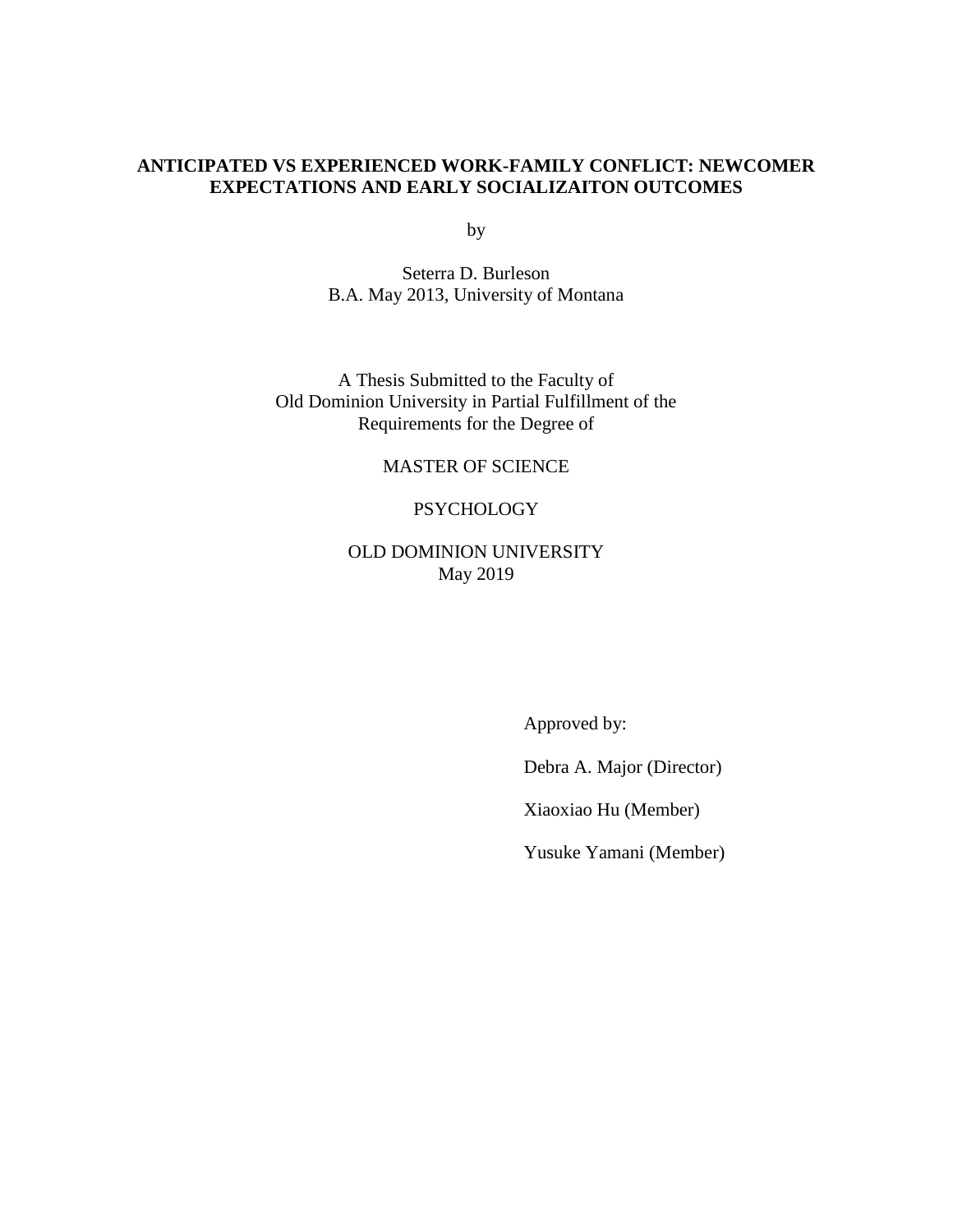#### **ABSTRACT**

### ANTICIPATED VS EXPERIENCED WORK-FAMILY CONFLICT: NEWCOMER EXPECTATIONS AND EARLY SOCIALIZAITON OUTCOMES

Seterra D. Burleson Old Dominion University, 2019 Director: Dr. Debra A. Major

Applying met expectations and newcomer socialization theory, congruence and discrepancy between anticipated work-family conflict (AWFC) and experienced WFC were examined in relation to job satisfaction, affective commitment, and turnover intent. It was hypothesized that when AWFC and WFC are in agreement outcomes are more favorable. Further, it was hypothesized that when the discrepancy is such that WFC is higher than AWFC outcomes are more favorable than vice versa. Data were collected from 205 adults, first as graduating seniors in college and again three months after starting their post-graduation jobs. Polynomial regression revealed that congruence between work interference with family (WIF) and anticipated work interference with family (AWIF) was related to increased job satisfaction and affective commitment but not decreased turnover. When WIF was higher than AWIF, job satisfaction and affective commitment are higher than when WIF was lower than AWIF, but this was not the case for turnover intent. Hypotheses regarding family interference with work (AFIW) were not supported. Unexpectedly, men reported higher levels of AWIF and AFIW than women. Findings expand understanding of the nature of relationships between WIF and workrelated outcomes by applying the concept of met expectations. Future research should examine interventions to provide realistic previews regarding expected levels of WIF for individuals prior to entering the organization to determine if job satisfaction and affective commitment can be improved indirectly through the formation of realistic expectations regarding WIF.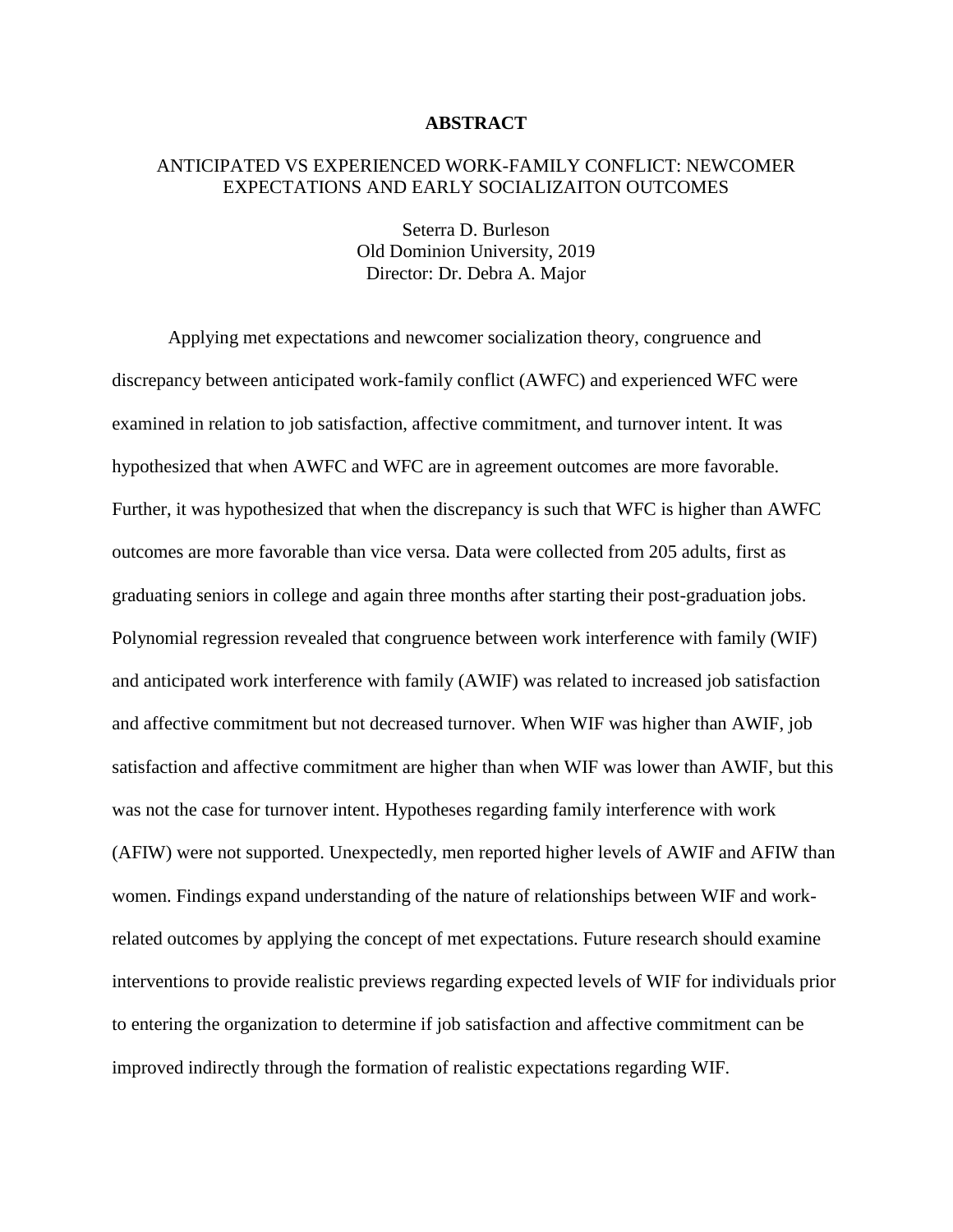Copyright, 2019, by Seterra D. Burleson and Old Dominion University, All Rights Reserved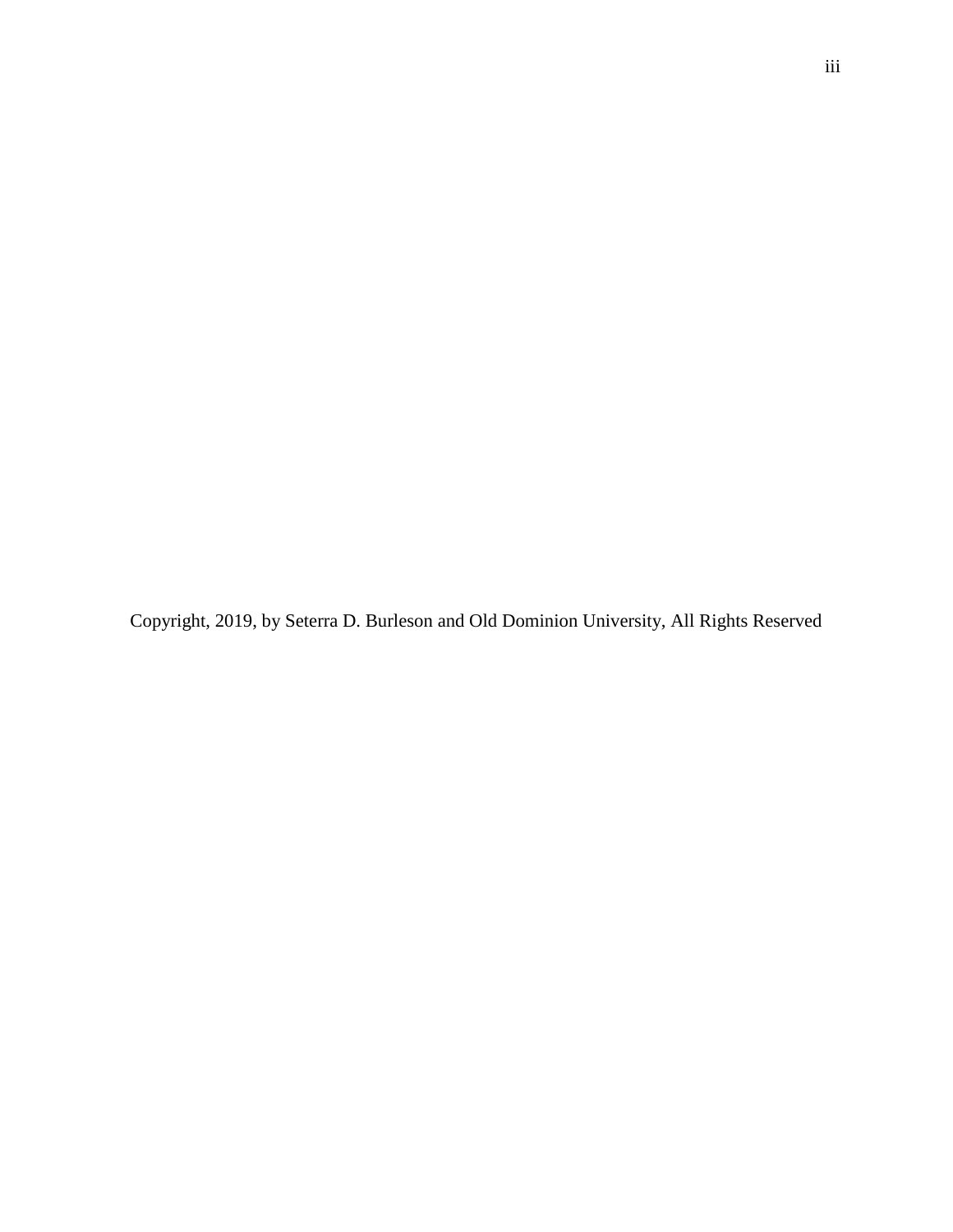#### **ACKNOWLEDGMENTS**

There are several individuals who have contributed to the successful completion of this thesis and are more than deserving of recognition for all the support they have provided me throughout this process. First, I would like to thank my advisor, Dr. Debra A. Major. Her guidance has been invaluable to me as I have worked to develop this thesis. Thank you for always making time to provide me with excellent mentorship, despite your many other commitments, and for encouraging me to develop my initial idea into something I am truly proud of.

I would also like to thank my thesis committee members. Dr. Xiaoxiao Hu is deserving of special recognition for her insights and advice regarding the data analyses and theory presented in this thesis. Thank you for always keeping your door open and providing me with high quality insights and resources. I would also like to thank Dr. Yusuke Yamani, who provided many helpful comments and recommendations at each stage of this process.

Lastly, I would like to thank my family and friends for their unwavering support. My fellow students, Dante Myers, Katelyn Reynoldson, Wil Jimenez, and Whitney Tyler, deserve special thanks. Thank you all for your peer mentorship and friendship and for encouraging me to keep working towards my goals. Lastly, I would like to thank my mother, Julianna Chatterton, and father, Steven Burleson. You give me the confidence, love, and support I need to keep striving to realize my dreams. I could not have gotten here without you. Mom, you have been my best friend and an amazing mentor to me throughout my life. Thank you so much for all you have done to show me that I can accomplish anything I set out to do.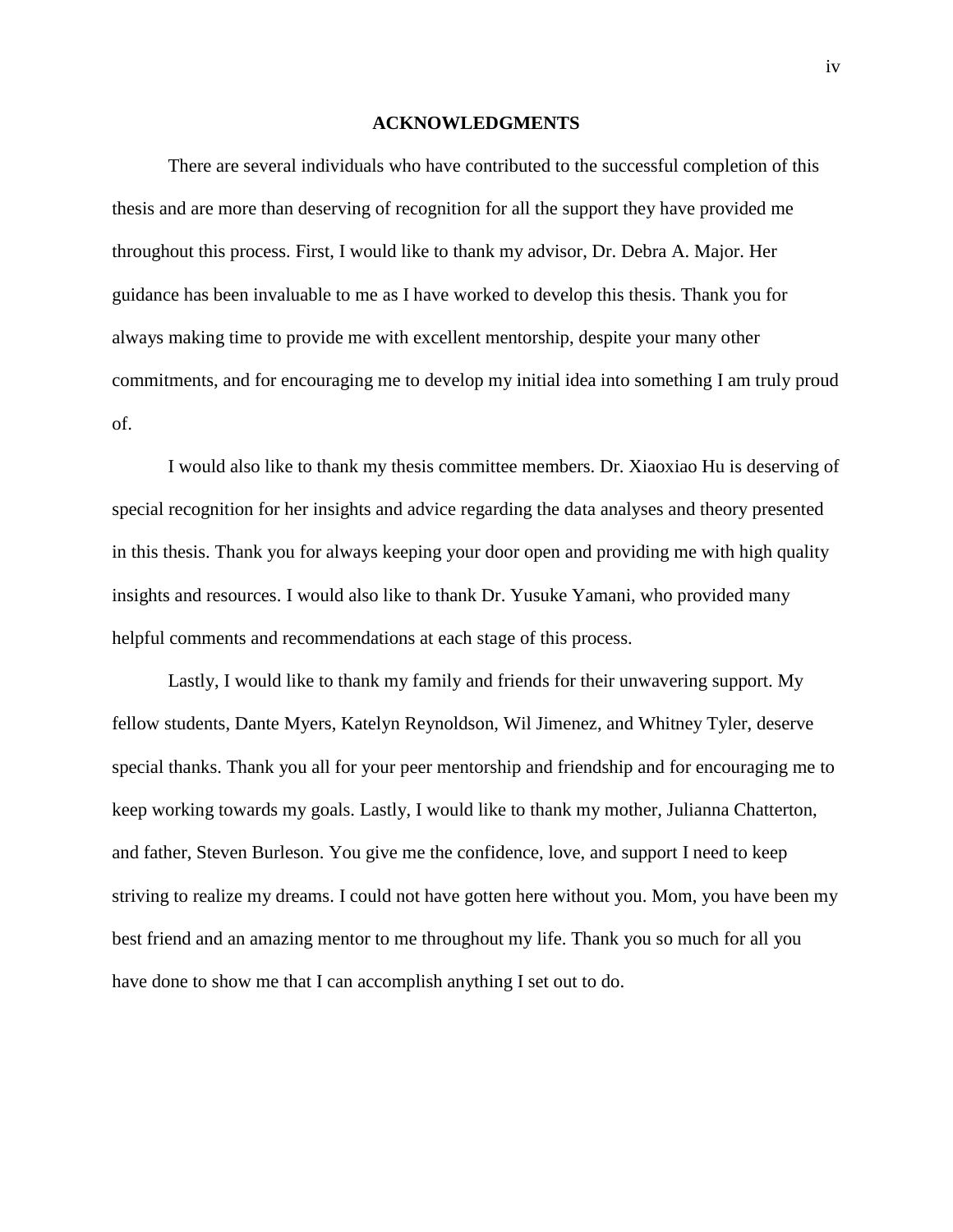| Chapter                                                                                                                                                                                                                                                                    |
|----------------------------------------------------------------------------------------------------------------------------------------------------------------------------------------------------------------------------------------------------------------------------|
| $\mathbf{I}$ .<br>UNMET EXPECTATIONS AND WORK-FAMILY CONFLICT 7<br>ANTICIPATED AND EXPERIENCED WORK-FAMILY CONFLICT<br>WORK-FAMILY CONFLICT AND WORK-RELATED OUTCOMES14<br>WORK-FAMILY AND ORGANIZATIONAL COMMITMENT 15<br>WORK-FAMILY CONFLICT AND TURNOVER INTENTIONS 17 |
| II.                                                                                                                                                                                                                                                                        |
| III.                                                                                                                                                                                                                                                                       |
|                                                                                                                                                                                                                                                                            |

# **TABLE OF CONTENTS**

Page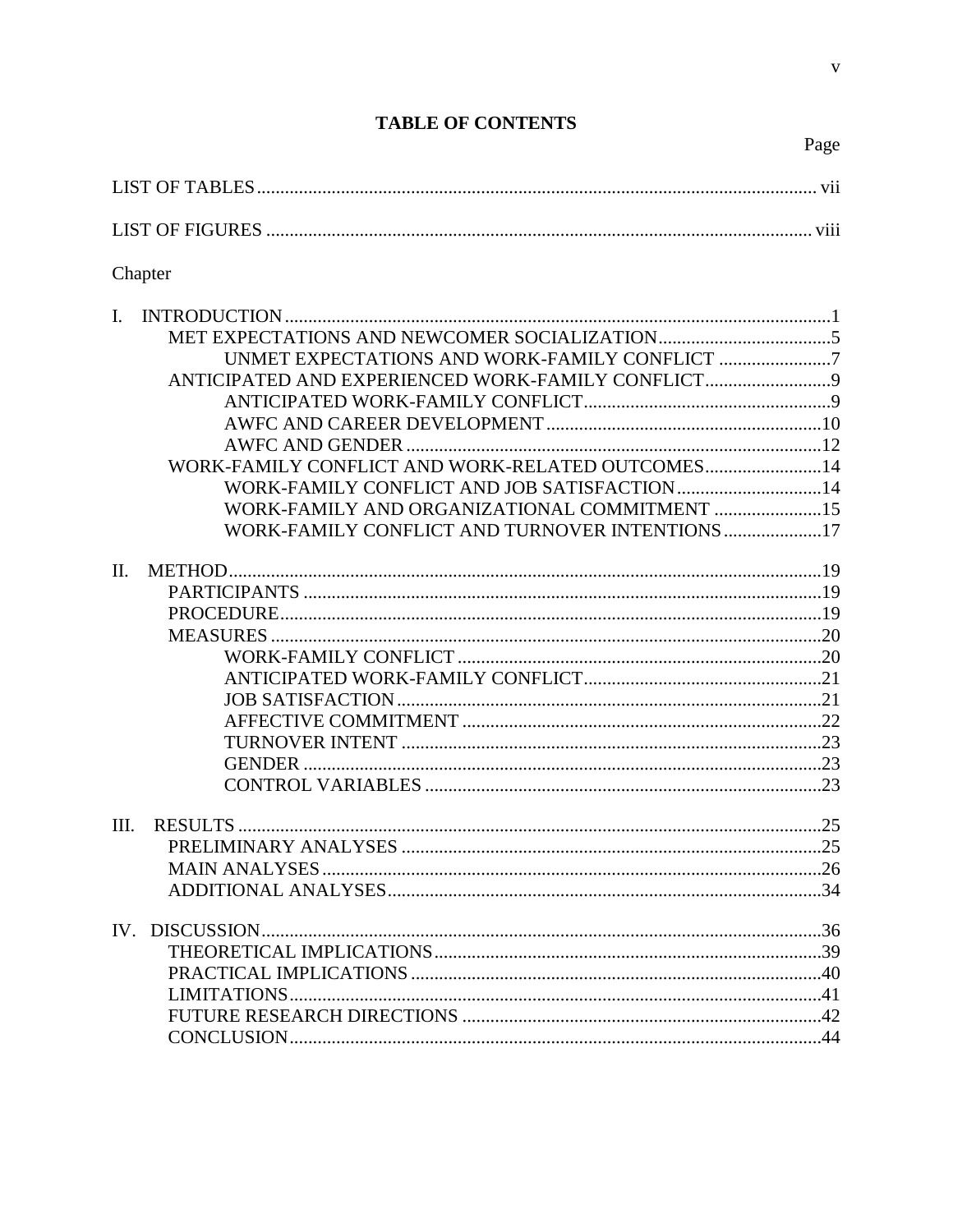# Page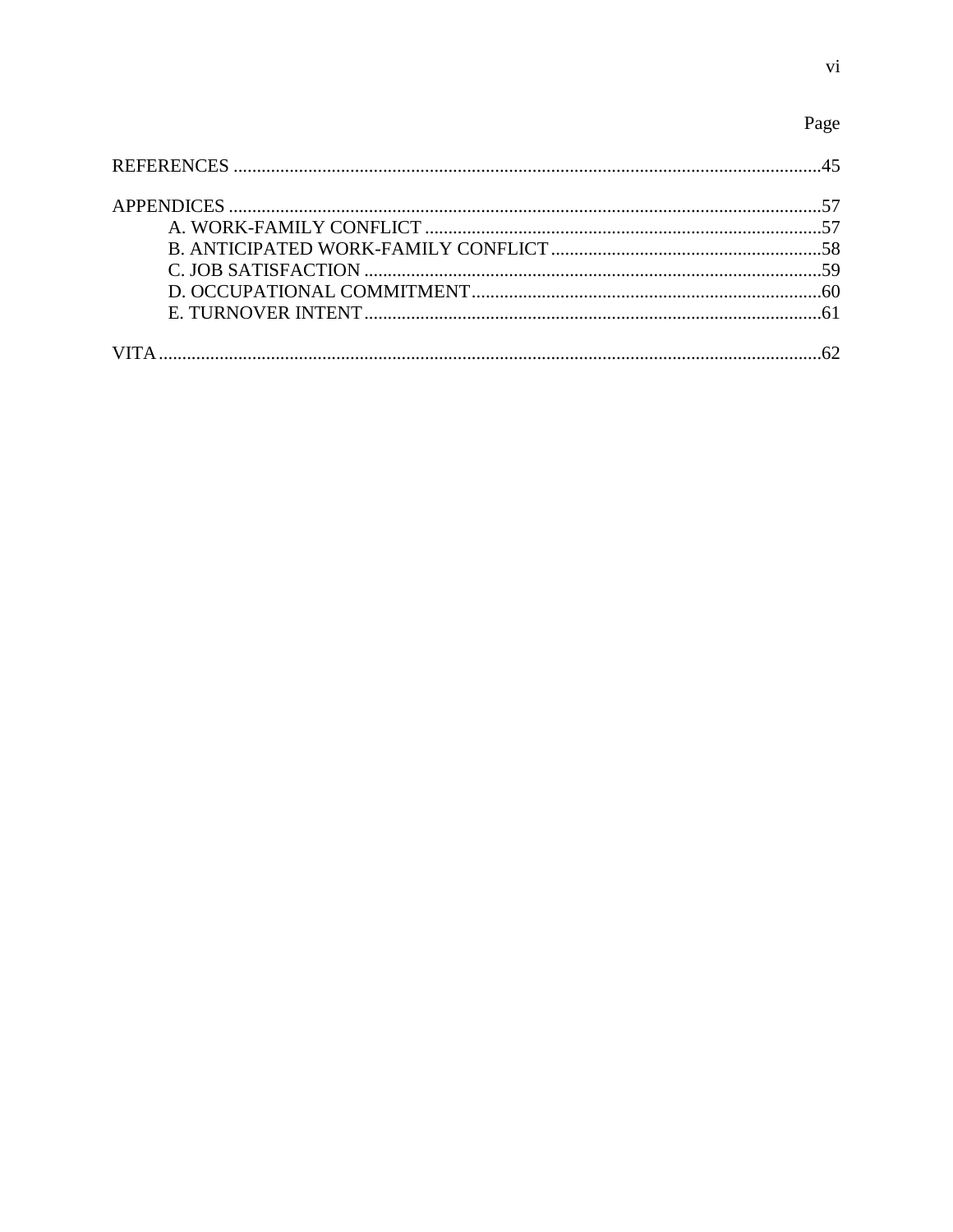# **LIST OF TABLES**

| Table                                                                                    | Page |
|------------------------------------------------------------------------------------------|------|
|                                                                                          |      |
| 2. Polynomial Regression Analysis Depicting Relationship between Anticipated Work-Family |      |
| Conflict and Experienced Work-Family Conflict Congruence and Work-Related Outcomes30     |      |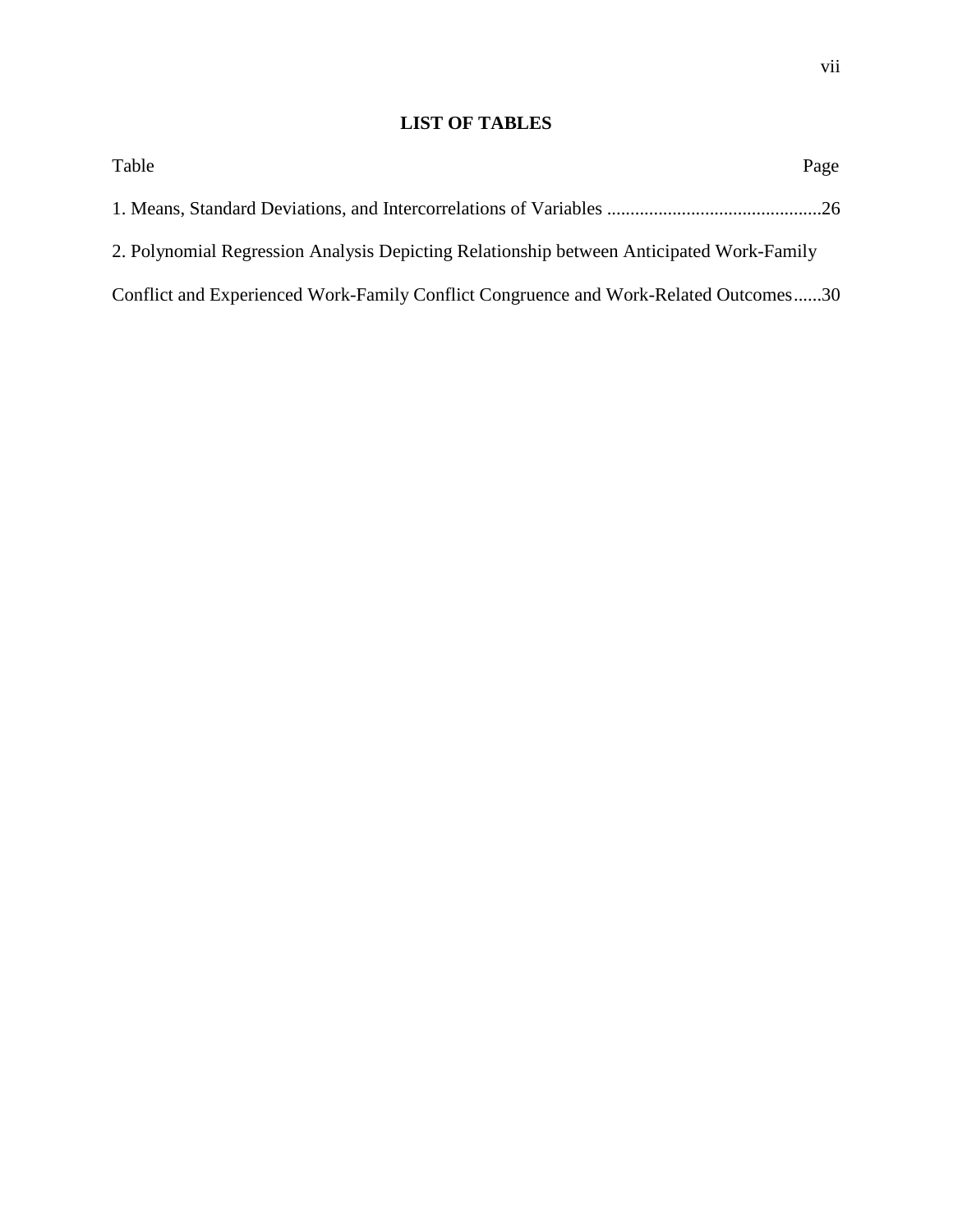# **LIST OF FIGURES**

| Figure                                                                      | Page |
|-----------------------------------------------------------------------------|------|
|                                                                             |      |
| 2. Congruence between AWIF and experienced WIF and affective commitment. 32 |      |
|                                                                             |      |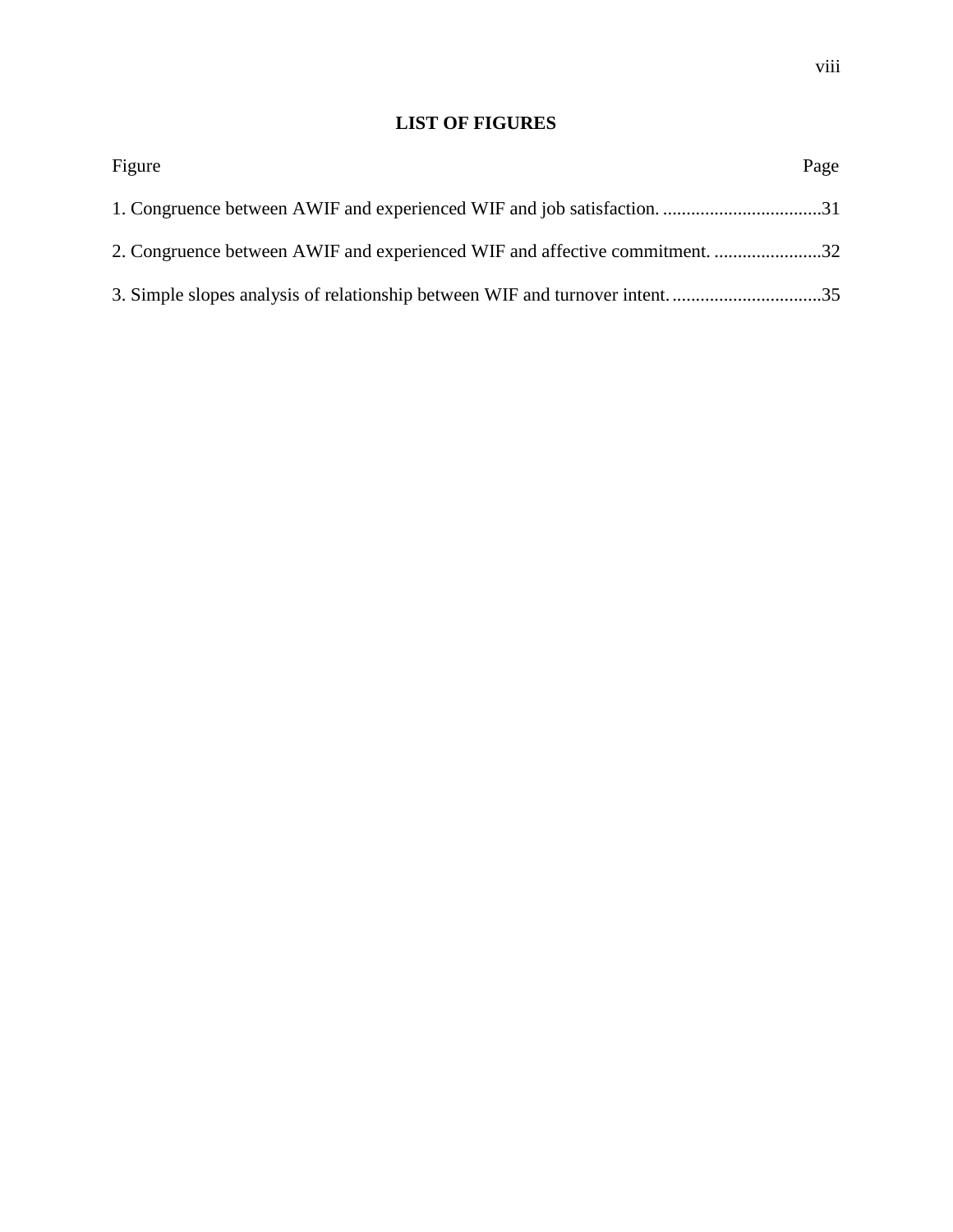#### **INTRODUCTION**

The successful incorporation of individuals into an organization has become increasingly important as people have become more mobile in their career development paths (Bauer, Bodner, Erdogan, Truxillo, & Tucker, 2007). Younger baby boomers have held an average of 11.3 jobs between the ages of 18 and 46, suggesting that incoming employees from younger generations are remaining with an organization for less than 31 months (Bureau of Labor Statistics, 2012). As newcomers become incorporated into an organization, their experiences in the socialization process have implications for job attitudes, performance, organizational commitment, and intention to remain with or leave the organization (Bauer et al., 2007). Organizational socialization literature suggests that the encounter stage, the point where newcomers transition from being an outsider to joining an organization, is a pivotal moment for individuals as they form a relationship with the organization, and consideration of newcomers' experiences at this stage and how they cope with these experiences is essential in adopting effective socialization practices (Hess, 1993; Louis, 1983).

It is particularly important to consider that as individuals prepare to enter the workforce, they form expectations regarding the nature of their work which may be met or unmet. When newcomers enter unfamiliar organizational settings, they often experience "reality shock" as they are confronted with discrepancies between anticipations and experiences (E. C. Hughes, 1958). When organizational newcomers encounter a mismatch between their expectations and the realities of their lives within the organizational context, the discrepancy determines whether newcomers' expectations are undermet, met, or overmet (Major, Kozlowski, Chao, & Gardner, 1995). Newcomer expectations are an influential factor in explaining job satisfaction, organizational commitment, and voluntary turnover (Porter & Steers, 1973; Wanous, Poland,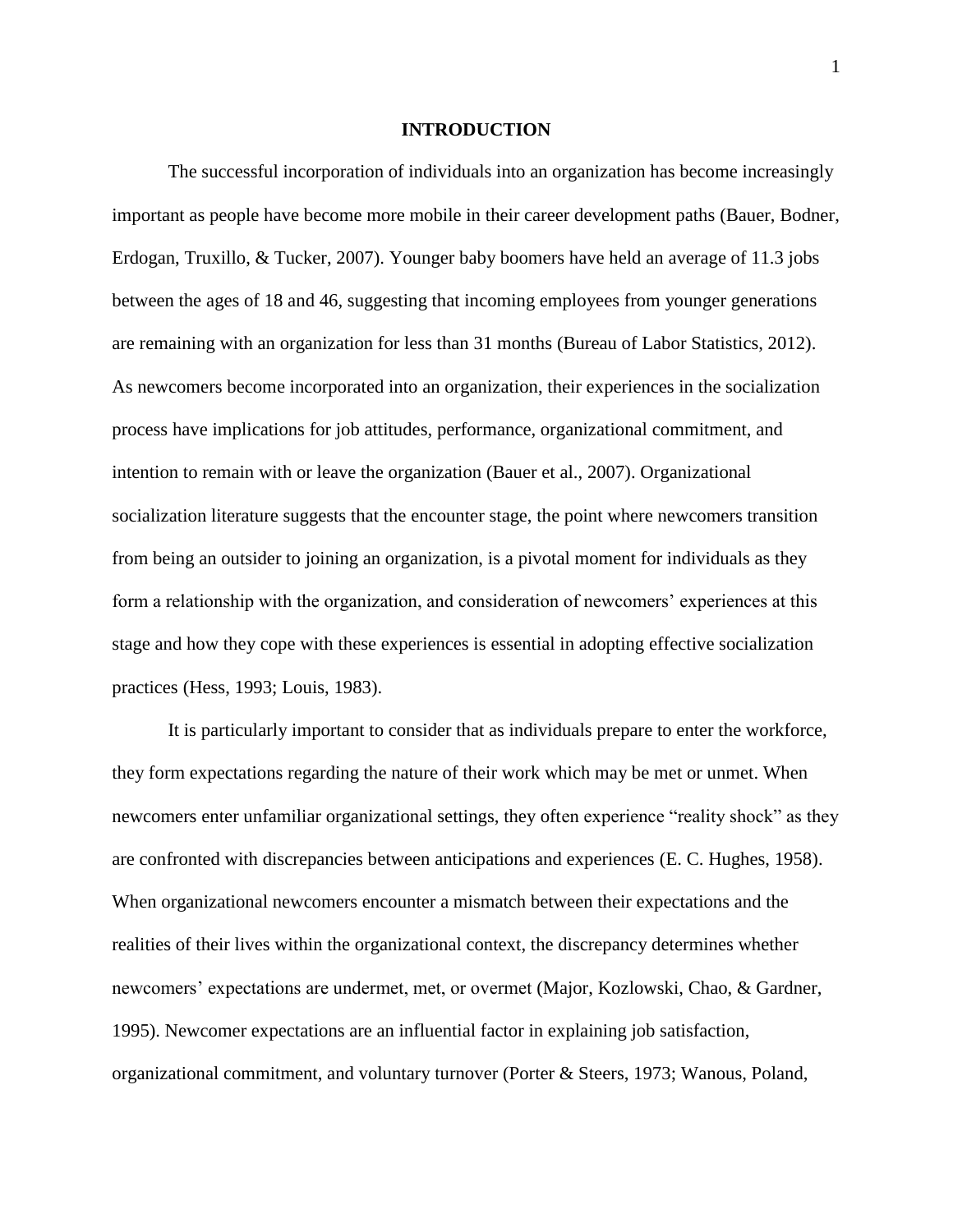Premack, & Davis, 1992). *Met expectations* are conceptualized as the degree to which an individual's positive and negative experiences in a job are similar or different relative to what the individual expected to encounter (Porter & Steers, 1973).

While the effects of unmet expectations have implications for newcomers in any context, this study examines these effects in the context of a science, technology, engineering, and mathematics (STEM) career trajectory. A national demand for skills in STEM is increasing as the U.S. endeavors to be globally competitive in areas of innovation and research. Therefore, it is of national concern that approximately 48% of bachelor's degree and 69% of associate's degree students declaring a STEM major do not persist through to degree completion (Chen, 2013; National Science Board, 2007). To address this issue, it has become essential to consider factors influencing the decision of students and professionals in STEM to leave these careers. As STEM students prepare for a career in STEM, they may form expectations regarding the work-family conflict (WFC) they will face in their chosen career field, and the fulfillment of expectations made as a student may play a role in the decision of STEM professionals to persist in or leave their chosen career path.

More broadly, this information will help to bridge the gap between WFC and career development literature. Both men and women in STEM have been found to be influenced by a desire for a balance between work and family roles in their occupational decision making. Women refer to other life interests, issues involving spouses or partners, and issues related to children as two of the most common reasons for changing career goals away from being a research focused professor (Mason, Goulden, & Frasch, 2009). Men have these concerns as well but were less likely to cite them than women. In a recent survey, 55% of those in the IT workforce indicated that they checked in frequently with their office during nonwork hours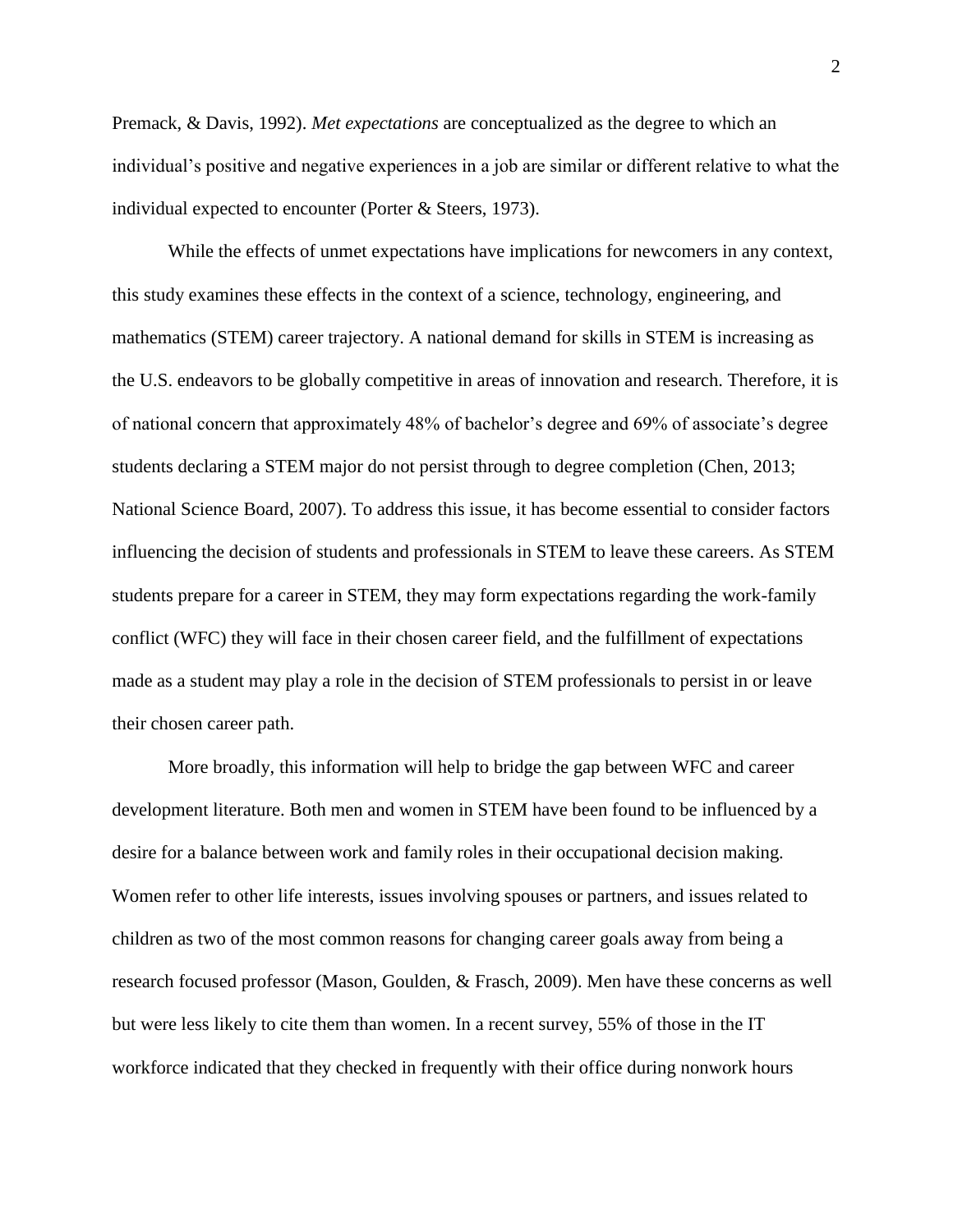(Collett, Potter, Keefe, & Mayor, 2014), suggesting that there is ample opportunity for work to affect IT professionals' fulfillment of family obligations. Work-family culture is a significant predictor of organizational and occupational commitment for both men and women in IT professions, though it has been found to be weighted more strongly for women in predicting occupational commitment (Major, Morganson, & Bolen, 2013). Considering the prevalence of work-family concerns in demanding career fields such as STEM, it is important to examine the effects of met and unmet expectations regarding WFC and how this may influence workplace outcomes such as turnover intent, affective organizational commitment, and job satisfaction. For example, a student expecting a low level of WFC in their career field may experience a high level of WFC upon entering the workforce, and the discrepancy between expectations and experienced conflict may influence the professional sentiments and job-related attitudes of that individual.

Hypotheses were examined using polynomial regression analysis with response surface methodology, which has been supported as a superior method to difference scores and direct measures in examining met expectations (Edwards, 1994, 2002, 2007; Edwards & Cable, 2009; Irving & Meyer, 1994; Shanock, Baran, Gentry, Pattison, & Heggestad, 2010). Difference scores are not subject to tests of construct validity, and recent research suggests that polynomial regression analyses with response surface methodology, which retains the interpretability of the original measures utilized, is preferred (Edwards, 1991; Irving & Meyer, 1994). Direct retrospective measures, another method commonly used to assess congruence and discrepancy between expectations and experiences, ask participants to report the degree to which their expectations have been fulfilled (Lambert, Edwards, & Cable, 2003). These measures fail to take into account the direction of the discrepancy and rely on individuals' recollection of previous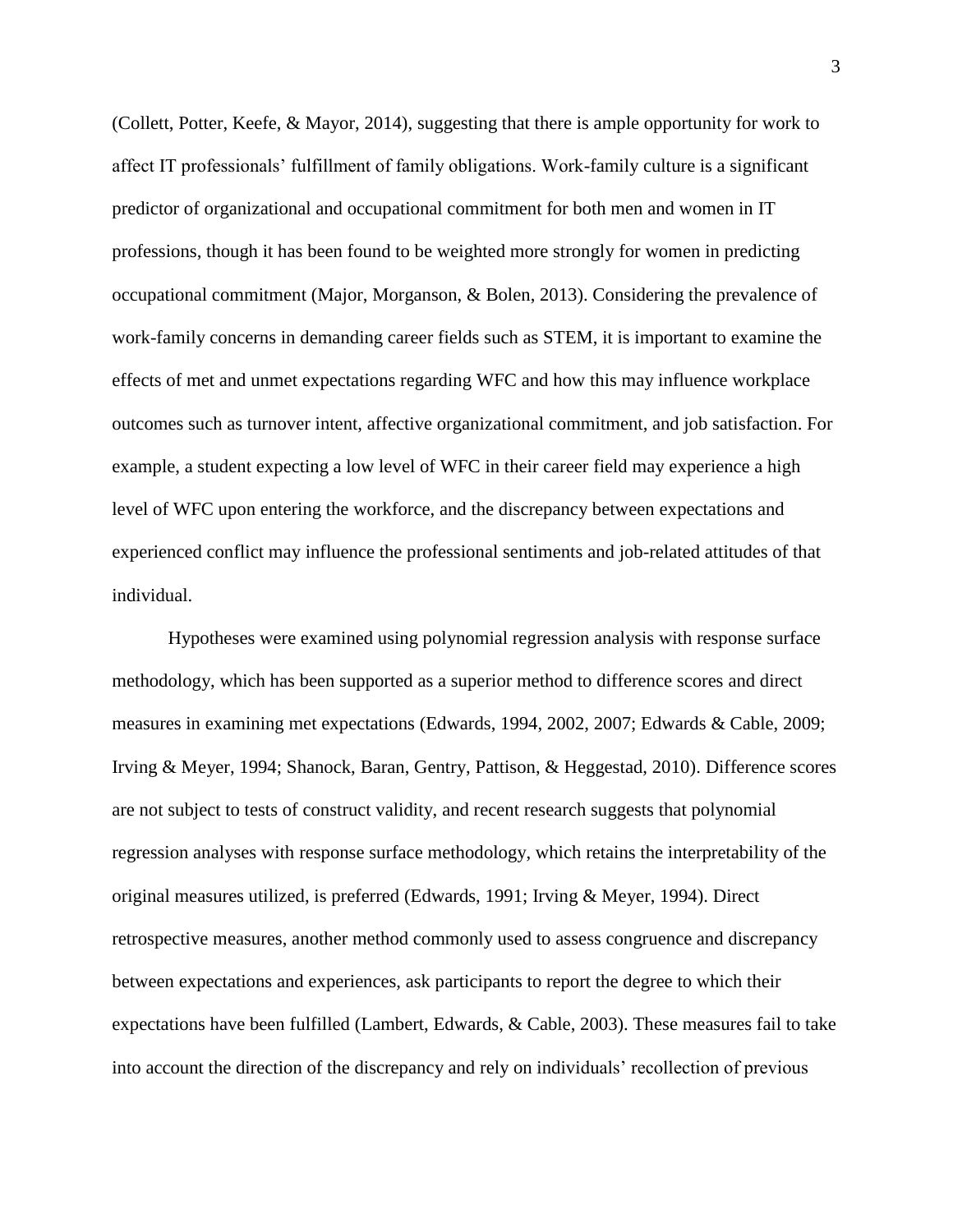expectations (Irving & Montes, 2009; Lambert et al., 2003). Both difference scores and direct retrospective measures limit the development of met expectations theory, as they fail to consider more complex relationships regarding the influence of expectations on later outcomes.

Utilizing polynomial regression, it is possible to examine the congruence and discrepancy between two variables in relation to a proposed outcome while retaining information about the direction of discrepancy. Further, the three dimensional surface provided through response surface methodology provides a clearer and more comprehensive picture of the relationships between variables, as it allows for more than a single plane from which to view predicted values. Most importantly, polynomial regression can be used to test specific hypotheses regarding the (1) congruency, (2) degree of discrepancy, and (3) direction of discrepancy between independent variables in relation to proposed outcomes. Thus, by utilizing polynomial regression analyses in this study a clearer picture of the relationship between anticipated and experienced work-family conflict is provided, and specific hypotheses regarding the effects of incongruence between expectations and reality of WFC was tested statistically. This allows us to form a more comprehensive understanding of the role of WFC, both experienced and anticipated, as individuals move through their career paths and lives.

The goal of this study was to contribute to existing knowledge regarding the effects of WFC by better understanding the role of WFC in influencing work-related outcomes for newcomers. In this study, the influence of AWFC in the established relationships between WFC and job satisfaction, affective organizational commitment, and turnover intent (Amstad, Meier, Fasel, Elfering, & Semmer, 2011) was explored. This was accomplished by examining how discrepancies between the WFC individuals expect to encounter in their future career, measured prior to their entrance into the workforce, and actual levels of WFC experienced, measured upon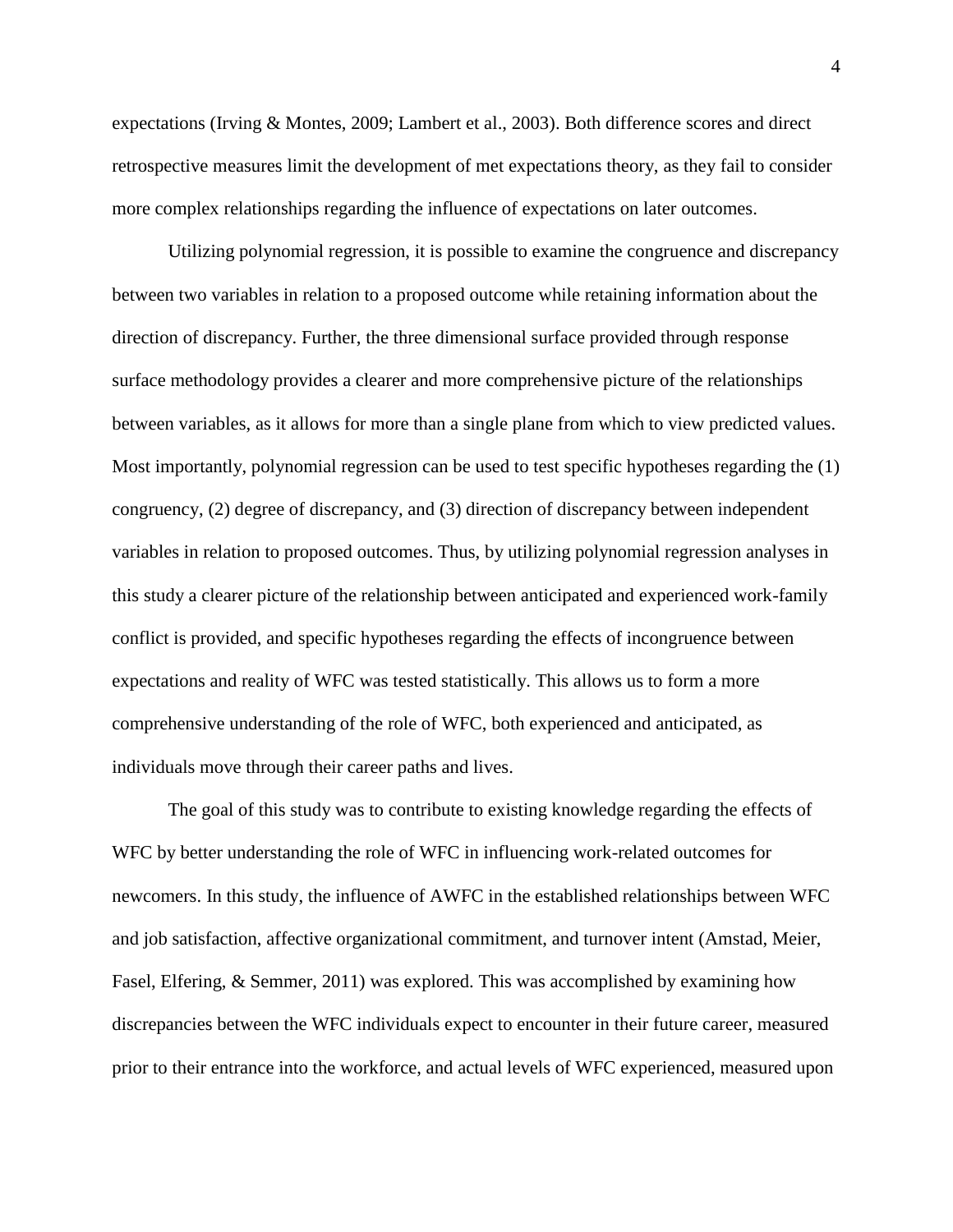entrance into a new job, relate to early job satisfaction, affective organizational commitment, and turnover intent. To gain a better theoretical understanding of these relationships, met expectations theory was applied. This study extends past research regarding the work-life interface, by investigating the influence of expectations regarding WFC in influencing workrelated outcomes for organizational newcomers.

#### **Met Expectations and Newcomer Socialization**

Porter and Steers (1973) conceptualized *met expectations* as the degree to which an individual's expectations of what they will encounter on the job are similar or different relative to that individual's actual experiences on the job. According to the met expectations hypothesis, the more congruence between an individual's expectations and reality, the greater the individual's satisfaction and adjustment (Porter & Steers, 1973; Wanous et al., 1992). In theories of organizational socialization, met expectations has been considered an important factor contributing to successful socialization (Feldman, 1976; Van Maanen, 1976). *Socialization* is defined as the process through which newcomers are incorporated into organizations and transformed into effective and engaged members (Feldman, 1976; Feldman, 1989). Socialization experiences are related to job satisfaction, organizational commitment, intentions to remain, and organizational turnover (Bauer et al., 2007). "Anticipatory socialization" is the first stage of the socialization process and includes all learning that takes place before an individual enters an organization (Feldman, 1976; Merton, 1957). In this stage, expectations are formed. In the encounter stage, the time when individuals enter the organization, newcomers' expectations are compared to their actual experiences on the job, and discrepancies between expectations and experience contribute to feelings of reality shock (Dugoni & Ilgen, 1981; E. C. Hughes, 1958; Van Maanen, 1976). *Realism* refers to the extent to which individuals have an accurate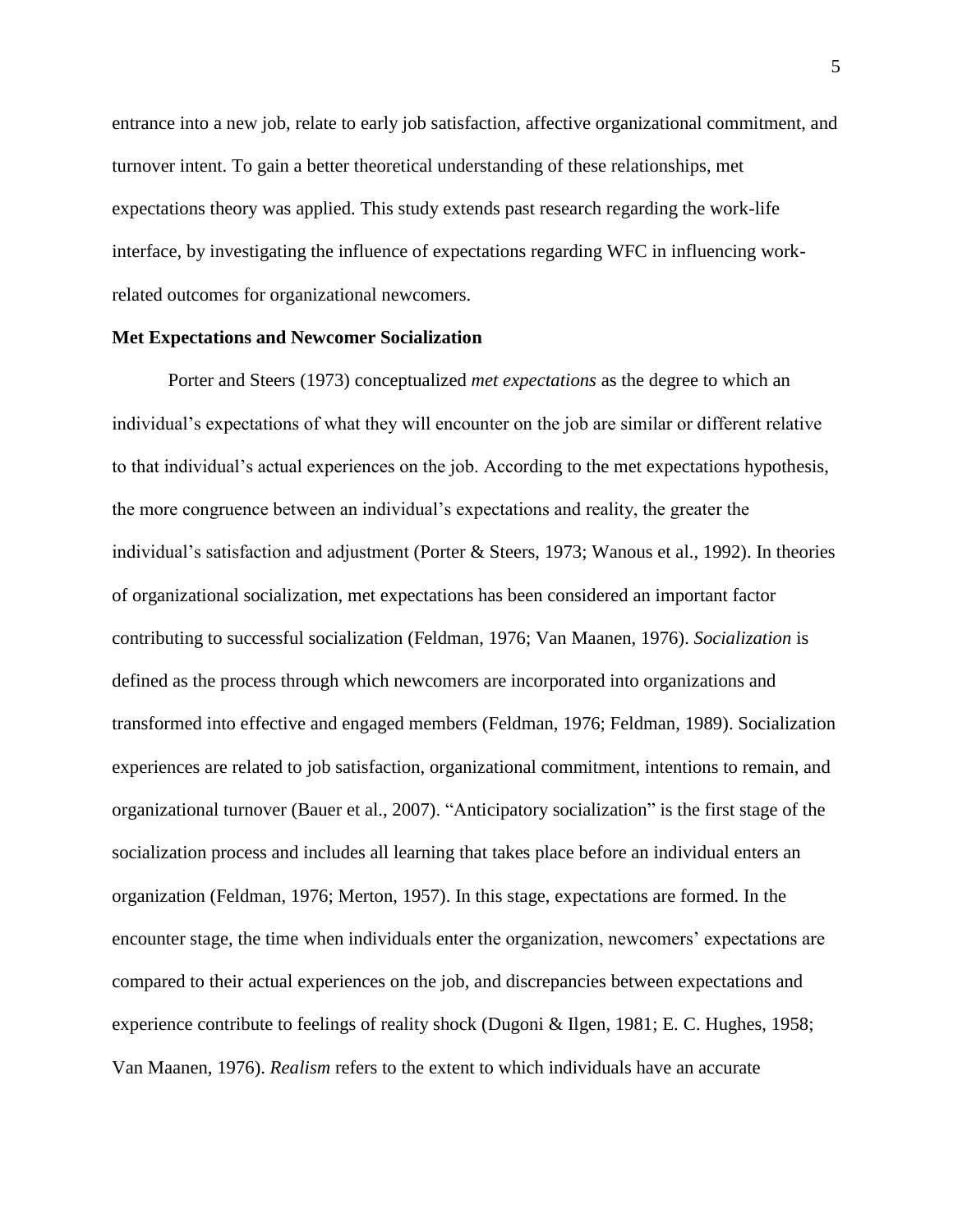understanding of what life in an organization is like (Feldman, 1976). It is necessary to examine the role of newcomer expectations in influencing outcomes such as job satisfaction and organizational commitment to better understand the importance of forming a realistic understanding of what organizational life will be like prior to socialization.

In a repeated measures study, organizational newcomers' role expectations regarding conflict, clarity, and acceptance were measured prior to organizational entry and again four weeks after entering a new job, and met expectations significantly predicted job satisfaction, organizational commitment, and turnover intent (Major et al., 1995). In line with this, in their meta-analysis of the effect of met expectations on newcomer attitudes and behavior, Wanous et al. (1992) found that met expectations had a corrected correlation of .39 with job satisfaction and organizational commitment and .29 with intent to remain. Additionally, in a study of occupational therapy students who were surveyed prior to entering the profession and again 14 months later, pre-entry expectations were found to positively correlate with job satisfaction, and this relationship was fully mediated by post-entry experiences (Sutton & Griffin, 2004).

In contrast to met expectations, unmet expectations can lead to difficulty in adjusting to a new role. Porter and Steers (1973) suggested that when expectations are unmet individuals' attitudes and commitment towards the relevant object may be more negative and this may result in an increased propensity to withdraw. Though Porter and Steers (1973) considered the implications of undermet expectations, suggesting that low levels of expectations may be desirable as they will be more likely to be fulfilled, they neglected to discuss the implications of unmet expectations in terms of overmet expectations (Wanous et al., 1992). The direction of discrepancy between expectations and actual experiences has been found to be an important factor in understanding the impact of unmet expectations (Dean, Ferris, & Konstans, 1988). In a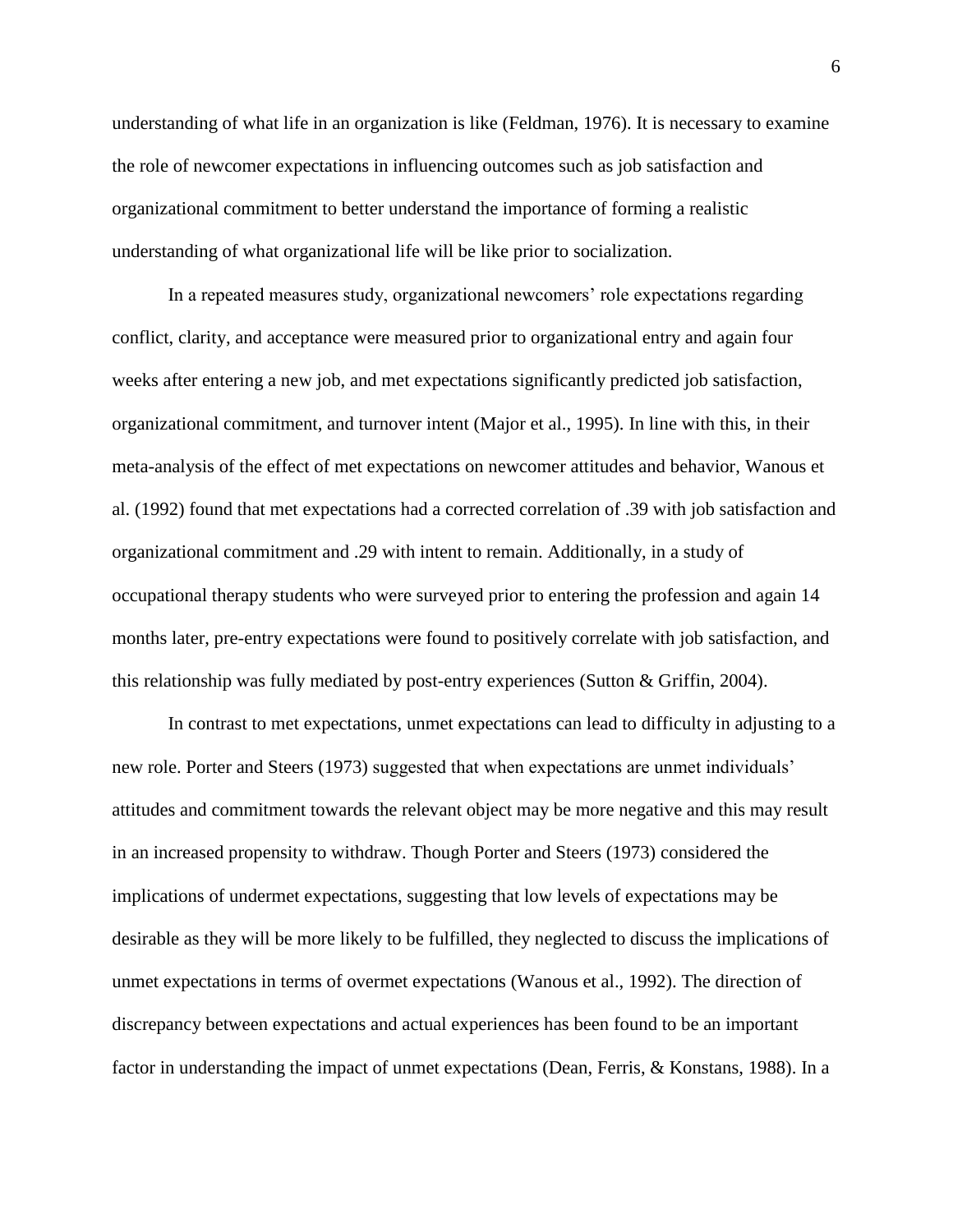repeated measures analysis of pre-entry and post-entry expectations regarding jobs, co-worker relationships, and career progression Dean et al. (1988) utilized difference scores to produce three variables: undermet expectations, met expectations, and overmet expectations. They found a negative relationship between unmet expectations and organizational commitment, and in looking at the direction of discrepancy, they found that the relationship between undermet expectations an organizational commitment was stronger and the relationship between overmet expectations and commitment was nonsignificant.

Considering the problems associated with utilizing difference scores in met expectations research (Edwards, 1994; Irving & Meyer, 1994; Johns, 1981), Irving and Montes (2009) conducted polynomial regression and response surface analyses to examine the effects of unmet, met, and exceeded expectations. Expectations were found to be associated with decreased satisfaction, regardless of what the expectations pertain to (i.e., skill development opportunities, support, or compensation). However, the authors found that met expectations were not always associated with high levels of satisfaction, and exceeded expectations, in the case of skill development, were negatively associated with satisfaction. This suggests a need for further research examining met expectations, especially research that takes into consideration the focus of the expectations (e.g., skill development, support, compensation, and work-family conflict).

*Unmet Expectations and Work-Family Conflict.* In balancing work and family roles, met expectations theory is particularly relevant. In terms of preferred vs actual work hours, Clarkberg and Moen (2001) found that there is a disparity between couples' reported preferences for work hours and their actual work hours such that there is a widespread unmet preference for reduced work hours. The authors suggest that all-or-nothing assumptions about work may lead to a feeling that one must work long hours to be viewed as committed and productive and attain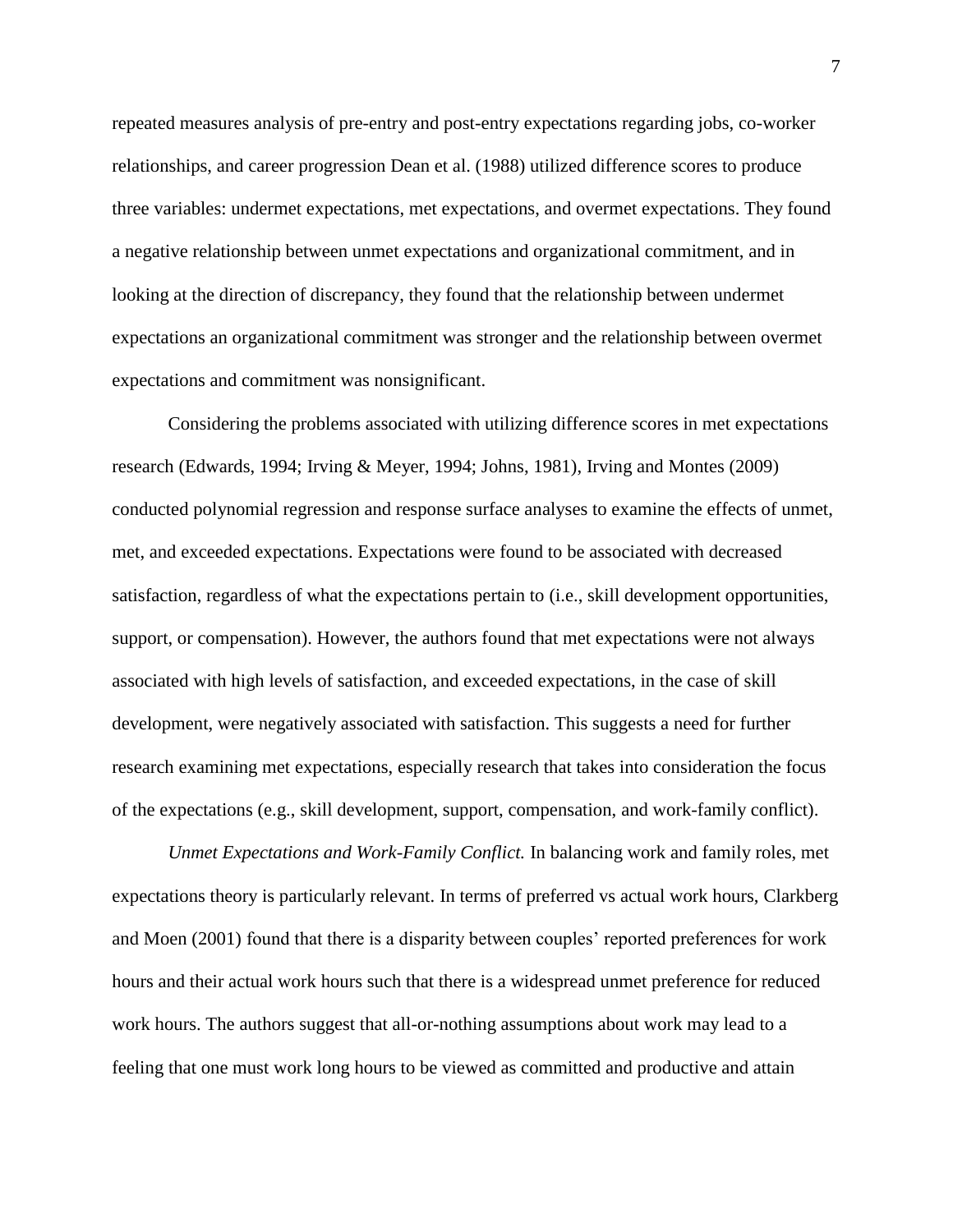professional advancement opportunities. In another study regarding preferred and actual working hours, authors found that, contrary to expectations, the negative relationship between mismatch and affective commitment seemed to be stronger for men than for women (Hetty van Emmerik & Sanders, 2005). The authors recognized that while some full-time employees may desire to work fewer hours, others may want to work additional hours, suggesting that matches between preferred and actual working hours can occur in both directions. It isn't always obvious if the direction of the discrepancy is more influential in one direction or the other, which is why it is important to consider this in conducting research dealing with met expectations.

In another study, women completed questionnaires about the division of childcare labor first before the birth of their first child and again after returning to work, and researchers found that unmet expectations were associated with increased distress upon returning to work (Goldberg & Perry-Jenkins, 2004). Recently, Shockley and Allen (2018) examined the division of paid and family labor in dual-earner couples by looking at the congruence between post-child division of labor and pre-child expectations for division of labor, utilizing the met expectations framework. They found that congruence between wives' expectations and actual division of paid labor was significantly related to husband's well-being and congruence between husbands' expectations and actual division of household labor was significantly related to wives' wellbeing, emphasizing the importance of early expectations in influencing later outcomes related to work and family. While expectations have been examined to some extent in work-family research, the influence of a discrepancy between AWFC and WFC on work-related outcomes has yet to be examined.

#### **Anticipated and Experienced Work-Family Conflict**

*Work-family conflict* (WFC), is defined as the perception that role pressures to participate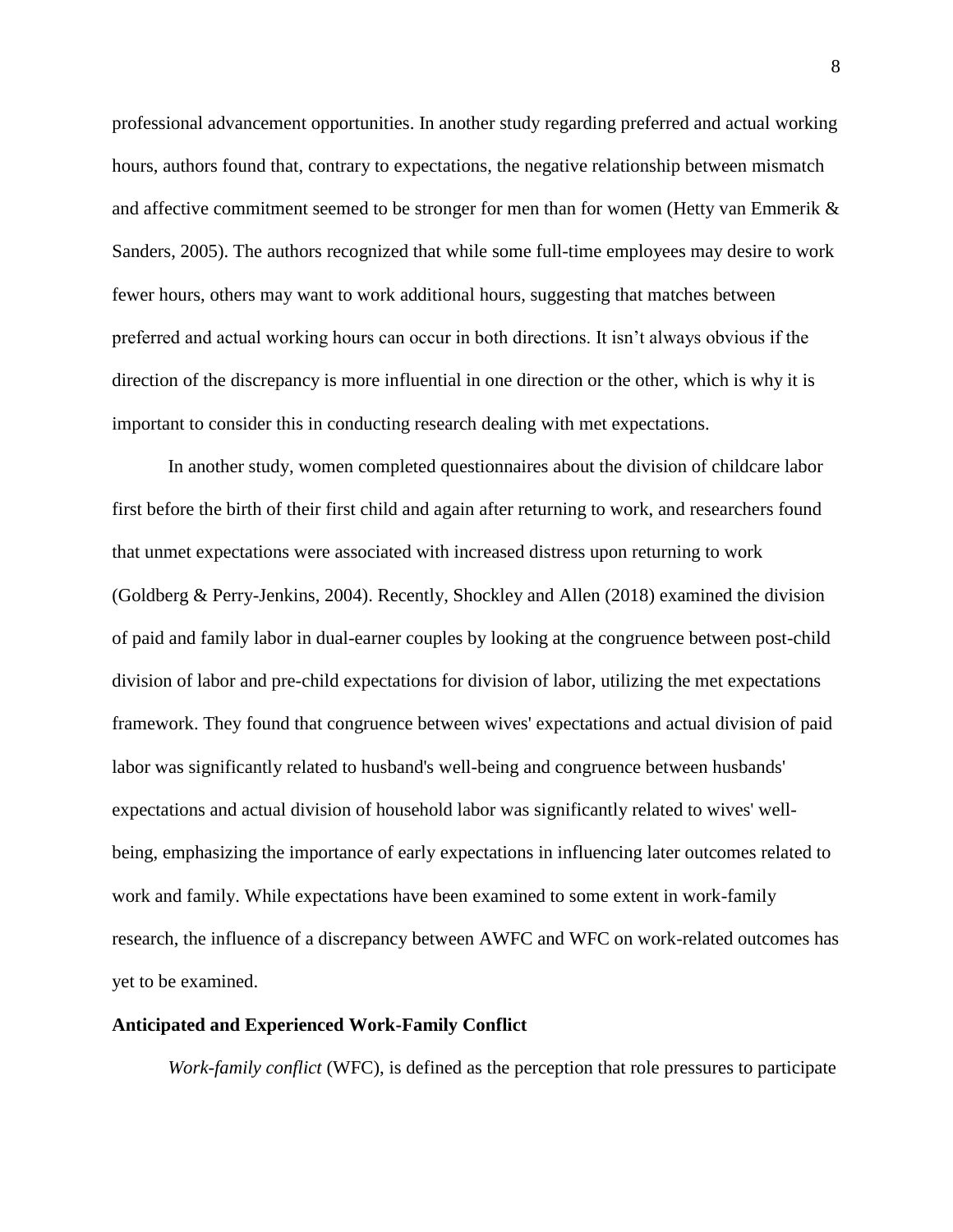in the work or family domain interfere with participation in the other domain (Greenhaus & Beutell, 1985). The conflict paradigm used to describe WFC suggests that each individual has a limited pool of resources that can be allocated into their various roles in life (Goode, 1960). When demands in one domain are high, an individual may deplete a greater proportion of resources in that domain leaving fewer resources available to fulfill the demands of another role. There are two directions of WFC, *work interference with family* (WIF) and *family interference with work* (FIW). In their meta-analysis, Mesmer-Magnus and Viswesvaran (2005) found that these two concepts are related with a weighted mean observed correlation of *rwm* = .38, but the authors concluded that the unique variance explained by the two concepts supports the independent consideration of WIF and FIW. In further support of their independent consideration, WIF has been found to be more prevalent than FIW (Eagle, Miles, & Icenogle, 1997). WIF tends to affect work-related outcomes more strongly, while FIW affects familyrelated outcomes more strongly (Amstad et al., 2011). Considering that the focus of this study is on work-related outcomes (i.e., job satisfaction, organizational commitment, and turnover intent), the effects of WIF and FIW are considered separately with the expectation that WIF will be more strongly related to the proposed outcome variables.

*Anticipated Work-Family Conflict.* WFC is the foundational concept behind *Anticipated Work-Family Conflict* (AWFC), the expectation of incompatible pressures of future work and future family roles (Cinamon, 2006). Specifically, it is the expectation that participation in one's future family role will interfere with participation in the future work role, a definition adapted from the widely used Greenhaus and Beutell (1985) definition of WFC. In the context of this study, AWFC refers to student expectations of conflicting pressures between work and family roles in their future careers prior to entering their chosen career field. Research supports that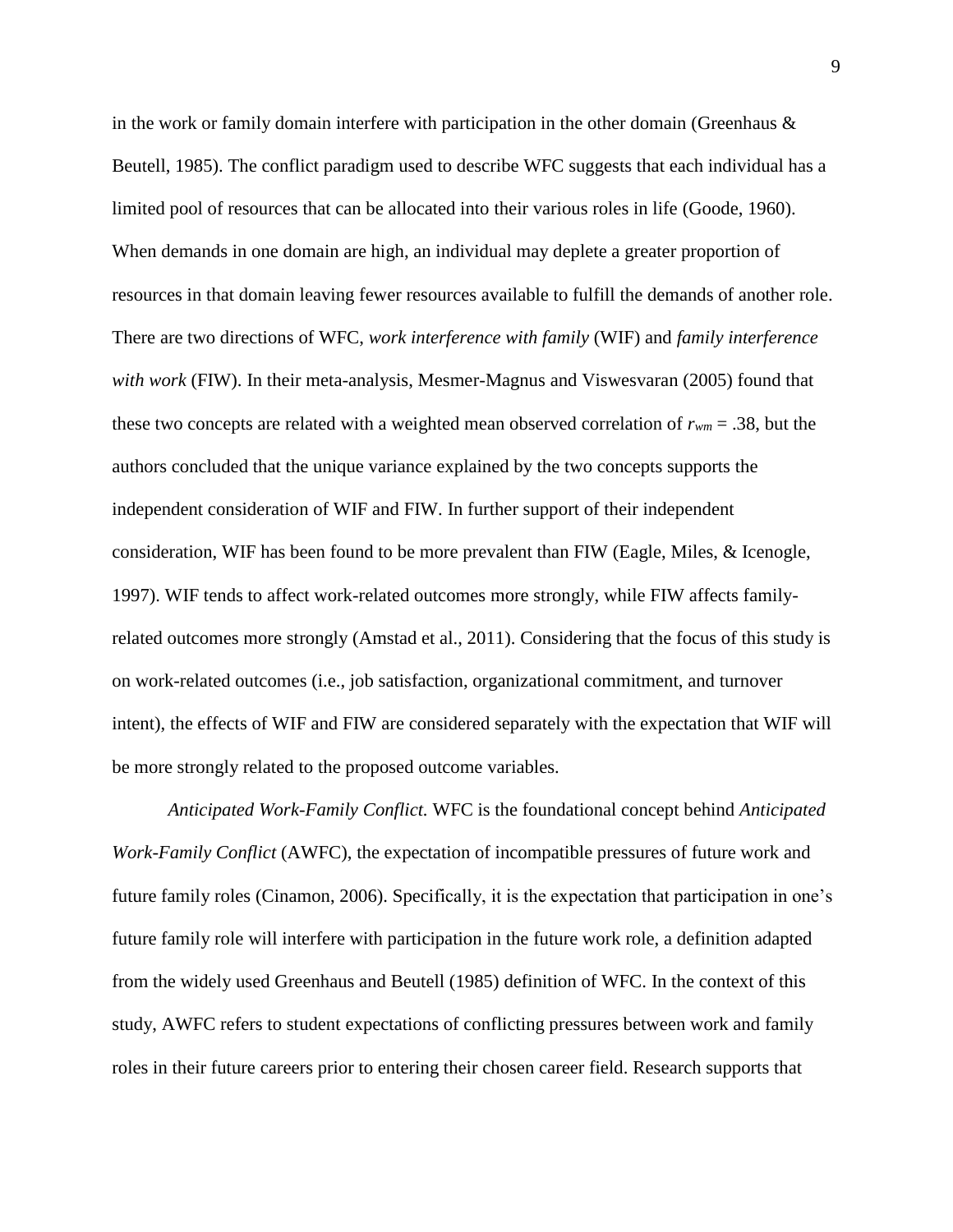AWFC has the same bidirectional composition as WFC, such that it has components of work interference with family (WIF) and family interference with work (FIW; Cinamon, 2006). These are labeled anticipated work interference with family (AWIF) and anticipated family interference with work (AFIW). Outcome expectations are imagined consequences of decisions or behaviors (Lent, Brown, & Hackett, 1994). AWFC can be conceptualized as a type of outcome expectation concerning beliefs about the likely outcomes of participating in future work and family roles (Westring & Ryan, 2011). As AWFC is an expectation, it is important to examine the influence of the congruency between AWFC and experienced WFC in predicting work-related outcomes to further understand the effects of met expectations.

*AWFC and Career Development.* As young adults plan their future careers, AWFC is thought to play a crucial role in the determination of which path to take (Cinamon, 2010). In a study of college seniors, those with working mothers were found to anticipate less careermarriage conflict (CMC) than seniors with at-home mothers (Barnett, Gareis, James, & Steele, 2003). Seniors' expectations about the timing of their marriages and having children were found to relate to their anticipated CMC, such that those who planned to form a family later in life had lower levels of anticipated CMC.

In Cinamon's (2010) study of 387 unmarried students without children from two universities in central Israel, participants were categorized into profiles describing the importance ascribed to work and family roles. The *dual high profile* included those who attributed high importance to both roles. The *work profile* and *family profile* included those who attributed the highest relative importance to work and family roles respectively. The *dual low profile* included those who attributed low importance to both work and family roles. Those in the work profile were found to have the highest levels of AWFC, while those in the family profile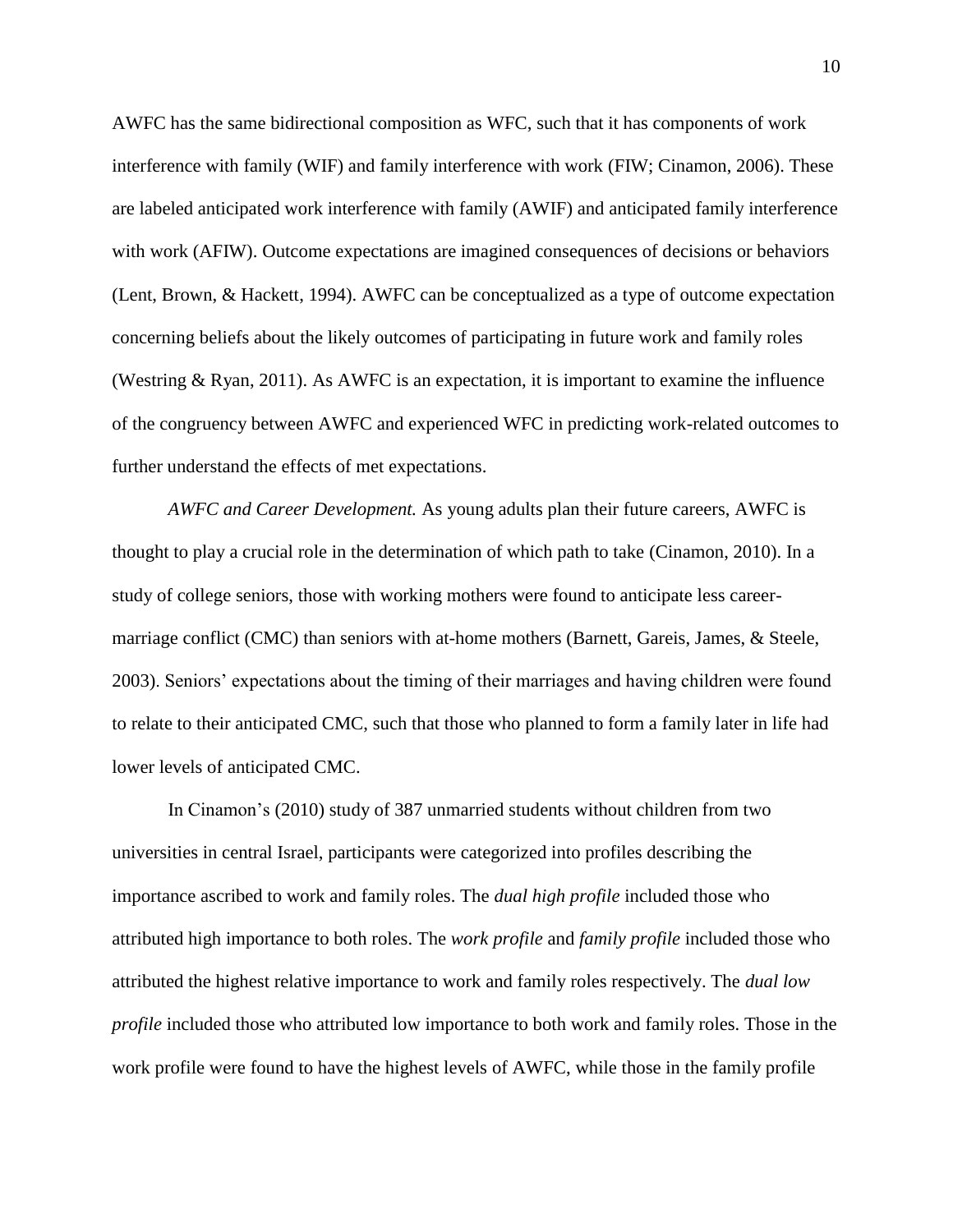were found to have the lowest levels of AWFC. In Cinamon and Rich's (2002a) study, participants in the work profile reported the highest levels of actual WFC among married employees. While participants in the dual profile reported lower levels of AWFC than those in the work profile (Cinamon & Rich, 2002a), actual levels of WFC have been found to be highest for working adults with families in the dual high profile (Cinamon & Rich, 2002b). Due to established AWFC, those who attribute high importance to both work and family roles may be mentally unprepared for high levels of actual WFC that sometimes accompany investment in a demanding career (Cinamon, 2010).

Similarly, AWFC may not align with experienced WFC upon entering a demanding career. For example, in a study of applicants for police officer positions in a Midwestern city neither applicants nor their families viewed policing as being high in WFC, despite substantial evidence indicating that WFC is a major difficulty for those in the policing profession (Ryan, Kriska, Bradley, & Joshua, 2001). Additionally, those with spouses and children did not view AWFC as different when compared to those without. Ryan et al. (2001) suggest that realistic views of difficult job aspects may be important for applicants, their families, and the organization, as hiring and turnover costs are likely to increase when individuals have low AWFC upon entering a demanding career and later experience greater WFC than was expected. Considering the importance of AWFC in the career planning of young adults and the demanding nature of careers in STEM, it is important to consider the possibility of a discrepancy between individuals' AWFC and experienced WFC upon entering the workforce and to examine the outcomes of such a discrepancy.

*AWFC and Gender.* For men, the fulfillment of a professional role in STEM is in line with traditional family obligations, but for women it is in opposition to traditional family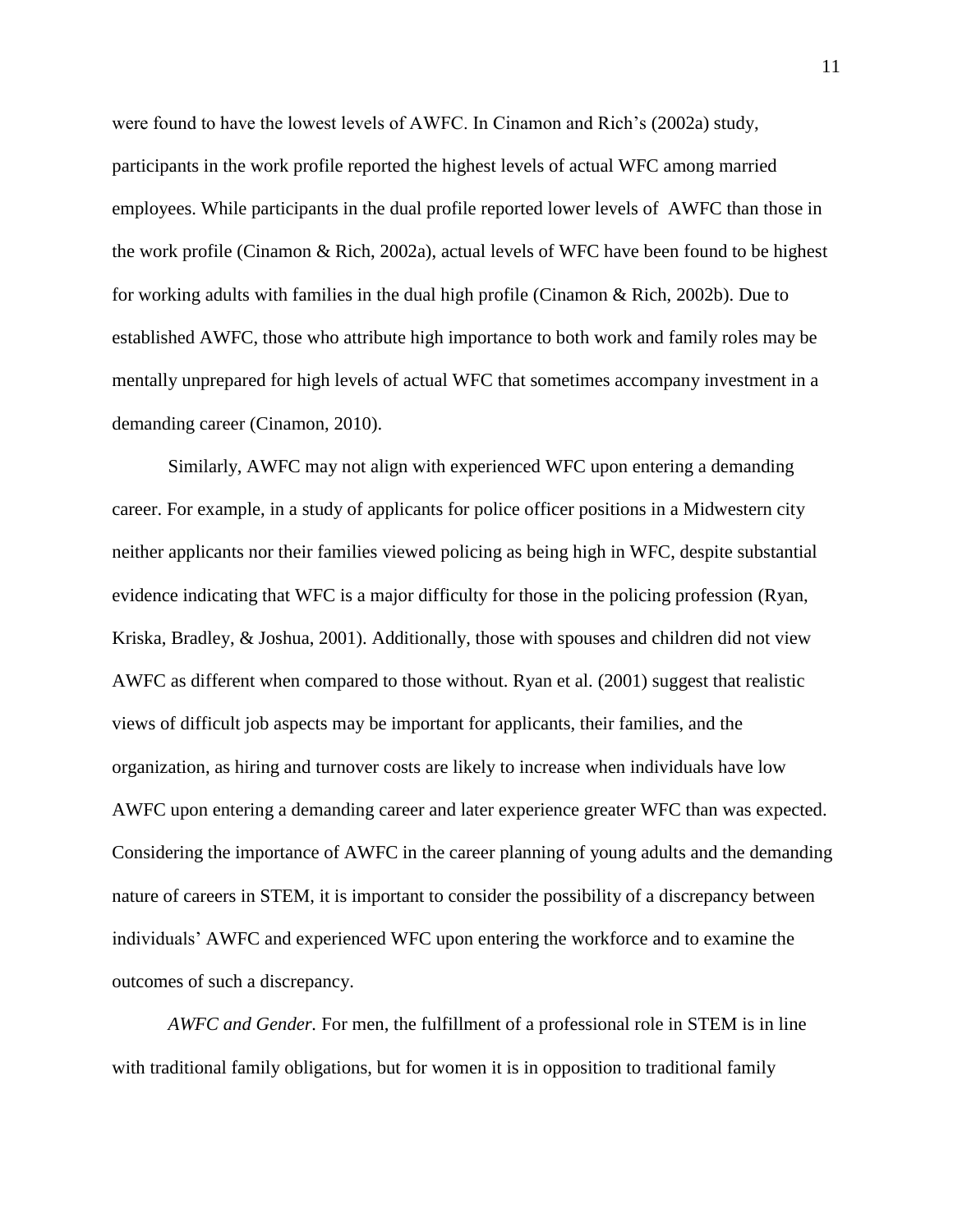responsibilities (Hawks & Spade, 1998). Difficulty in balancing work and family responsibilities is seen as a barrier for women entering technical fields (Morgan, 1992). While Shockley, Shen, DeNunzio, Arvan, and Knudsen (2017) found in their recent meta-analysis that women and men do not differ significantly in their perceived WFC, Cinamon (2006) found that women reported higher levels than men of both AWIF and AFIW and lower self-efficacy in managing these conflicts, though these gender differences were weak ( $\eta^2 = .014$ ). It remains to be seen if these differences will be consistent across samples, as the sample in the study consisted of unmarried students in Israel who were largely (82%) Jewish. By examining AWFC and experienced WFC in STEM undergraduates, we may have the opportunity to gain understanding of factors contributing to the underrepresentation of women in STEM careers. The *motherhood penalty* is a phrase often offered as a factor in the underrepresentation of women in STEM, as women in STEM are more susceptible to biases due to their deviation from traditional gender norms, biases that become more salient as women become mothers (Correll, Benard, & Paik, 2007). In identifying obstacles in the pursuit of their careers, women in STEM often emphasize difficulty in balancing work and family roles in demanding as a serious barrier to their success (Burke  $\&$ Mattis, 2007; Ferriman, Lubinski, & Benbow, 2009).

Recently, in a longitudinal study following the career aspirations of 1,000 women from the age of 18 to 25, higher desire for a family-flexible job was found to be the strongest predictor women's decisions to shift away from male-dominated occupational fields (Frome, Alfeld, Eccles, & Barber, 2006). It was a stronger predictor than both aspiring to a job with higher occupational time demands and lower intrinsic value placed on physical science. In a study of practicing physicians who are parents, women were found to be more likely to work fewer hours than men and were more likely to work their ideal hours, with male physicians working almost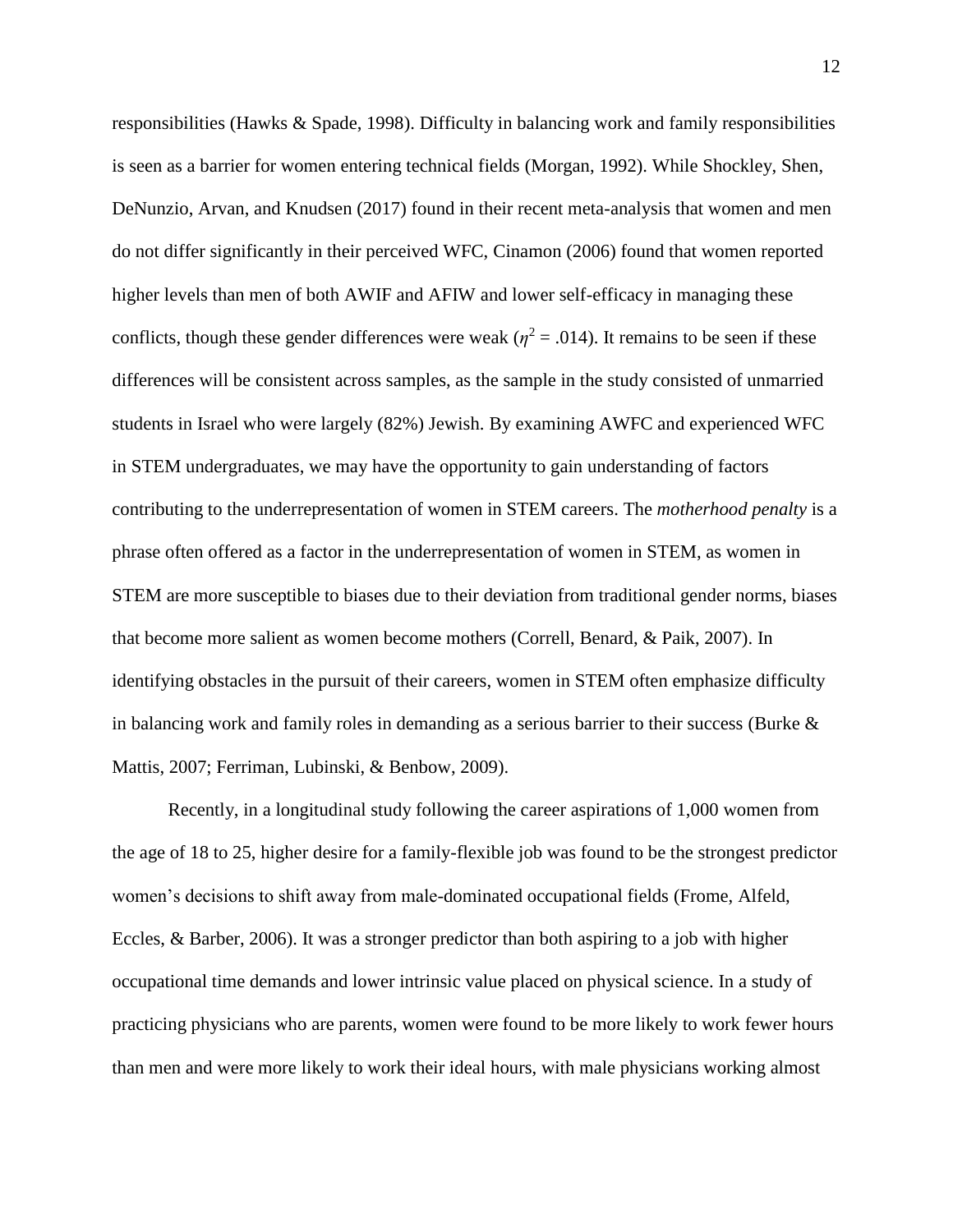eight hours and women one hour more per week than their preferred number of hours (Grant, Simpson, Rong, & Peters-Golden, 1990). In a study of valedictorians, women expressed the expectation of future conflict between their work and family aspirations, affecting their college major and career choices, while men did not (Arnold, 1993). Additionally, two-thirds of the women valedictorians planned to reduce or interrupt their participation in the labor force to raise children and expressed less clear professional expectations, as college seniors, than valedictorian men. More female students than male students reported a lower ability to make firm career plans because of family aspirations. It is, however, important to note that women have been found to have lower levels of some forms of AWFC than men, and findings have been mixed regarding gender differences in AWFC (Westring & Ryan, 2011). Westring and Ryan (2011) emphasize the importance of considering AWFC in relation to both men and women. Myers and Major (2017) found that gender was found to be a significant moderator of the relationship between work-family balance self-efficacy and commitment to a STEM career. However, unexpectedly, belief in one's ability to achieve work-family balance was more strongly related to men's career commitment than to that of women. The authors suggest that women may be more resilient than men in pursuing STEM careers, leading to greater commitment to their chosen career regardless of having low levels of work-family balance self-efficacy. To understand the factors that may hold women back from continuing their pursuit of a STEM career, it is important that we better understand their expectations regarding the WFC that they will face in their planned careers relative to those of men.

*Hypothesis 1:* AWIF will be higher for women than it is for men. *Hypothesis 2:* AFIW will be higher for women than it is for men.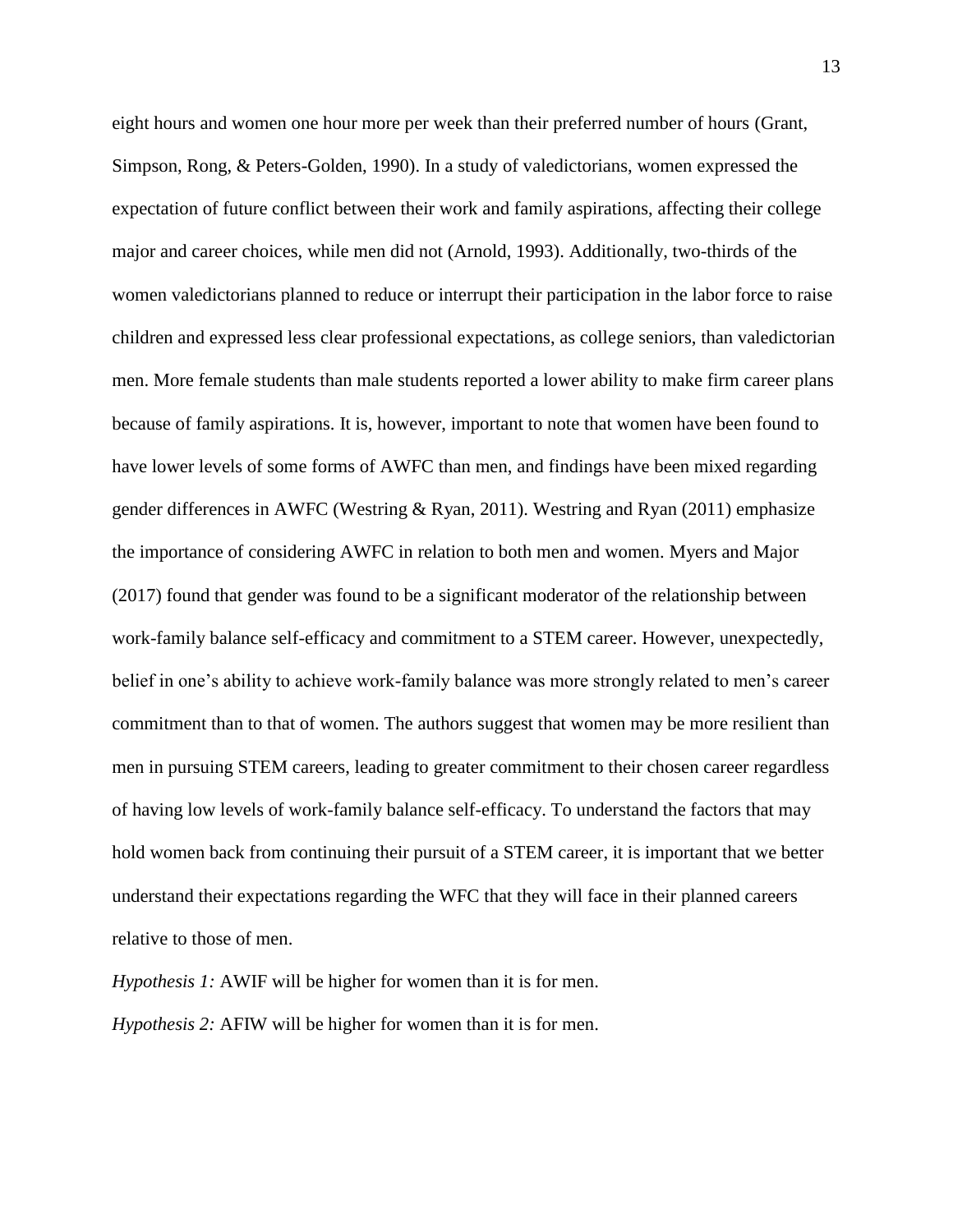#### **Work-Family Conflict and Work-Related Outcomes**

*WFC and Job Satisfaction.* The most widely studied correlate of WFC, *job satisfaction,* is conceptualized as an attitude concerning the extent to which individuals like or dislike their jobs (Spector, 1997). Globally, this is described as the overall affective reaction of an individual to his or her job. WFC has been found to be significantly negatively related to global job satisfaction (*r* = −.30, *p* < .01) as well as composite job satisfaction (*r* = -.43, *p* < .01; Bruck, Allen, & Spector, 2002). Concerning the directions of WFC, Kossek and Ozeki (1998) found that WIF and FIW both relate negatively to job satisfaction, though WIF was more strongly related to job satisfaction than FIW. In a recent meta-analysis of WFC, Amstad et al. (2011) found again, that WIF  $(r_{wm} = -.26)$  and FIW  $(r_{wm} = -.13)$  related negatively to work satisfaction (i.e., job satisfaction). The relationship between WIF and job satisfaction was stronger than that between FIW and job satisfaction as would be expected if WIF relates more strongly to work-related outcome variables. However, both WIF and FIW are considered in the present study, as both have demonstrated relationships with job satisfaction.

Job satisfaction was defined by Locke (1969) as the extent to which individual expectations concerning a job match the individual's actual job experiences. This underscores the relevance of considering expectations regarding WFC in predicting job satisfaction. In Faragher, Cass, and Cooper's (2005) meta-analysis of 485 studies, job satisfaction was found to associate strongly with health indicators such as burnout (corrected *r* = 0.478), self-esteem (*r* = 0.429), depression ( $r = 0.428$ ), and anxiety ( $r = 0.420$ ). Considering the importance of expectations in understanding job satisfaction, the impact of job satisfaction on individuals, and the relationship between WFC and job satisfaction, this study will endeavor to examine the role of individual expectations of WFC and the experience of job satisfaction as an organizational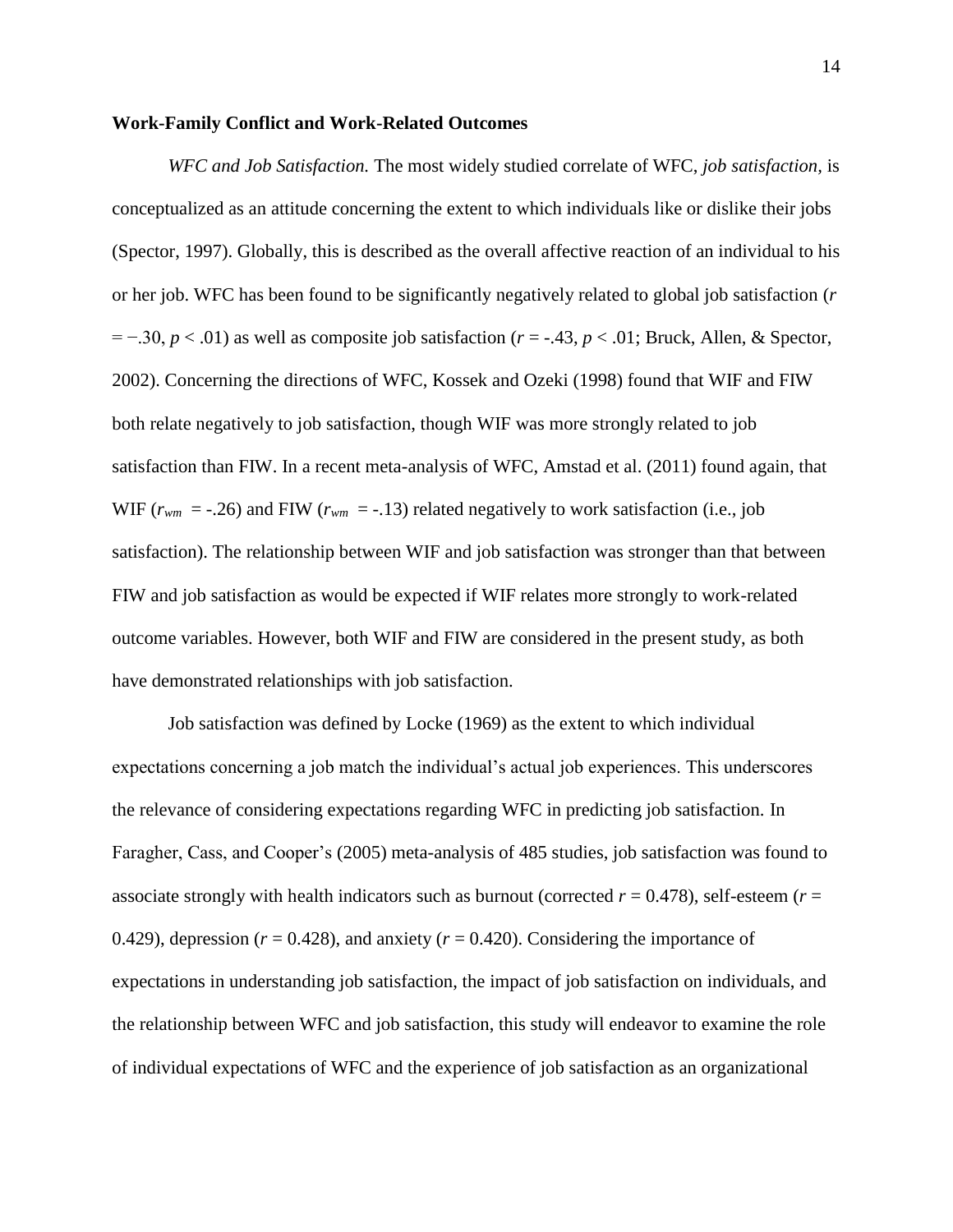newcomer. Specifically, effects are examined in the context of newcomers in STEM careers to gain understanding about factors contributing to STEM professionals' decisions to remain in or leave their STEM professions.

*Hypothesis 3a*: When AWIF and WIF are in agreement a linear relationship is proposed such that the higher the AWIF and WIF, the lower the job satisfaction.

*Hypothesis 3b*: When WIF is higher than AWIF, job satisfaction will be lower than when WIF is lower than AWIF.

*Research Question 1*: Will degree of disagreement between AWIF and WIF be related to lower levels of job satisfaction?

*Hypothesis 4a*: When AFIW and FIW are in agreement a linear relationship is proposed such that the higher the AFIW and FIW, the lower the job satisfaction.

*Hypothesis 4b*: When FIW is higher than AFIW, job satisfaction will be lower than when FIW is lower than AFIW.

*Research Question 2*: Will degree of disagreement between AFIW and FIW be related to lower levels of job satisfaction.

*WFC and Organizational Commitment.* Generally, *organizational commitment* is defined as being loyal to the organization, identifying with the organization, and being involved in the organization (Mowday, Steers, & Porter, 1979). In their meta-analysis of WFC, Amstad et al. (2011) found that WIF related negatively to organizational commitment ( $r_{wm} = -.17$ ), and FIW related negatively to organizational commitment as well ( $r_{wm} = -.15$ ). The observed relationships between WFC and organizational commitment underscore the importance of examining this relationship within a STEM context.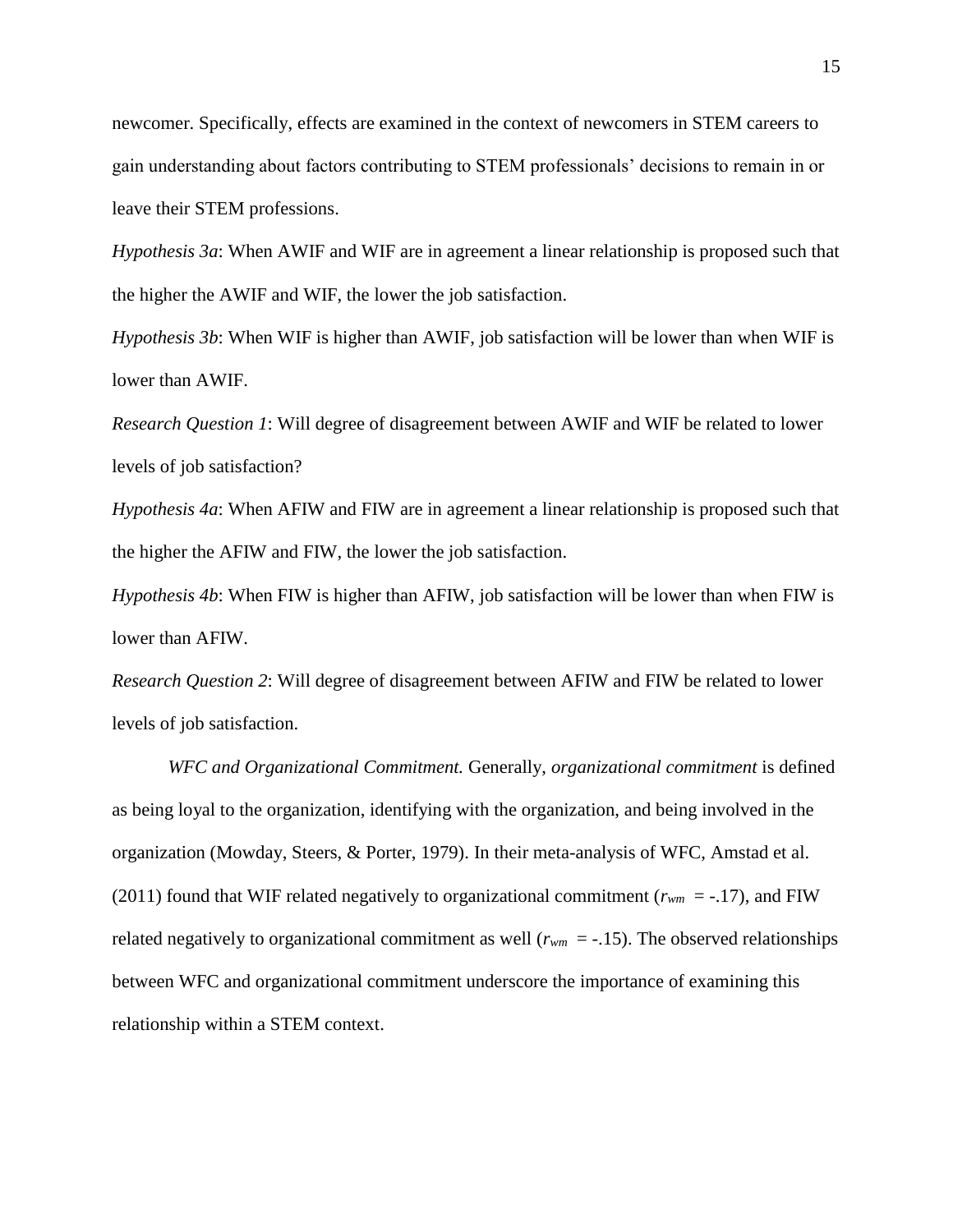Meyer and Allen (1991) found support for a conceptualization of organizational commitment with three components: *affective*, *continuance*, and *normative* commitment. Affective commitment is the individual's emotional attachment to, identification with, and involvement in the organization. Continuance commitment is defined as the individual's perceptions of costs associated with leaving the organization. Lastly, normative commitment is the individual's sense of obligation to continue to work within the organization. In another metaanalysis, Meyer, Stanley, Herscovitch, and Topolnytsky (2002) found that affective commitment correlated negatively with WFC ( $\rho = -20$ ), while continuance commitment correlated positively with WFC ( $\rho = .24$ ). The authors suggest that continuance commitment may result in a feeling of being "trapped" in an organization, thus creating a source of conflict in the family role. The correlation between normative commitment and WFC was near zero ( $\rho = -0.04$ ). Normative commitment will not be included in this study, as the relationship between normative commitment and WFC is weak. The influence of congruence and discrepancy between AWFC and experienced WFC on continuance organizational commitment will not be examined despite the importance of continuance commitment in predicting higher levels of WFC. This is because it is unlikely that the feeling of being "trapped" associated with continuance commitment, while related to experienced WFC, is not clearly connected with anticipations of WFC. Considering the theoretical importance of affective organizational commitment in predicting lower levels of WFC, affective commitment is the focus of this study. Affective organizational commitment has been found to relate positively to job performance, providing further support for its' utility (Meyer, Paunonen, Gellatly, Goffin, & Jackson, 1989).

*Hypothesis 5a*: When AWIF and WIF are in agreement a linear relationship is proposed such that the higher the AWIF and WIF, the lower the affective commitment.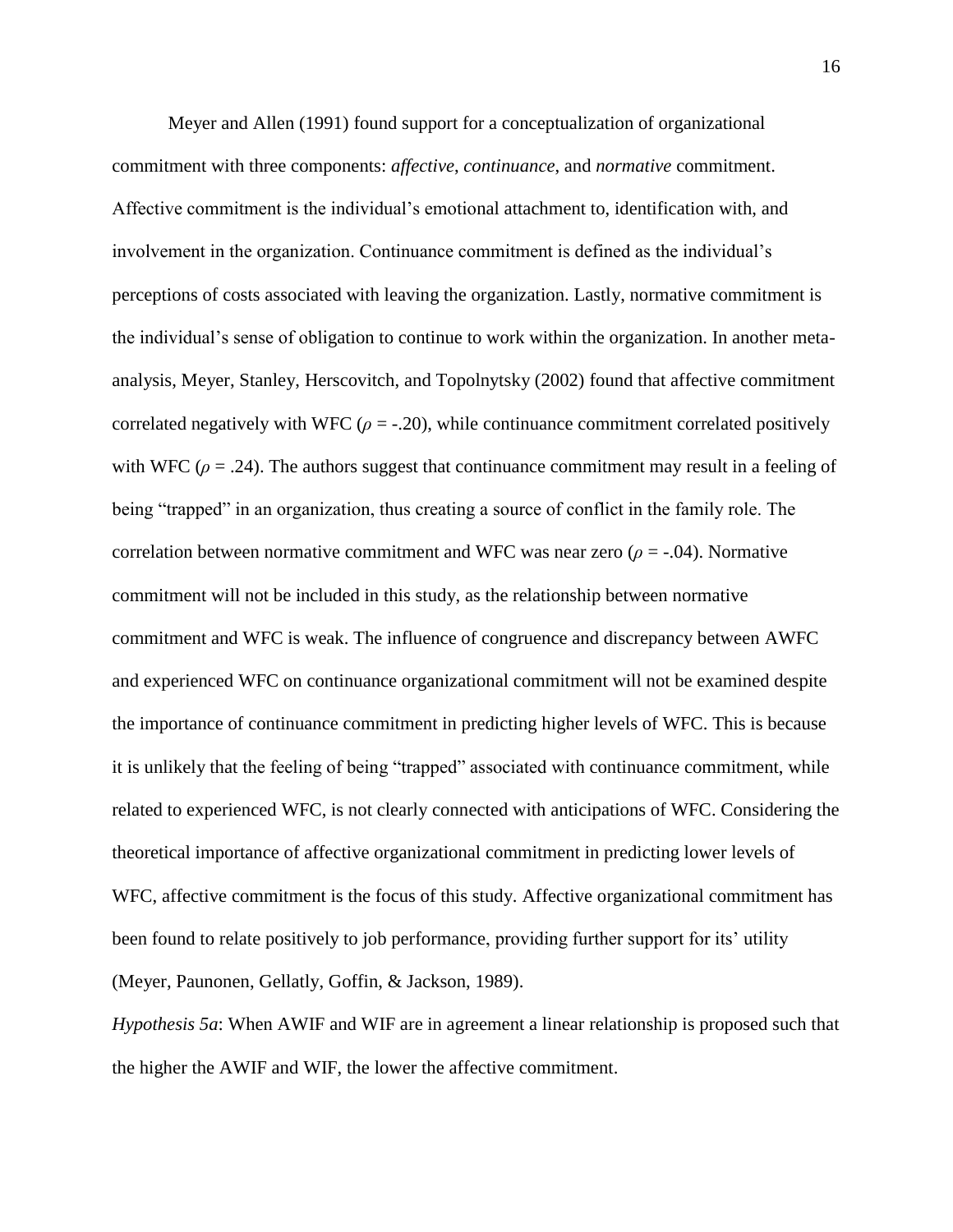*Hypothesis 5b*: When WIF is higher than AWIF, affective commitment will be lower than when WIF is lower than AWIF.

*Research Question 3*: Will degree of disagreement between AWIF and WIF be related to lower levels of affective commitment?

*Hypothesis 6a*: When AFIW and FIW are in agreement a linear relationship is proposed such that the higher the AFIW and FIW, the lower the affective commitment.

*Hypothesis 6b*: When FIW is higher than AFIW, affective commitment will be lower than when FIW is lower than AFIW.

*Research Question 4*: Will degree of disagreement between AFIW and FIW be related to lower levels of affective commitment?

*WFC and Turnover Intentions.* WFC has also been shown consistently to positively relate to turnover intentions. In their meta-analysis of WFC, Amstad et al. (2011) found that WIF related positively to turnover intent ( $r_{wm} = .21$ ), and FIW related positively to turnover intent as well  $(r_{wm} = .17)$ . When employees experience WIF and FIW, it theoretically follows that they will begin to withdraw from work in order to eliminate the conflict (Greenhaus, Parasuraman, & Collins, 2001). In the context of STEM, this may manifest in leaving one's STEM profession in the interest of mitigating WIF and FIW. Job satisfaction, organizational commitment, and turnover intentions are related to each other in addition to their relationships to WFC (Shore  $\&$ Martin, 1989). Therefore, it is essential that we include each of these work-related outcome variables in examining the influence of WFC in the context of a STEM career trajectory. *Hypothesis 7a*: When AWIF and WIF are in agreement a linear relationship is proposed such that the higher the AWIF and WIF, the higher the turnover intent.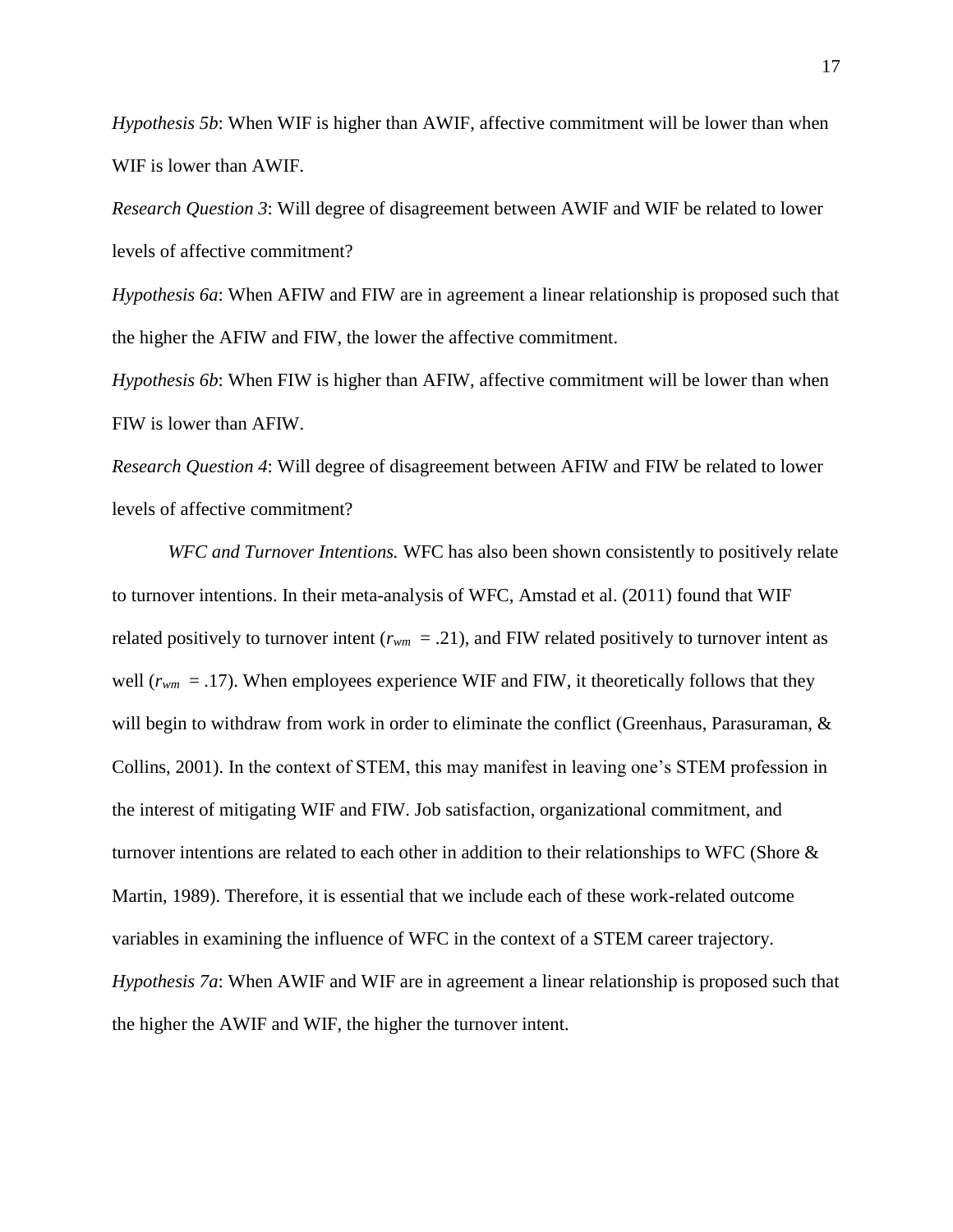*Hypothesis 7*: When WIF is higher than AWIF, turnover intent will be higher than when WIF is lower than AWIF.

*Research Question 5*: Will degree of disagreement between AWIF and WIF be related to higher levels of turnover intent?

*Hypothesis 8a*: When AFIW and FIW are in agreement a linear relationship is proposed such that the higher the AFIW and FIW, the higher the turnover intent.

*Hypothesis 8b*: When FIW is higher than AFIW, turnover intent will be higher than when FIW is lower than AFIW.

*Research Question 6*: Will degree of disagreement between AFIW and FIW be related to higher levels of turnover intent?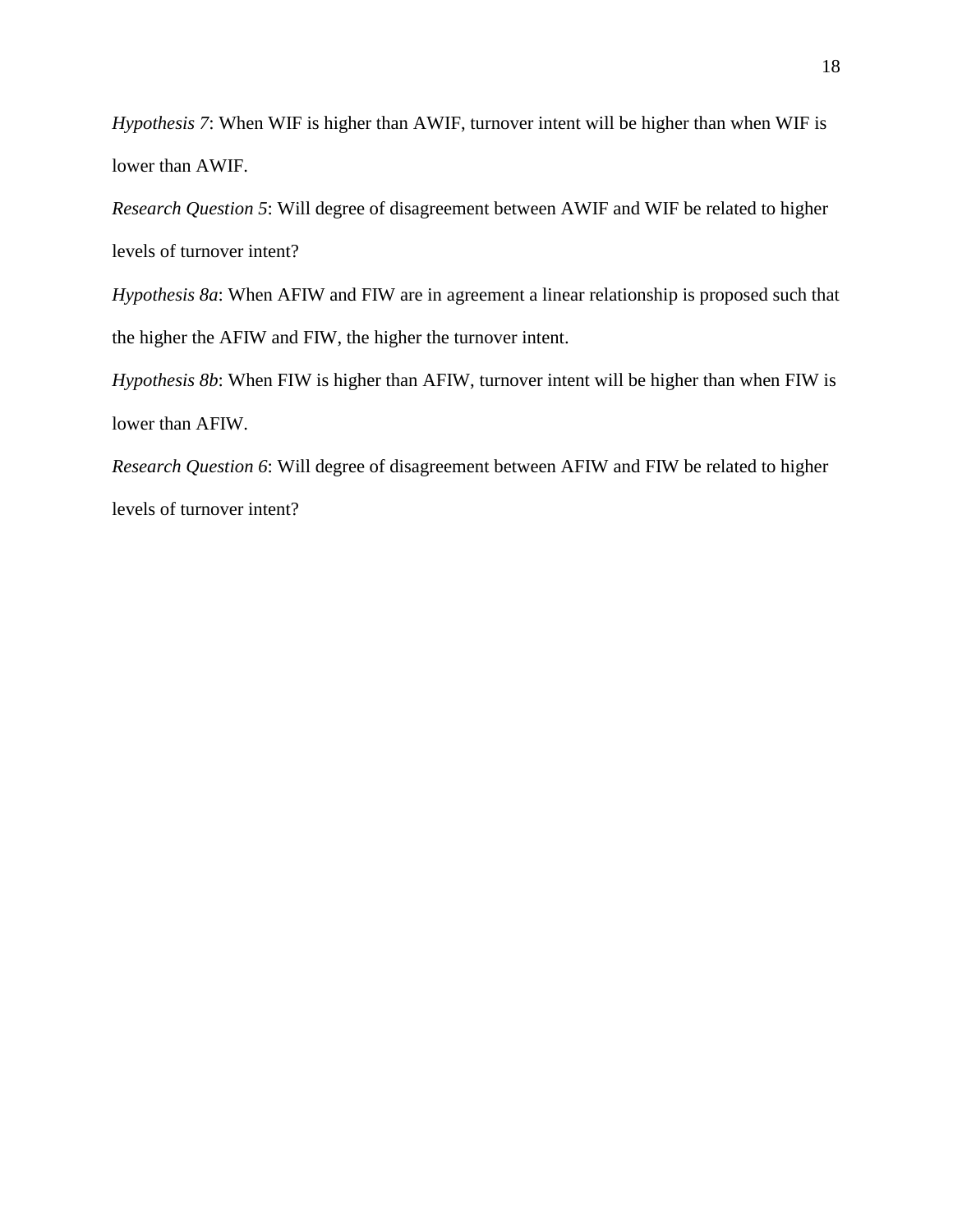#### **METHOD**

#### **Participants**

In total, 210 participants completed both Time 1 and Time 2 surveys and passed quality checks (male  $n = 128$ , female  $n = 82$ ). Participants were all graduating seniors in STEM majors from a large public university in the southeastern United States and had a mean age of approximately 25 years  $(SD = 5.62)$ . The sample was largely Caucasian  $(71.2%)$  and male (61%). The majority of participants were single (75.1% at Time 1 and 68.8% at Time 2) and childless (80.0% at Time 1 and 79.5% at Time 2).

#### **Procedure**

As met expectations are a comparison of an individual's pre-entry expectations and postentry experiences, it is necessary to utilize a repeated measures design to achieve a within-person comparison of expectations at two points in time (Wanous et al., 1992). To account for individual experience in terms of met expectations, archival data was utilized which included measurement of the work-family conflict undergraduates in STEM expect to experience in the workforce prior to graduation and the work-family conflict experienced as organizational newcomers. As coping with discrepancies between expectations and reality usually occupies newcomers in the first 6 to 10 months on the job (Louis, 1983), newcomer experiences were evaluated in the first few months.

To test the hypothesized relationships, an archival database was used. The study from which these data were collected was reviewed and approved by Old Dominion University's Institutional Review Board (IRB) prior to the collection of data, and the present study was submitted to and approved by the university's IRB Human Subjects Review Committee prior to data analysis. Data were collected via a web-based survey as a part of a larger project examining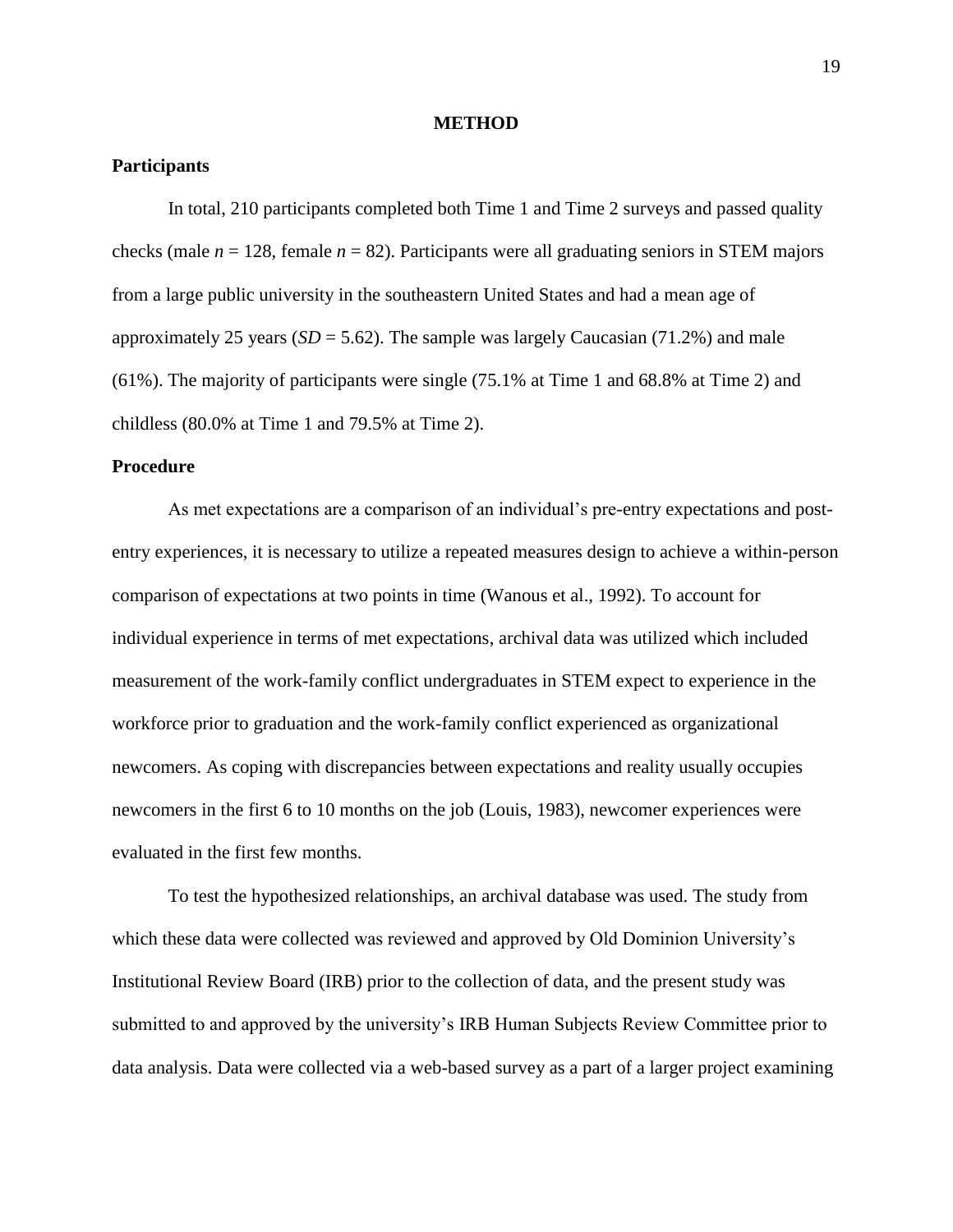embeddedness in the college to work transition of STEM students. From Fall 2014 to Spring 2015, data were collected. Biochemistry, biology, chemistry, civil engineering, computer science, electrical and computer engineering, engineering technology, mechanical engineering, mathematics, modeling and simulation, ocean, earth, atmospheric science (i.e., oceanography, geology), and physics majors were contacted. The students were identified by Old Dominion University's Office of Institutional Research as graduating seniors, and all participants were emailed a direct link to Survey 1. The students were informed that the survey would require approximately 30 to 40 minutes of their time and that they would receive \$25 as compensation. They were also informed of the risks and benefits of participation as well as the confidential nature of the study. Participants were sent Survey 2 three months into their post-graduation jobs. Quality checks were questions included in the two surveys to detect careless responding among participants (Meade & Craig, 2012). A sample quality check was "For quality purposes, please select strongly disagree."

#### **Measures**

*Work-family conflict.* WFC was assessed using two subscales from the 18-item measure developed by Carlson, Kacmar, and Williams (2000). The subscales included are the 9-item WIF scale and the 9-item FIW scale. In the present study, the 9-item WIF and FIW scales have demonstrated acceptable internal consistency with a Cronbach's alpha of .87 and .91 respectively. Participants rated the degree to which they agreed with each statement using a 5 point Likert scale ranging from 1 (*strongly disagree*) to 5 (*strongly agree*). Sample items for WIF include, "The problem-solving behaviors I use in my job are not effective in resolving problems at home" and "My work keeps me from my family activities more than I would like." Sample items for FIW include, "I have to miss work activities due to the amount of time I must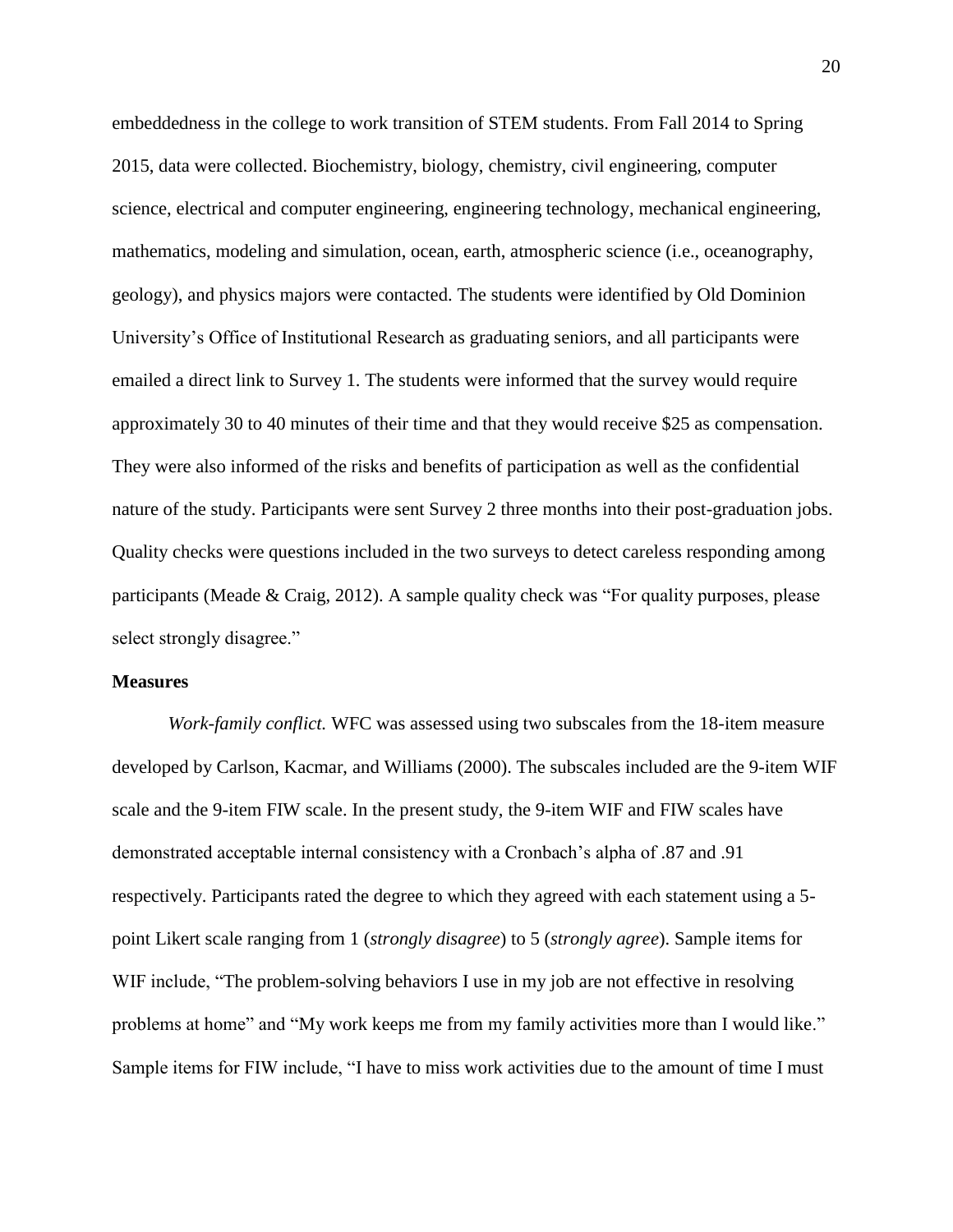spend on family responsibilities" and "The behaviors that work for me at home do not seem to be effective at work." See Appendix A for a full list of measure items.

*Anticipated work-family conflict.* AWFC was assessed using Westring and Ryan's (2011) adaptation of the 18-item measure of WFC developed by Carlson et al. (2000). The adaptation applied future tense to reflect anticipation rather than experience of work-family conflict. Participants rated the degree to which they agreed with each statement using a 5-point Likert scale ranging from 1 (*strongly disagree*) to 5 (*strongly agree*). Sample items are, "Behavior that is effective and necessary for me at work will be counterproductive at home" and "My work will keep me from my family activities more than I would like." See Appendix B for a full list of measure items.

Coefficient alphas for the dimensions of AWIF and AFIW range from .73 to .83 and .73 to .92 respectively (Campbell, Campbell, & Watkins, 2015; Westring & Ryan, 2011). Test-retest reliabilities have revealed adequate stability for this measure over 3-5 weeks  $r = .80$  for AWIF and  $r = .70$  for AFIW. In the current study, the 9-item AWIF and AFIW scales have demonstrated acceptable internal consistency with a Cronbach's alpha of .85 and .90, respectively.

*Job satisfaction.* Job satisfaction was measured using three items adapted from the Michigan Organizational Assessment Questionnaire Job Satisfaction Subscale (MOAQ-JSS; Cammann, Fichman, Jenkins, & Klesh, 1983). Participants responded to the job satisfaction questions using a 7-point Likert scale anchored by 1 (*strongly disagree*) and 7 (*strongly agree*). The three items used to measure job satisfaction are, "All in all, I am satisfied with my job," "In general, I don't like my job," and "In general, I like working here."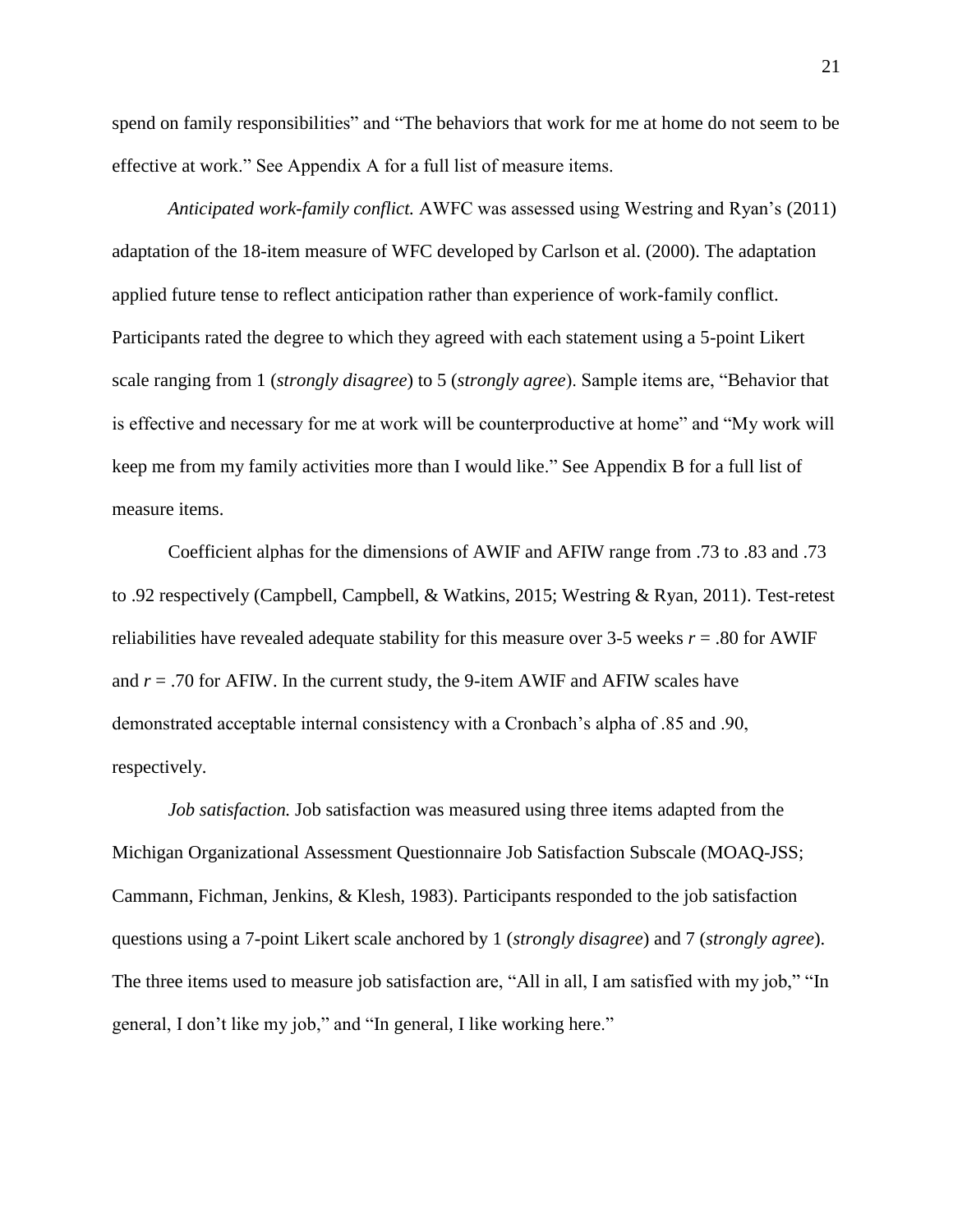In Bowling and Hammond's (2008) examination of the construct validity of the MOAQ-JSS, the scale that was adapted for this study, the mean sample-weighted internal consistency reliability was found to be .84 ( $k = 79$ ,  $N = 30,623$ ), and the mean sample-weighted test–retest reliability was .50 ( $k = 4$ ,  $N = 746$ ). Construct validity was supported in that the MOAQ-JSS was positively related to antecedents such as task significance ( $\rho = .17$ ,  $k = 3$ ,  $N = 725$ ) and autonomy  $(\rho = .35, k = 13, N = 2984)$  and negatively related to antecedents such as work–family conflict ( $\rho$  $= .41, k = 3, N = 1204$ ) and role ambiguity ( $\rho = .42, k = 14, N = 3060$ ). It was also found to correlate with 22 hypothesized correlates, including pay ( $\rho = .43$ ,  $k = 5$ ,  $N = 1322$ ) and satisfaction with work itself ( $\rho = .74$ ,  $k = 2$ ,  $N = 316$ ). In the current study, the adapted 3-item scale has demonstrated acceptable internal consistency with a Cronbach's alpha of .94.

*Affective commitment.* Affective commitment was measured using the full and validated 6-item subscale of Allen and Meyer's (1990) 18-item measure of organizational commitment. Participants rated their agreement with statements regarding affective commitment using a 5 point Likert scale ranging from 1 (*strongly disagree*) to 5 (*strongly agree*). Sample items for affective commitment are, "I really feel as if this organization's problems are my own," "I would be very happy to spend the rest of my career with this organization," and "This organization has a great deal of personal meaning for me." See Appendix D for a full list of measure items.

Meyer and Allen (1991) reported that internal consistency estimates ranged from .74 to 29 for the Affective Commitment Scale (ACS), .69 to .34 for the Continuance Commitment Scale (CCS), and .69 to .79 for the Normative Commitment Scale (NCS). Allen and Meyer (1990) found support for items from the ACS, CCS, and NCS loading on separate orthogonal factors which provides evidence for the hypothesized independence of the three constructs. Affective and normative commitment, however, were found to correlate significantly with one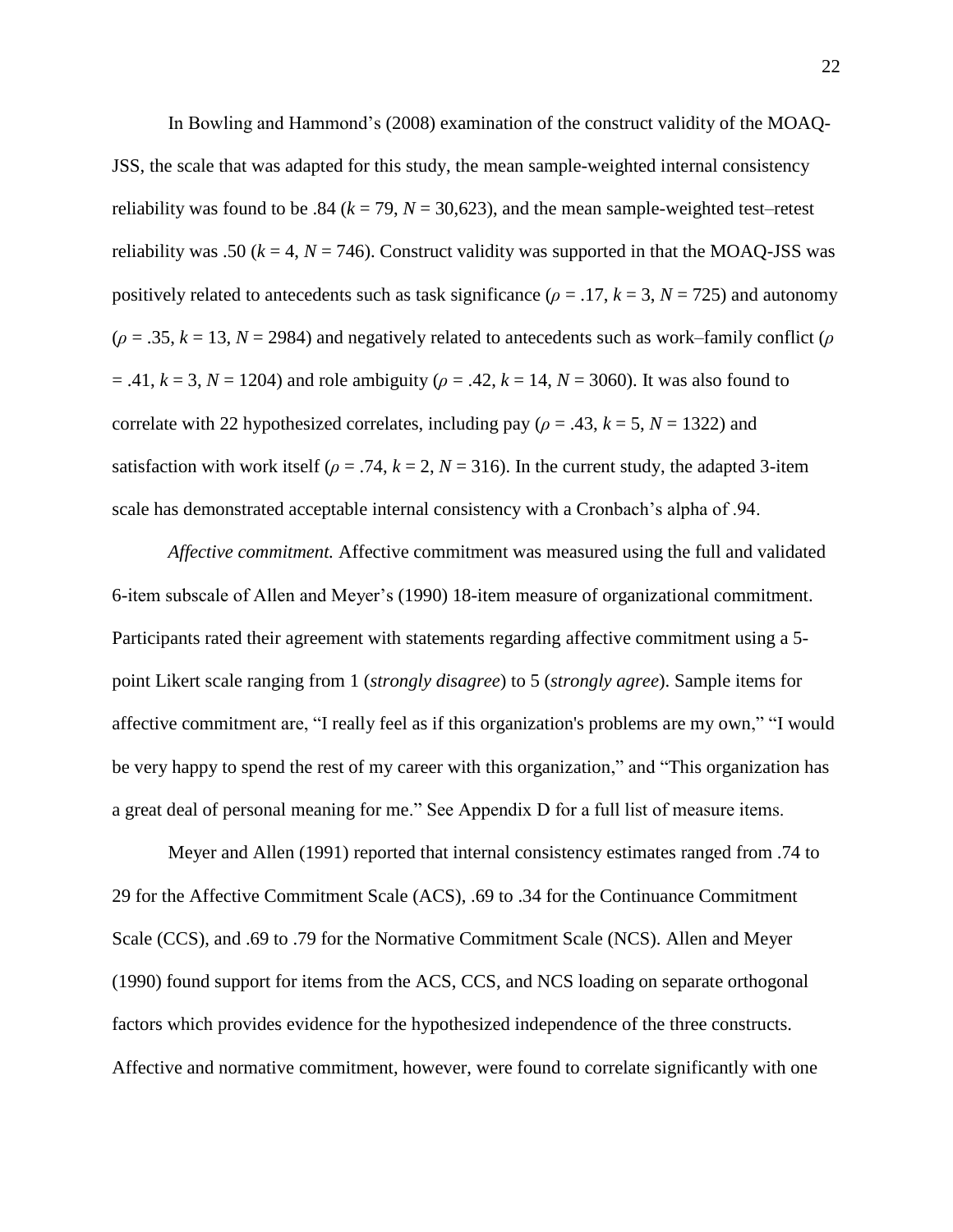another  $(r = 22)$  suggesting that these constructs are not entirely independent. Construct validity was supported in that affective commitment was predicted by work experiences such as role clarity and personal importance. (Randall, Fedor, & Longenecker, 1990). In the current study, the 6-item scale has demonstrated acceptable internal consistency with a Cronbach's alpha of .88.

*Turnover intent.* Turnover intent was assessed using two items adapted from Schmitt, Oswald, Friede, Imus, and Merritt's (2008) measure of student withdrawal intensions as well as one item from Lent et al.'s (2003) measure. The two items from Schmitt et al. (2008) were found to correlate  $(r = .73)$ , and reliability was supported for the two-item construct (Cronbach  $\alpha =$ .84). In the current study, the combined 3-item turnover intent scale has demonstrated acceptable internal consistency with a Cronbach's alpha of .90. Participants responded to all three items on a seven-point Likert scale ranging from 1 (*strongly disagree*) to 7 (*strongly agree*). The items adapted from the measure of student withdrawal intentions were ''During the next 12 months, I intend to search for an alternative role (another job, full-time student, etc.) to my present job" and ''Within this year I intend to search for an alternative role to my present job." See Appendix E for a full list of measure items.

*Gender.* Participant gender was measured by using a single item, "What is your gender?" Responses were coded 1 (*male*) or 2 (*female*).

*Control variables.* Number of children and marital status are two demographic variables that are controlled for in the present study. A single item was used to measure number of children: "How many children or dependents under the age of 18 are living at home with you?" Responses were coded 1 (*none*) to 7 (*six or more*). A single item was also used to determine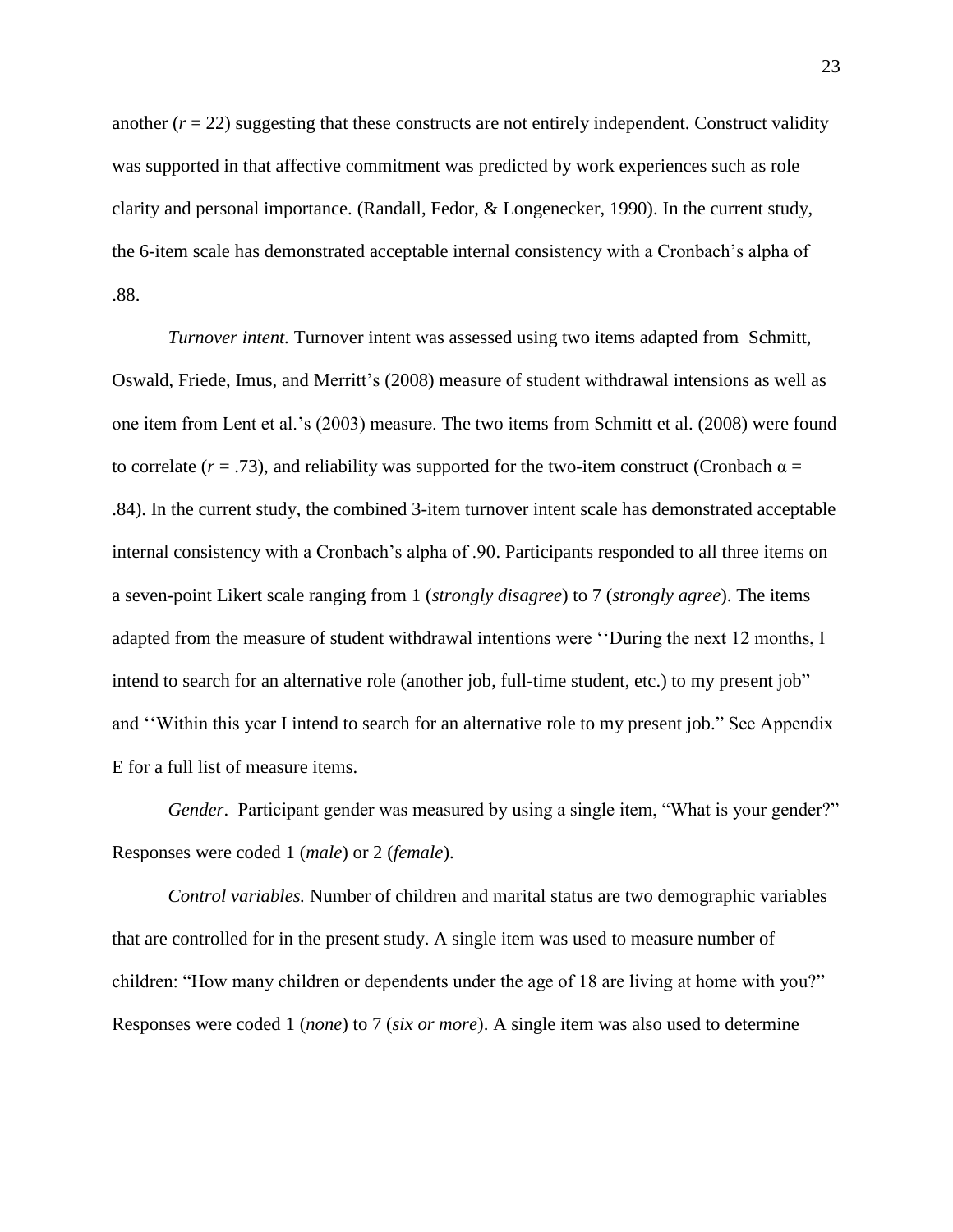marital status: "What is your marital status?" Responses for this item were coded 1 (*single*) and 2 (*married/living with a partner*).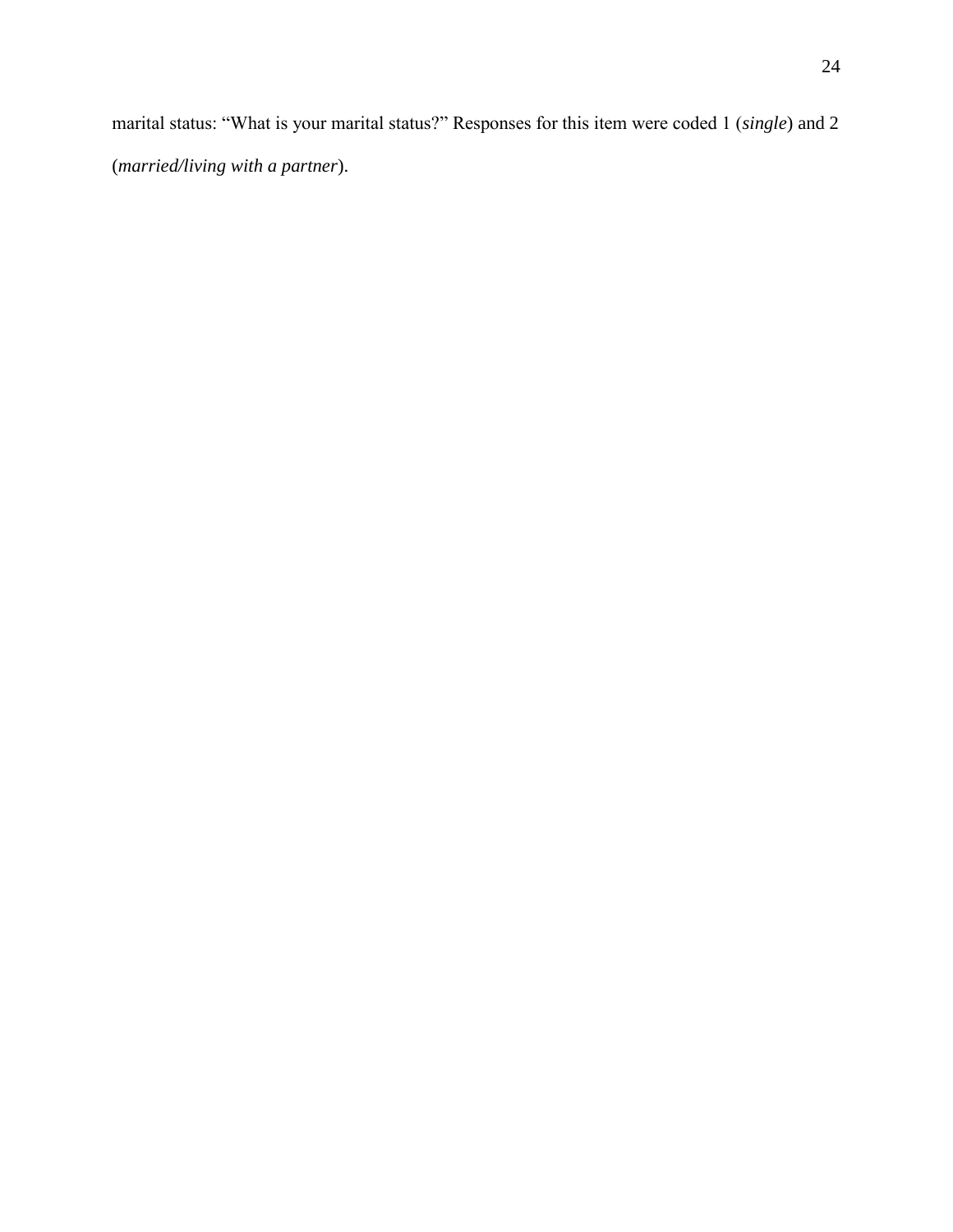#### **CHAPTER III**

#### **RESULTS**

#### **Preliminary Analyses**

Before conducting the main analyses, gathered data were cleaned and assessed for outliers. Missing data were assessed to determine if the data were missing at random using Little's Missing Completely at Random (MCAR) Test (Schafer, 1999), *p* = .758. A case-deletion strategy was not used, as case deletion assumes that the removed cases are a random subsample and can result in seriously biased estimates as well as a loss of power. The internal consistency reliability of all measures of independent and dependent variables exceeded minimum acceptable levels recommended by Nunnally and Bernstein (1994). See Table 1 for coefficient alphas.

Assumptions of multiple regression analysis were also assessed following best practices (Tabachnick & Fidell, 2007). Scatterplots were created depicting the relationship between residuals and predicted values with a loess line, and these plots suggested that the assumption of a linear relationship between the IV and DV was not violated for any of the predictor and outcome relationships. To facilitate the interpretation of results and eliminate non-essential multicollinearity, predictor variables, with the exception of controls, were centered by subtracting a constant from each score prior to creating the interaction term (Cohen, Cohen, West, & Aiken, 2003; Robinson & Schumacker, 2009). While there are multiple ways to center data depending on the research questions, in this case the predictors were centered at the midpoint of their scales, as recommended (Edwards, 1994). Tolerance and Variance Inflation Factors were satisfactory, suggesting that the assumption that the independent variables are not highly correlated with each other was not violated and multicollinearity was not an issue. Scatterplots of unstandardized predicted values plotted against unstandardized residuals did not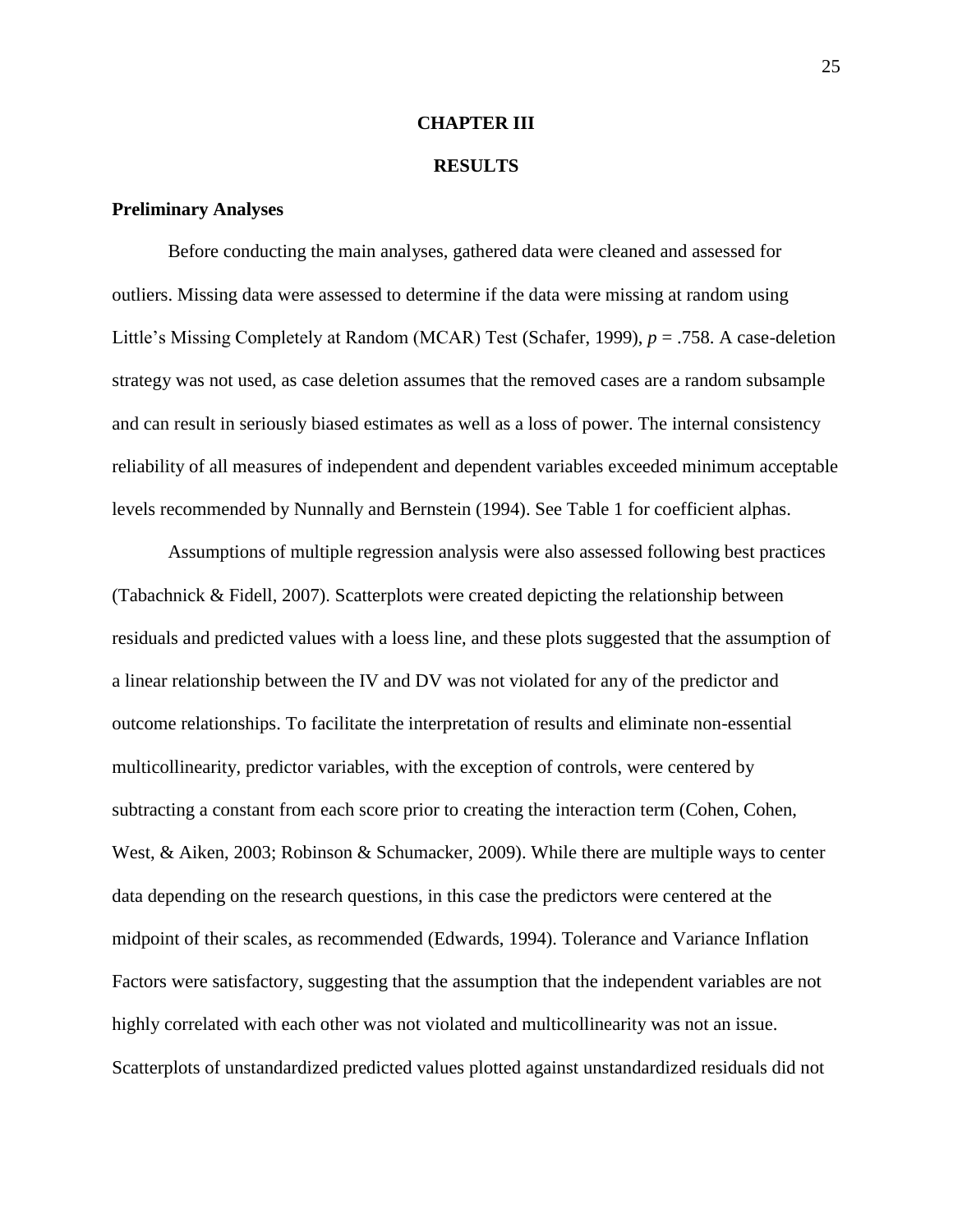indicate that the assumption of homoscedasticity, constant variance of residuals, was violated.

Lastly, Q-Q plots revealed that the assumption of normality of residuals may have been violated

for both job satisfaction and turnover intent, but not for affective organizational commitment.

However, violations of this assumption affect standard errors of regression coefficients, not

regression coefficients themselves. Descriptive statistics, reliability estimates, and

intercorrelations were calculated for all study variables in IBM SPSS Statistics Version 24.

Table 1

| Means, Standard Deviations, and Intercorrelations of Variables |      |      |          |           |          |          |          |          |        |         |         |
|----------------------------------------------------------------|------|------|----------|-----------|----------|----------|----------|----------|--------|---------|---------|
| Variable                                                       | M    | SD   |          | 2         | 3        | 4        | 5        | 6        | 7      | 8       | 9       |
| 1. WIF                                                         | 2.42 | .76  | (.87)    |           |          |          |          |          |        |         |         |
| 2. FIW                                                         | 1.99 | .67  | $.55**$  | (.91)     |          |          |          |          |        |         |         |
| 3. AWIF                                                        | 2.57 | .70  | $.18*$   | $.31**$   | (.85)    |          |          |          |        |         |         |
| 4. AFIW                                                        | 2.21 | .67  | $.20**$  | $.46**$   | $-.68**$ | (.90)    |          |          |        |         |         |
| 5. Job Satisfaction                                            | 5.44 | 1.59 | $-.38**$ | $-.28**$  | $-.08$   | $-.05$   | (.94)    |          |        |         |         |
| 6. AC                                                          | 3.31 | .92  | $-.38**$ | $-0.26**$ | $-.05$   | $-.05$   | $.77**$  | (.88)    |        |         |         |
| 7. Turnover Intent                                             | 3.06 | 1.45 | $.19**$  | .11       | .03      | $-.01$   | $-.61**$ | $-.57**$ | (.90)  |         |         |
| 8. Gender                                                      | 1.39 | .49  | $-.01$   | $-.10$    | $-.20**$ | $-.25**$ | $-.08$   | .01      | .11    |         |         |
| 9. Marital Status                                              | 1.33 | .50  | $-.07$   | .03       | .05      | .04      | .05      | .11      | $-.07$ | $-.16*$ |         |
| 10. Number of<br>Children                                      | 1.41 | .97  | $-.11$   | $-.01$    | $-.06$   | .01      | .07      | .11      | $-.02$ | $-.10$  | $.46**$ |

*Note:*  $N = 205$ . Values in parentheses represent coefficient alphas. WIF = Work Interference with Family; FIW = Family Interference with Work: AWIF = Anticipated Work Interference with Family: AFIW = Anticipated Family Interference with Work; AC = Affective Commitment, Gender coded = 1 = male, 2 = female); Marital Status coded 0 = single, 1 = married/living with a partner; Number of Children coded  $1 = 0$  to  $7 = 6$  or more. \* $p < .05$ . \*\* $p < .01$ .

#### **Main Analyses**

To examine Hypotheses 1, an independent-samples *t*-test was conducted to compare mean gender differences in anticipated work interference with family (AWIF). The independent *t*-test assumption of homogeneity of variance was tested and satisfied using Levene's Test of Equality of Error Variances,  $F(203) = 1.30$ ,  $p = .256$ . The male participants ( $M = 2.68$ ,  $SD = .72$ ) and the female participants ( $M = 2.40$ ,  $SD = .64$ ) significantly differed on AWIF  $t(203) = 2.86$ , *p* = .005. This indicates that males had higher AWIF than women, contrary to Hypothesis 1. To examine Hypotheses 2, another independent-samples *t*-test was conducted to compare mean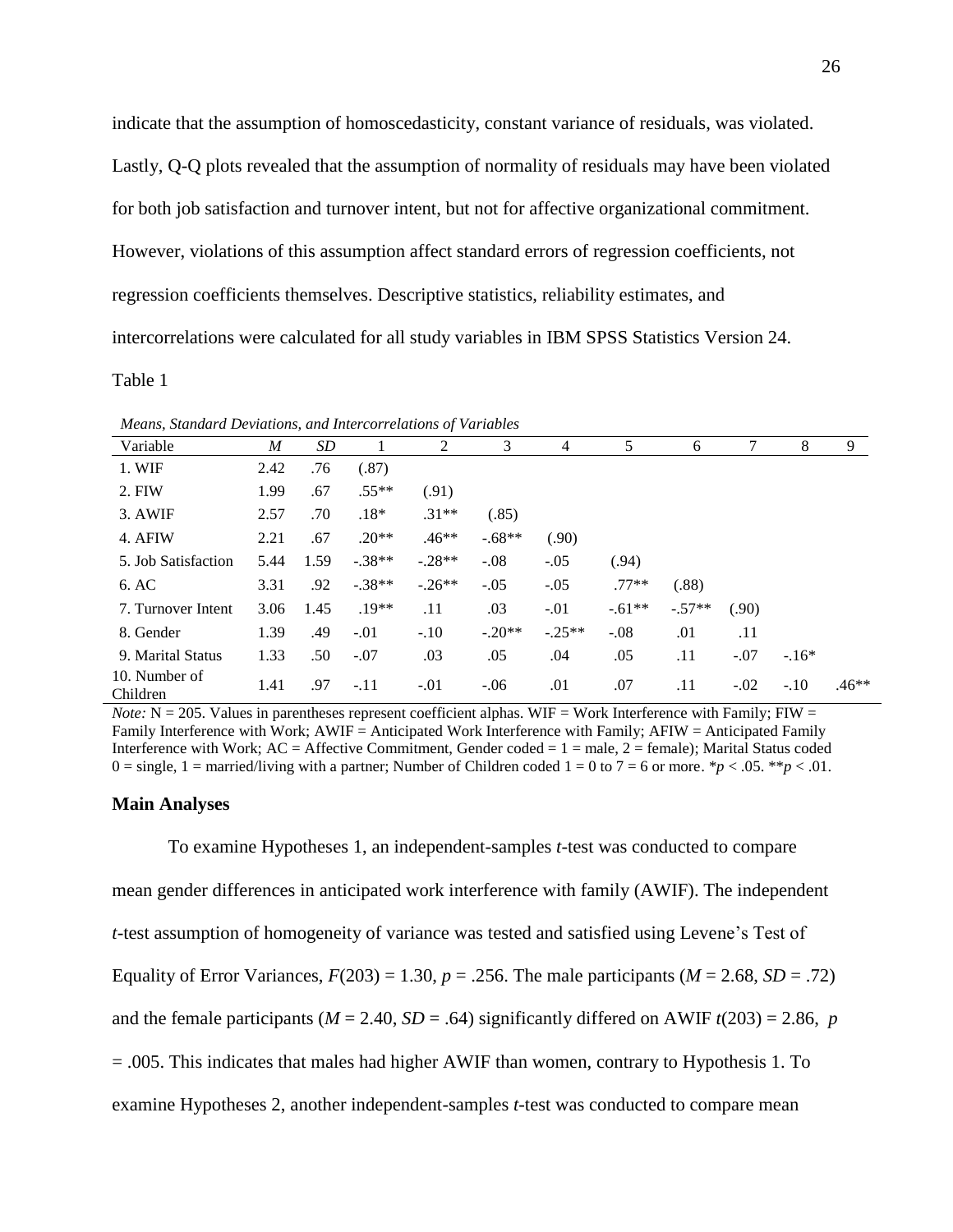gender differences in anticipated family interference with work (AFIW). The independent *t*-test assumption of homogeneity of variance was tested and satisfied using Levene's Test of Equality of Error Variances,  $F(203) = .94$ ,  $p = .333$ . The male participants ( $M = 2.34$ ,  $SD = .66$ ) and the female participants ( $M = 2.00$ ,  $SD = .62$ ) significantly differed on AFIW,  $t(203) = 3.70$ ,  $p < .001$ . This indicates that, contrary to Hypothesis 2, males had higher AFIW than women.

Hierarchical polynomial regression and response surface methodology was used to examine Hypotheses 3 a-b, 4 a-b, 5 a-b, 6 a-b, 7 a-b, and 8 a-b concerning the effects of congruence and direction of discrepancy between AWIF and work interference with family (WIF), as well as AFIW and family interference with work (FIW), on job satisfaction, affective commitment, and turnover intentions (Edwards, 2007; Shanock et al., 2010). Research questions 1-6 regarding degree of discrepancy were also examined using polynomial regression. Polynomial regression provides information about combinations of variables beyond that provided by traditional moderated regression (Shanock et al., 2010). Polynomial regression also has several advantages to the use of traditional difference scores. Polynomial regression does not confound the effects of the predictors on the outcome and allows us to retain interpretability of the independent effect of each predictor. Additionally, polynomial regression with response surface methodology provides a third dimension through which we can retain valuable information, better interpret results, and visualize the observed relationships.

The following assumptions specified by Edwards (2002) for conducting a polynomial regression analyses were met: (1) the two predictor variables were commensurate, meaning they represented the same conceptual domain, (2) the two predictor variables were measured on the same numeric scale. In order to maintain interpretability in the context of polynomial regression with response surface methodology, AWIF, AFIW, WIF, and FIW were centered around the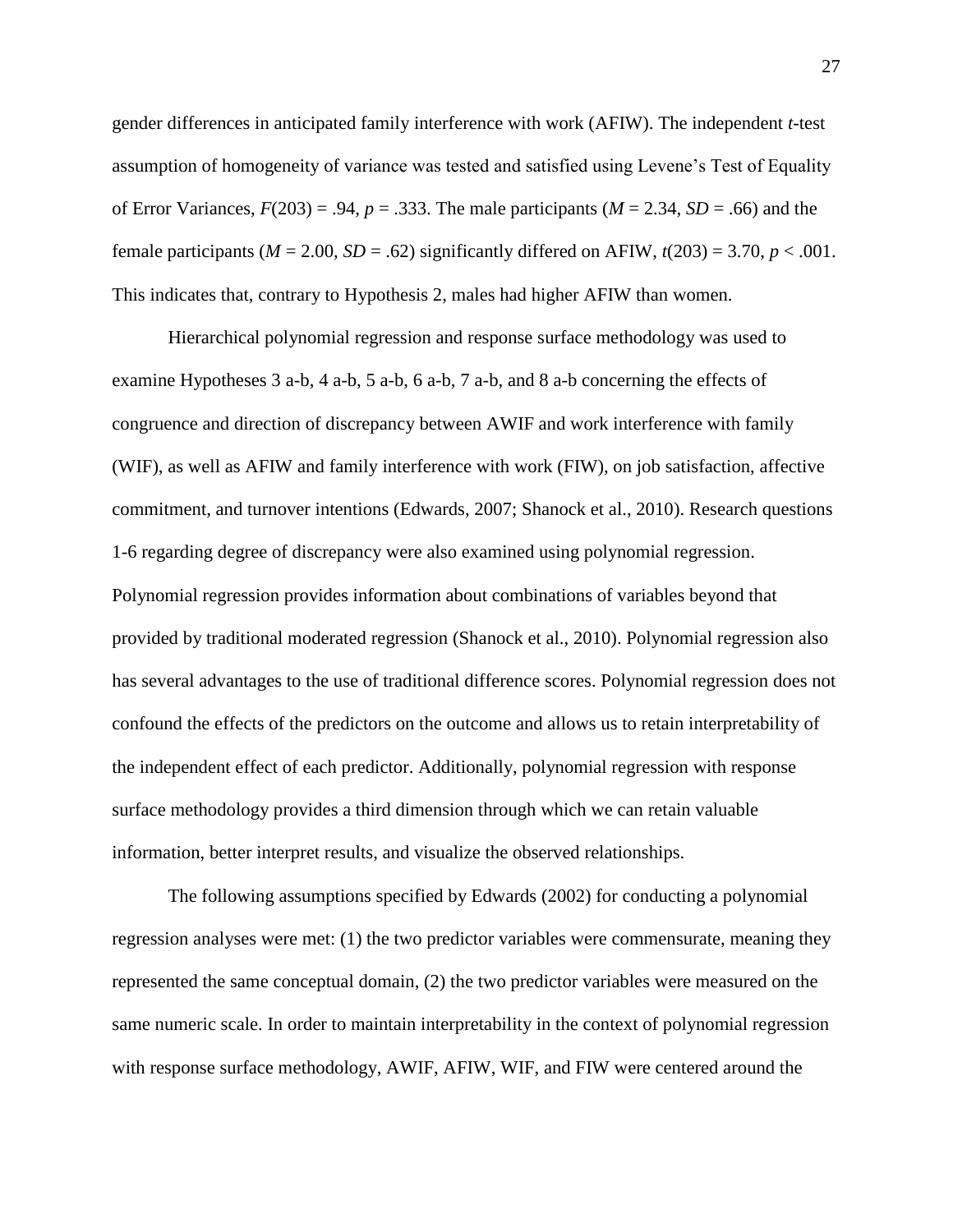same value (Edwards, 1994). As suggested by Edwards (1994), the midpoint of the predictor variables' shared scale was used as a center value. In this case three was subtracted from each score, as AWFC and WFC were measured on a 5-point Likert scale with 1 = *strongly disagree*  and 5 = *strongly agree*.

Following the procedure outlined by Shanock et al. (2010), a quadratic equation was estimated with the work-related outcome of interest as a dependent variable and the AWFC and WFC variables of interest as the independent variables. Three new terms were computed: (1) the square of the centered AWFC variable; (2) the cross-product of the centered AWFC and WFC variable; and (3) the square of the centered WFC variable. This was done separately for AWIF and AFIW. In order to provide a more accurate depiction of the effect of congruence on the outcome variables, the addition of the squared term allows the model to be fitted to non-linear data (Edwards & Cable, 2009). The quadratic equation follows the general form  $Z = b_0 + b_{c1}C1 +$  $b_{c2}C2 + b_{c3}C3 + b_1X + b_2Y + b_3X^2 + b_4XY + b_5Y^2 + e$ , where Z is the outcome variable of interest (job satisfaction, affective commitment, or turnover intent), C1, C2, and C3 are controls (gender, marital status, and number of children), X and Y are the two fit components (AWFC and WFC, respectively),  $b_0$  is the y-intercept, and e is the error term. Next, separate polynomial regression analyses were conducted by regressing each outcome variable (i.e., job satisfaction, affective organizational commitment, and turnover intent) on the centered predictor variables (AWIF, AFIW, WIF, and FIW), the product of the centered predictors, the variable of centered AWFC squared, and the variable of centered WFC squared in IBM SPSS Statistics Version 24.

If the  $R<sup>2</sup>$ , variance in the outcome explained by the regression equation, was determined to be significantly different from zero (Edwards, 2002; Shanock et al., 2010), the results were evaluated further to determine if the nature of the relationship was in line with predictions. The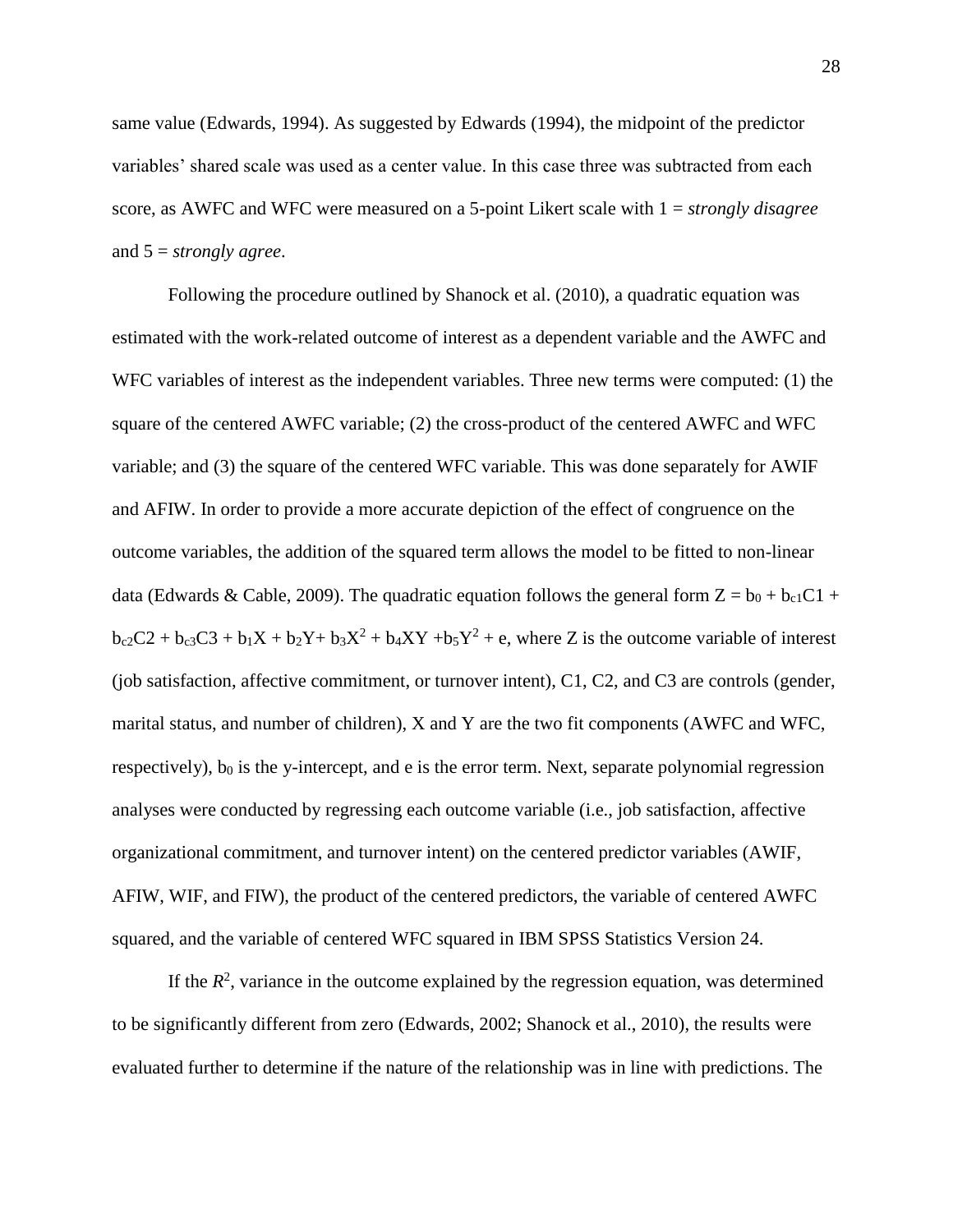significance slope of the line of perfect agreement, which indicates the relationship when AWFC and WFC are congruent; the curvature along the line of incongruence, which indicates influence of degree of discrepancy between AWFC and WFC on predicted values; and the slope of the line of incongruence, which indicates the influence of the direction of the discrepancy between AWFC and WFC, were assessed as each relates to the outcome variable of interest using the calculations provided by Shanock et al. (2010). From this information, the three-dimensional response surfaces corresponding to each polynomial regression equation were plotted in Microsoft Excel and interpreted. Specifically, agreement, degree of discrepancy, and direction of discrepancy between AWFC and WFC and work-related outcomes were interpreted in relation to the proposed hypotheses.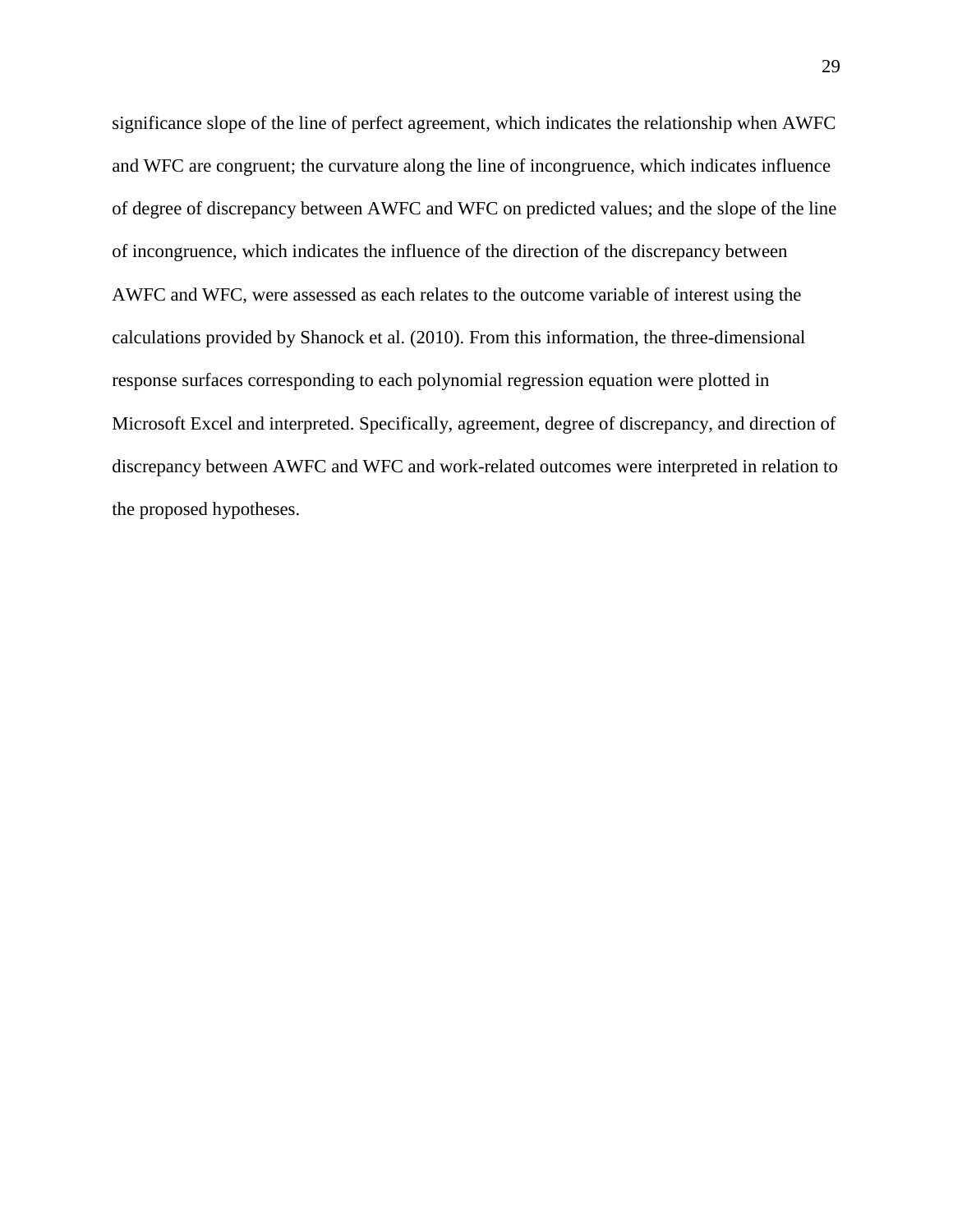Table 2

|                                | Experienced work-runnity Conflict Congruence und work-Kenned Outcomes<br>Job Satisfaction |            |      | <b>Affective Commitment</b> | Turnover Intent |                  |      |
|--------------------------------|-------------------------------------------------------------------------------------------|------------|------|-----------------------------|-----------------|------------------|------|
|                                | Predictor                                                                                 | b          | (se) | $\boldsymbol{b}$            | (se)            | $\boldsymbol{b}$ | (se) |
| Polynomial regression analysis | Constant                                                                                  | 4.995**    |      | 3.085**                     |                 | $3.174**$        |      |
|                                | <b>WIF</b>                                                                                | $-1.067**$ | .206 | $-.519**$                   | .120            | .254             | .199 |
|                                | <b>AWIF</b>                                                                               | .097       | .198 | .103                        | .115            | $-.140$          | .191 |
|                                | WIF <sup>2</sup>                                                                          | $-.289*$   | .132 | $-.113$                     | .077            | .093             | .127 |
|                                | <b>WIFXAWIF</b>                                                                           | .002       | .196 | .129                        | .114            | $-.409*$         | .189 |
|                                | AWIF <sup>2</sup>                                                                         | .181       | .158 | .035                        | .092            | .050             | .153 |
|                                | $R^2$                                                                                     | $.167**$   |      | $.162**$                    |                 | $.060*$          |      |
| Response surface analysis      | a <sub>1</sub>                                                                            | $-.97*$    | .29  | $-.42*$                     | .17             | .11              | .28  |
|                                | a <sub>2</sub>                                                                            | $-.11$     | .27  | .05                         | .15             | $-.27$           | .26  |
|                                | $a_3$                                                                                     | $-1.16**$  | .28  | $-.62*$                     | .16             | .39              | .27  |
|                                | $a_4$                                                                                     | $-0.11$    | .30  | $-.21$                      | .17             | .55              | .29  |
| Polynomial regression analysis | Constant                                                                                  | 4.895**    |      | 3.034                       |                 | 3.082            |      |
|                                | <b>FIW</b>                                                                                | $-0.737$   | .382 | $-.301$                     | .222            | $-.149$          | .357 |
|                                | <b>AFIW</b>                                                                               | .215       | .274 | .032                        | .160            | $-.052$          | .257 |
|                                | FIW <sup>2</sup>                                                                          | $-.043$    | .198 | .034                        | .115            | $-.150$          | .185 |
|                                | <b>FIWXAFIW</b>                                                                           | .133       | .284 | .055                        | .166            | $-.230$          | .266 |
|                                | AFIW <sup>2</sup>                                                                         | $-.096$    | .179 | $-.101$                     | .104            | .225             | .168 |
|                                | $R^2$                                                                                     | $.292*$    |      | .279*                       |                 | .171             |      |
| Response surface analysis      | a <sub>1</sub>                                                                            | $-.52$     | .40  | $-.27$                      | .23             | $-.20$           | .38  |
|                                | a <sub>2</sub>                                                                            | $-.01$     | .22  | $-.01$                      | .13             | $-.16$           | .17  |
|                                | $a_3$                                                                                     | $-.95$     | .53  | $-.33$                      | .31             | $-.10$           | .49  |
|                                | $a_4$                                                                                     | $-.27$     | .51  | $-.12$                      | .30             | $-.30$           | .50  |

*Polynomial Regression Analysis Depicting Relationship between Anticipated Work-Family Conflict and Experienced Work-Family Conflict Congruence and Work-Related Outcomes*

*Note*.  $a_1 = (b_1 + b_2)$ , where  $b_1$  is beta coefficient for WIF and FIW respectively and  $b_2$  is beta coefficient for AWIF and AFIW respectively.  $a_2 = (b_3 + b_4 + b_5)$ , where  $b_3$  is beta coefficient for WIF squared and FIW squared respectively,  $b_4$  is beta coefficient for the cross-product of WIF and AWIF above and the cross product of FIW and AFIW below, and *b<sup>5</sup>* is beta coefficient for AWIF and AFIW squared respectively.  $a_3 = (b_1 - b_2)$ .  $a_2 = (b_3 - b_4 + b_5)$ .  $**p* < .05, ***p* < .01.$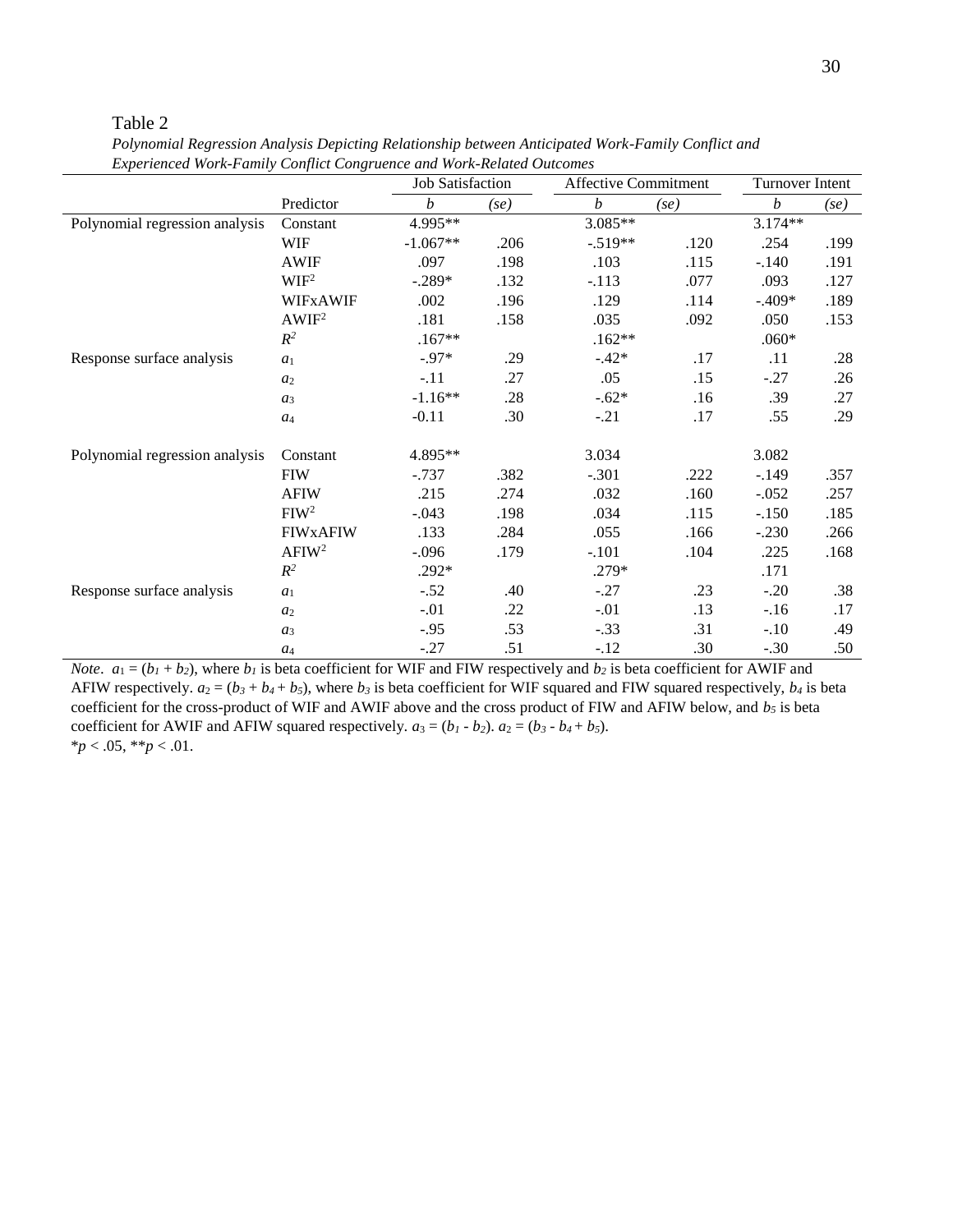

*Figure 1.* Congruence between anticipated work interference with family (AWIF) and experienced work interference with family (WIF) and job satisfaction.

*Note.* The solid line represents the line of congruence  $(X = Y)$ . As one moves from the bottom left corner of the graph, where AWIF and WIF are both low to the far corner of the graph, where both AWIF WIF are high, job satisfaction decreases. The dashed, white line depicted represents the line of misfit  $(X = -Y)$ . As one moves from the center of the graph, where AWIF and WIF are both equal to the left corner of the graph, where AWIF is high and WIF is low, there is little change in job satisfaction. By contrast, when one moves from the center of the graph to the right corner of the graph, where AWIF is low and experienced WIF is high, there is a negative relationship with job satisfaction.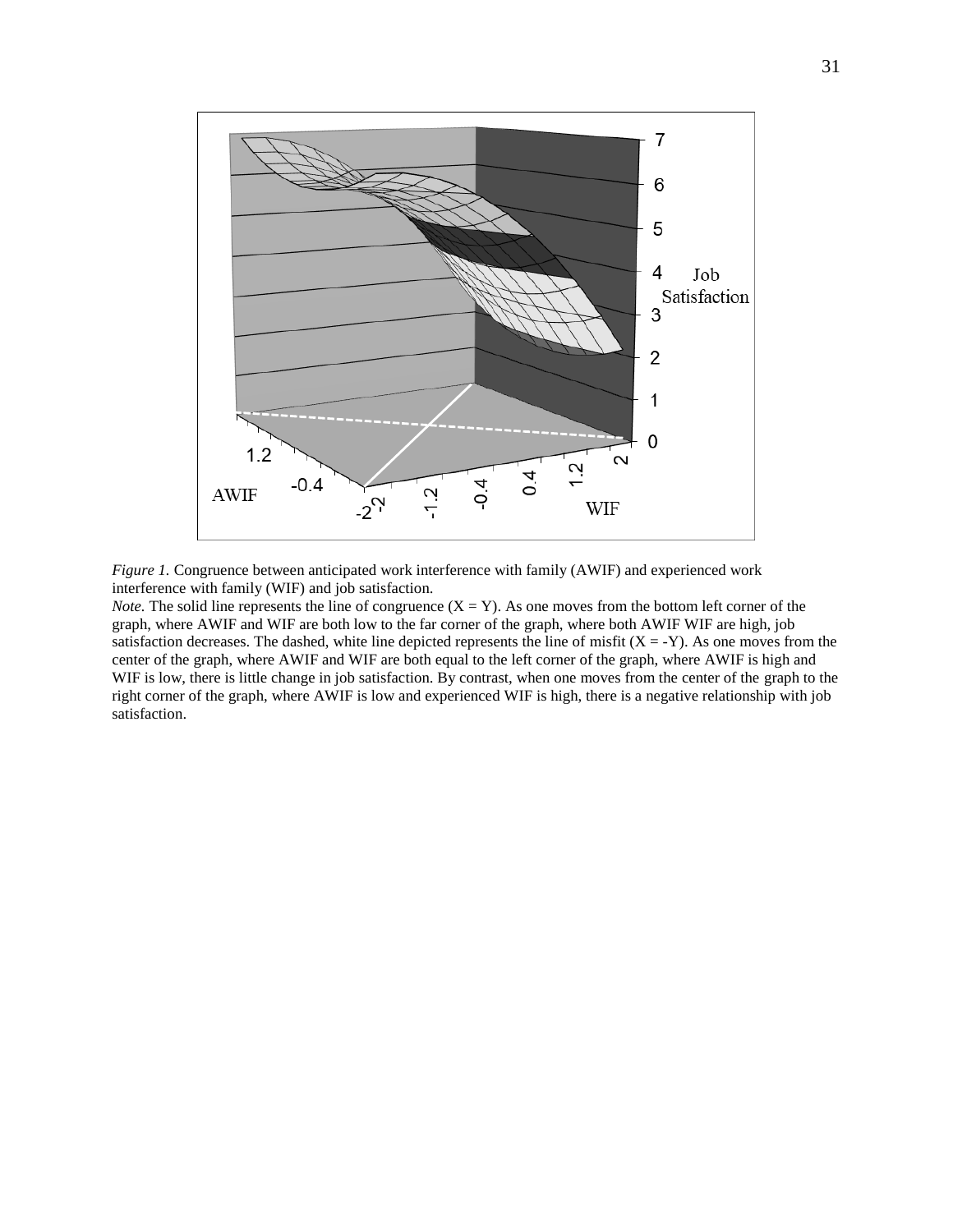

*Figure 2*. Congruence between anticipated work interference with family (AWIF) and experienced work interference with family (WIF) and affective commitment.

The surface test for AWIF and WIF predicting job satisfaction resulted in a significant negative *a<sup>1</sup>* value (see Table 2). This indicates that, in support of Hypothesis 3a, when AWIF and WIF were in agreement, job satisfaction decreased as AWIF and WIF increased. In Figure 1, following the line of congruence, the lowest level of job satisfaction is at the back corner of the graph where AWIF and WIF are both high and the highest level of job satisfaction is at the front of the graph where AWIF and WIF are both low. Similarly, the surface test for AWIF and WIF predicting AC resulted in a significant negative *a1* value (see Table 2). In support of Hypothesis 5a, this indicates that when AWIF and WIF were in agreement, AC decreased as AWIF and WIF increased. In Figure 2, following the line of congruence, the lowest level of AC is at the back corner of the graph where AWIF and WIF are both high, and the highest level of AC is at the front of the graph where AWIF and WIF are both low. Hypothesis 7a was not supported, as the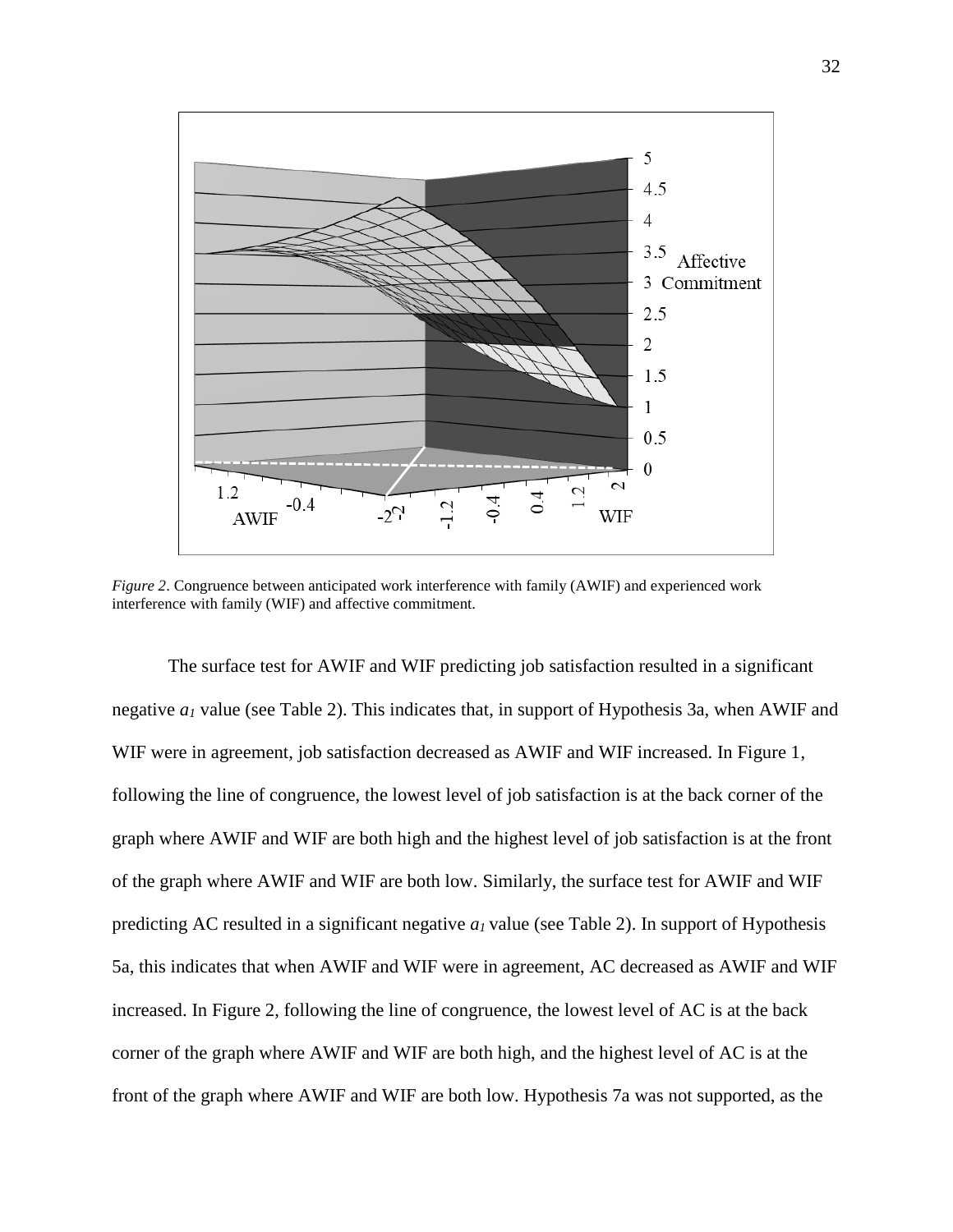surface test for AWIF and WIF predicting turnover intent congruence did not result in a significant *a<sup>1</sup>* value (see Table 2). Hypothesis 4a, 6a, and 8a were not supported either, as the surface tests for AFIW and FIW predicting job satisfaction, affective commitment, and turnover intent did not result in significant *a<sup>1</sup>* values (see Table 2).

In examining Research Questions 1-6, the surface test for AWIF and WIF predicting job satisfaction, affective commitment, and turnover intent, did not result significant *a<sup>4</sup>* values (see Table 2). This suggests that the curvature along the line of incongruence is not significant, meaning that degree of discrepancy (i.e., incongruence in either direction) between AWIF and WIF does not significantly influence job satisfaction, affective commitment, and turnover intent. The same was found regarding the effect of degree of discrepancy between AFIW and FIW on job satisfaction, affective commitment, and turnover intent (see Table 2). It should be noted that all polynomial regression analyses were run controlling for gender, and results were not influenced. The polynomial regression analyses were also run controlling for marital status and number of children. Again, results did not differ between the models including controls and the model without.

Regarding direction of discrepancy, Hypotheses 3b was supported. A significant negative *a<sup>3</sup>* (see Table 2) indicated that job satisfaction was lower when the discrepancy was such that WIF was higher than AWIF than vice versa. Figure 1 depicts these results. In the right corner of the graph where WIF is high combined with low AWIF, job satisfaction is very low. In contrast, there was little change in job satisfaction levels when the discrepancy was such that WIF was lower than AWIF. The surface analysis resulted in a significant negative *a<sup>3</sup>* (see Table 2) for AWIF and WIF predicting AC. Therefore, Hypothesis 5b was also supported. This indicates that AC was lower when the discrepancy was such that WIF was higher than AWIF than vice versa.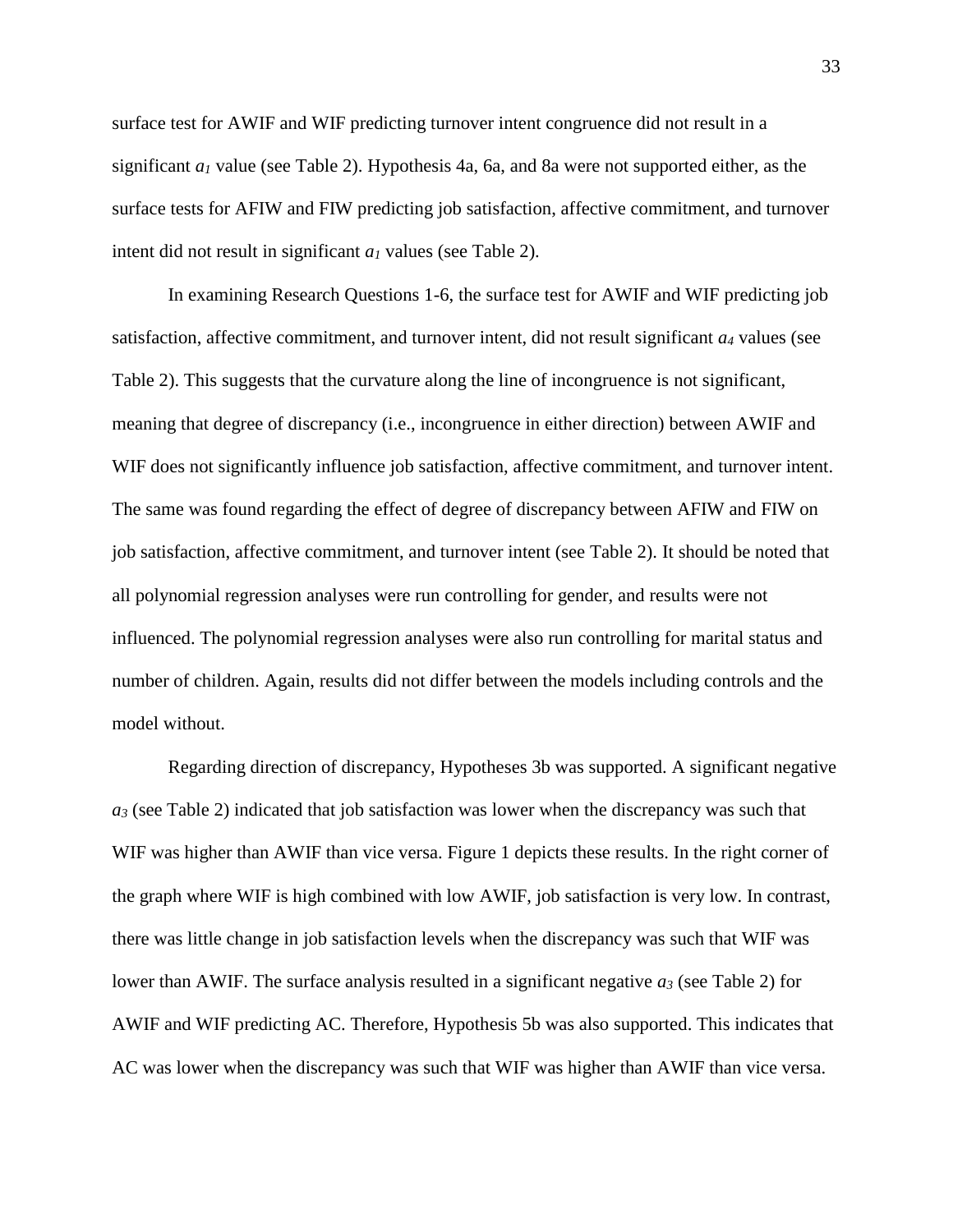Figure 2, depicts this relationship. The left corner of the graph where WIF is low combined with high AWIF, AC is still relatively high. In contrast, in the right corner of the graph where WIF is high combined with low AWIF, AC is relatively low. AC levels decreased less when the discrepancy was such that WIF was higher than AWIF, in comparison to WIF being lower than AWIF. Hypothesis 7b was not supported as the *a<sup>4</sup>* value (see Table 2), representing direction of discrepancy between AWIF and WIF, was not found to relate significantly to turnover intent. Regarding AFIW and FIW, the *a<sup>4</sup>* values (see Table 2) determined from the surface analysis, was not found to relate significantly to job satisfaction, affective commitment, or turnover intent, indicating that direction of discrepancy between AFIW and FIW did not significantly influence these outcomes. Thus, Hypotheses 4b, 6b, and 8b were not supported.

#### **Additional Analyses**

Considering the nonsignificant results found in the polynomial regression analysis of the congruence and discrepancy between AWIF and WIF predicting turnover intent, a follow-up analysis was conducted to determine if the relationship would be stronger between WIF and turnover intentions when AWIF was low. In other words, it was proposed that AWIF would moderate the positive relationship between WIF and turnover intentions. The interaction between AWIF and WIF in predicting turnover intentions was found to be significant  $(B = -0.403, p = 0.403)$ .031), suggesting that the relationship between WIF and turnover intent depended on the level of AWIF. This relationship was further examined using a test of simple slopes (see Figure 7).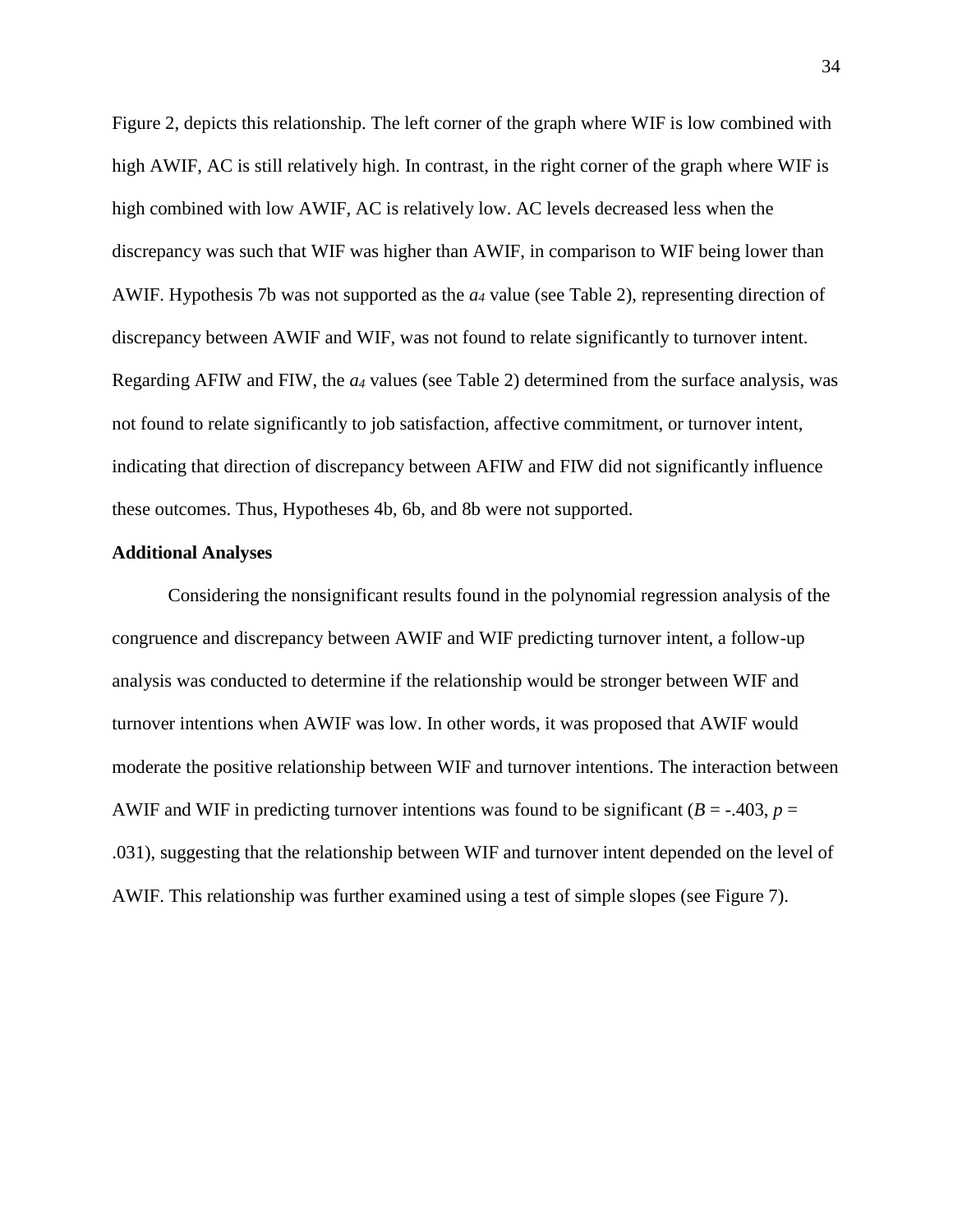

*Figure 3*. Simple slopes analysis of the relationship between WIF and turnover intent at low (+1SD) and high (- 1SD) levels of AWIF.

*Note.* WIF and AWIF were centered on their scale midpoints.

The nature of the interaction for high and low AWIF is depicted in Figure 3. At low levels of AWIF, the relationship between WIF and turnover intentions was positive and statistically significant, simple slope = .636,  $t = 3.438$ ,  $p < .01$ . At high levels of AWIF, the positive relationship between WIF and turnover intentions was positive and not statistically significant, simple slope = .067,  $t = .356$ ,  $p > .05$ . Therefore, AWIF was found to moderate the relationship between WIF and turnover intentions such that WIF displayed a positive relationship with turnover intentions only when AWIF was low.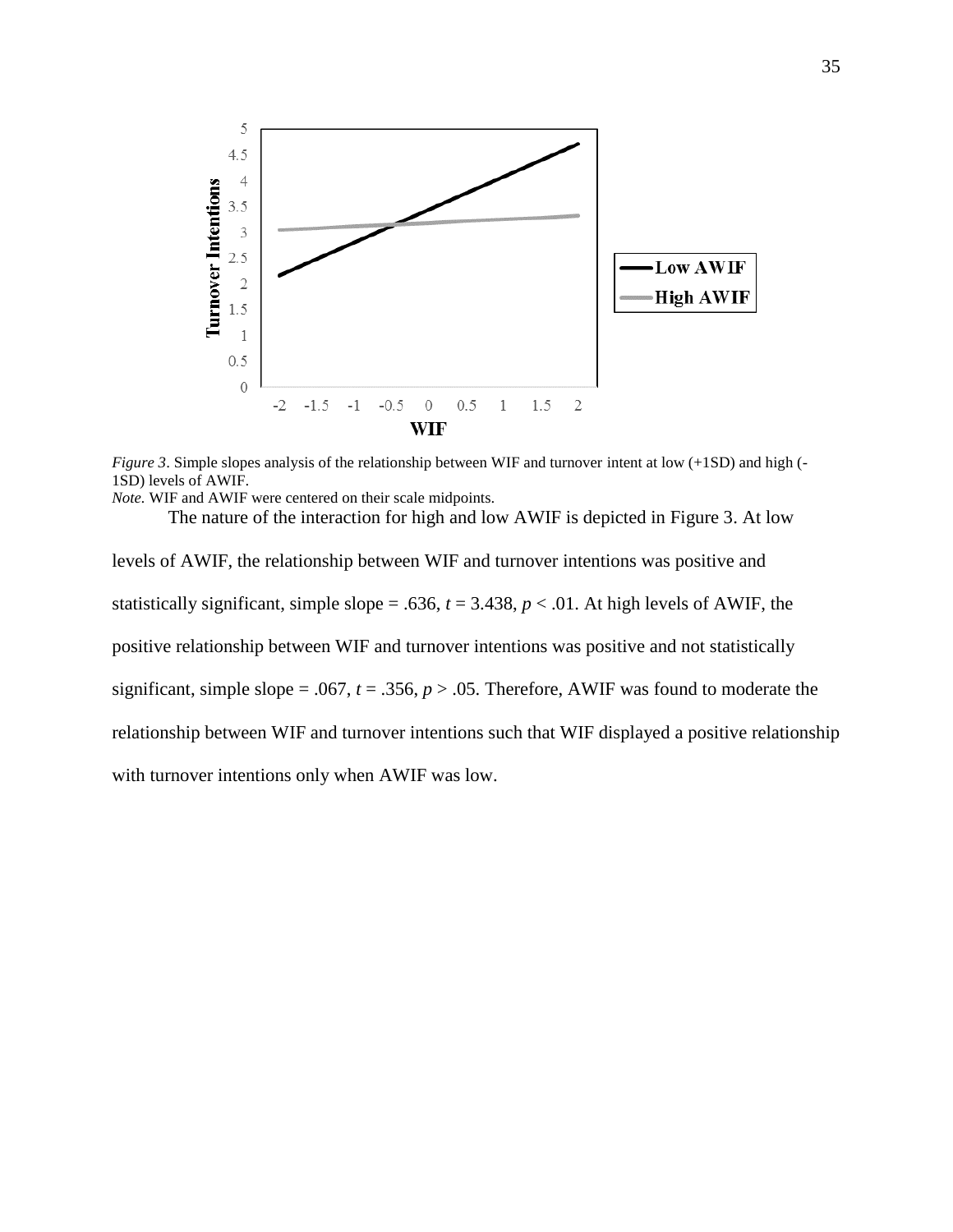#### **CHAPTER IV DISCUSSION**

This study makes several contributions to the literature regarding work-family interface. First, Porter and Steers's (1973) met expectations framework was applied to examine the effects of congruence and discrepancy between anticipated work family conflict (AWFC) and experienced work-family conflict (WFC) in predicting work-related outcomes, providing a more comprehensive understanding of the influence of WFC anticipations and later experiences. Specifically, the influence of congruence and discrepancy between AWFC and WFC were examined in relation to job satisfaction, affective organizational commitment, and turnover intent. Second, gender differences in AWFC were also explored, as it is important to understand the expectations of women regarding the WFC that they will face in their planned careers relative to men's AWFC, especially in the context of male-dominated STEM professions. Further, through a follow-up analysis, the role of AWIF as a moderator in the relationship between WIF and turnover intentions was examined. Though polynomial regression has been utilized in examining the congruence and discrepancy between pre-child expectations and postchild division of labor (Shockley & Allen, 2018), polynomial regression analysis has been relatively underutilized in the work-family literature. By utilizing polynomial regression with response surface methodology, specific hypotheses and research questions regarding congruence, discrepancy, and direction of discrepancy were examined while avoiding the numerous drawbacks associated with difference scores and direct retrospective measures of met expectations (Edwards, 1994, 2002, 2007; Edwards & Cable, 2009; Irving & Montes, 2009).

Hypotheses 1 and 2 proposed that women would experience higher levels of AWIF and AFIW than men. Contrary to expectations, men were found to have significantly higher levels of both AWIF and AFIW than women. Findings have been mixed regarding gender differences in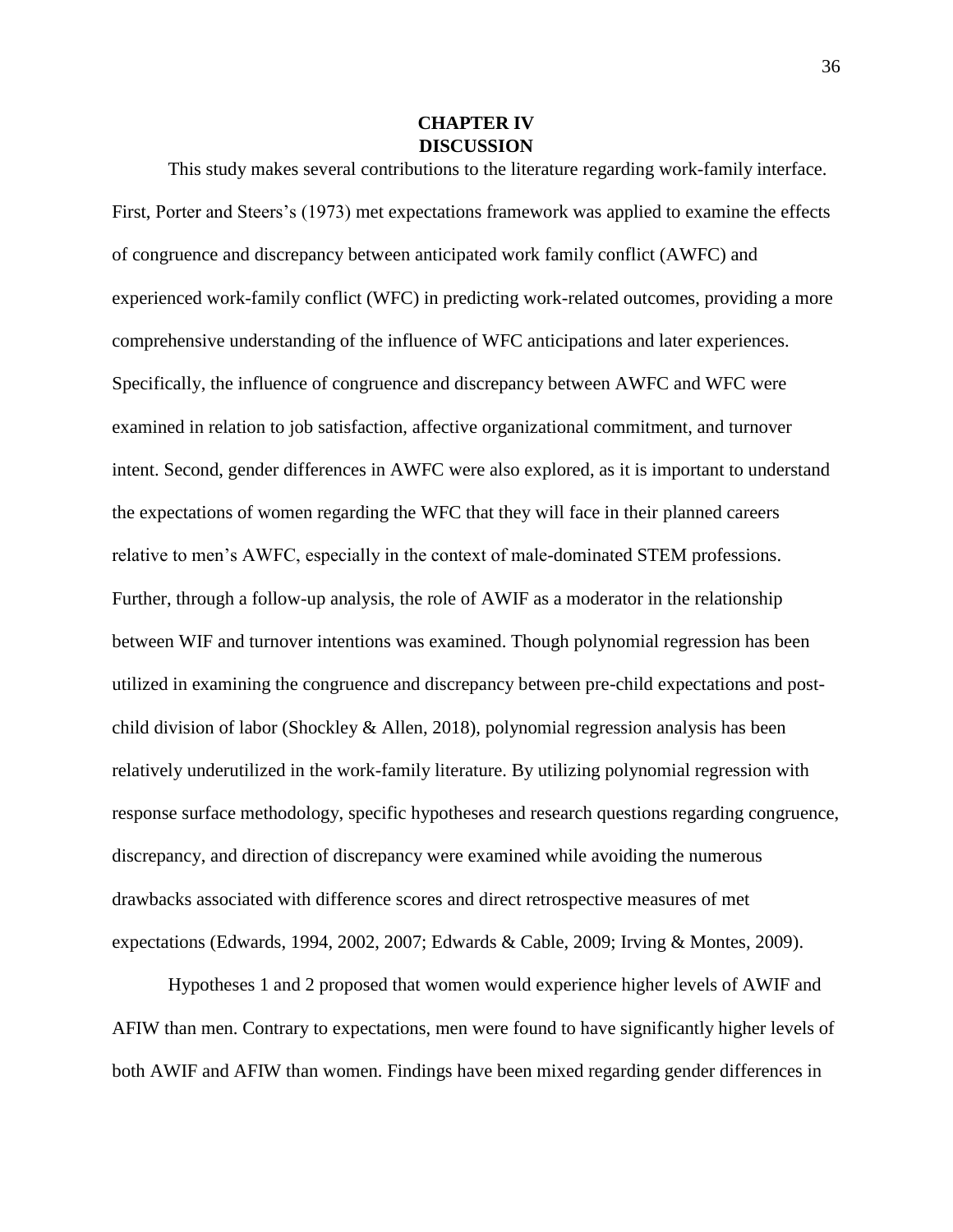AWFC (Westring & Ryan, 2011). Though women have been found to report slightly higher levels than men of AWIF and AFIW and lower self-efficacy in managing WFC in prior research (Cinamon, 2006), it may be that women in STEM are different than women in fields that are not male-dominated. Myers and Major (2017) found that belief in ability to achieve work-family balance was more strongly related to men's career commitment than women's career commitment in STEM professions. The finding in the present study that men in STEM majors experience greater AWIF and AFIW, than women in these majors may be attributable to the resiliency that women build as they work towards a STEM profession (Myers & Major, 2017) or, possibly, the self-selection of more resilient women into these fields. The students who completed the first survey were at the end of their undergraduate careers, so women had ample time to build resiliency regarding concerns about future WFC. Additionally, it may be that the many difficulties women face going into male-dominated professions, such as the chilly climate, stereotypes, lack of mentorship opportunities (Fouad, 2011; Hughes, 2014; Schuster & Martiny, 2017) make their concerns regarding future WFC less prevalent. In contrast, for men, who encounter fewer barriers than women in male-dominated careers, WFC may be amongst their biggest concerns as they prepare to enter the workforce. In this line of thinking, it follows that they would report higher levels of AWFC than women.

As expected, congruence between AWIF and WIF was related to both job satisfaction and affective commitment. As AWIF and WIF increased in conjunction, job satisfaction and affective commitment decreased. This is in line with research suggesting that inflated expectations set individuals up for unfavorable affective responses to the job (Wanous et al., 1992). However, the expected relationship between congruence of AWIF and WIF and turnover intentions was not found to be significant. It may be that, as the participants were not only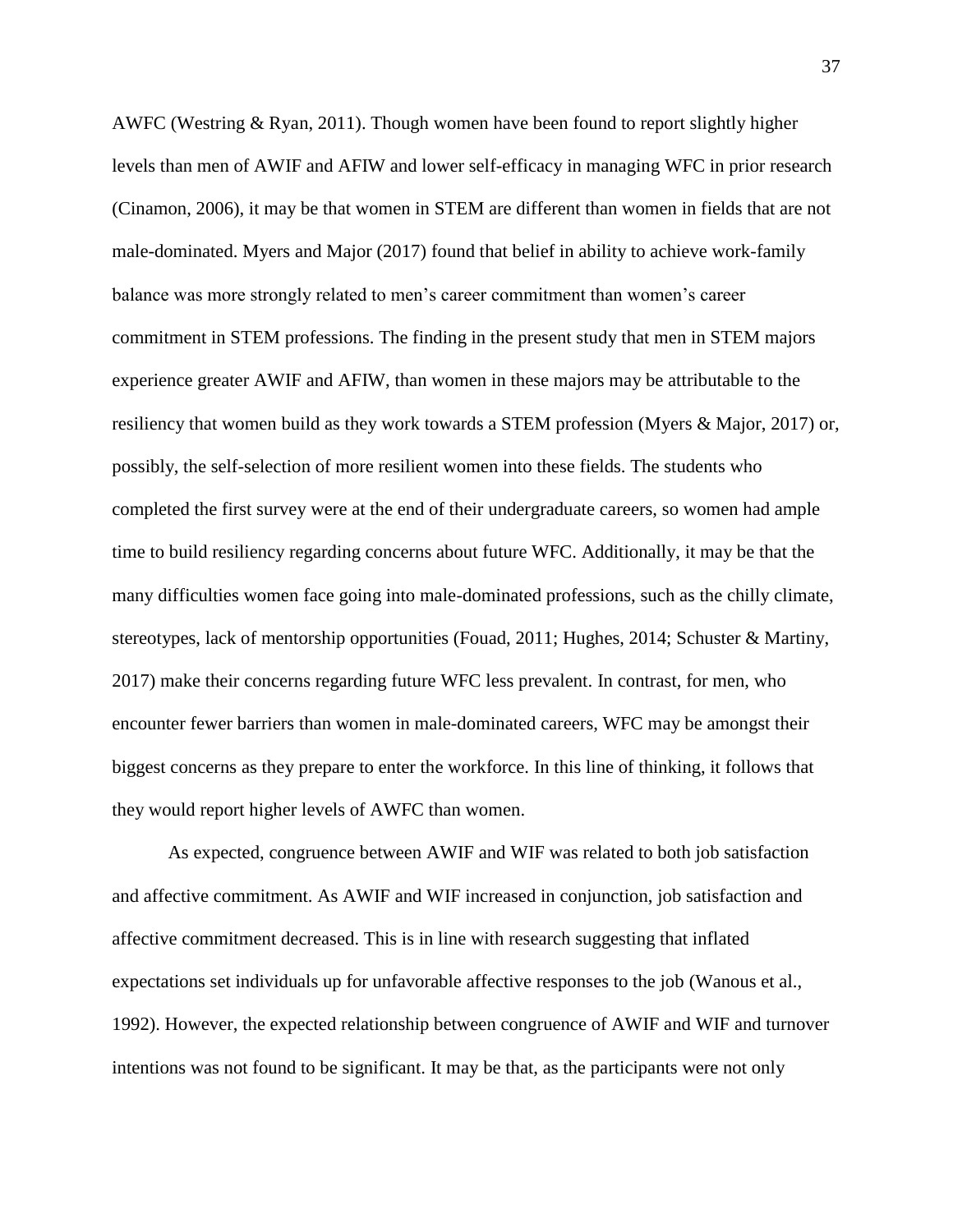newcomers to their job but also to their career, they had not had enough experience to lead them to feelings that would make them want to find another job, despite lower levels of affective commitment and job satisfaction. This relationship may be different in a sample with individuals who have more experience in their chosen career field. Hypotheses regarding the effect of congruence between FIW and AFIW on job satisfaction, organizational commitment, and turnover intentions were not supported. This may be because the relationships between FIW and work-related outcomes are weaker than the relationships between WIF and work-related outcomes (Amstad et al., 2011) and, therefore, do not significantly impact work-related outcomes.

While degree of discrepancy between AWIF and WIF in predicting job satisfaction, affective commitment, and turnover intent was not found to be significant in general, the direction of the discrepancy between AWIF and WIF was found to relate significantly to job satisfaction and affective commitment. This indicates that, while discrepancy in either direction may not influence these outcomes, job satisfaction and affective commitment levels suffered more when the discrepancy was such that experienced WIF was higher than AWIF, rather than vice versa. In contrast, direction of discrepancy between AWIF and WIF in predicting turnover intent was not found to be significant. While it is possible that turnover intent is truly uninfluenced by discrepancy and congruence between AWIF and WIF, these findings may be due to the lack of experience in participants, as they had just entered, not only the job, but also the workforce upon completing the second survey. Because the participants are organizational newcomers as well as career newcomers, they may still be gathering information and familiarizing themselves with their organizations and work. Additionally, they may be focused on gaining career experience. Therefore, it may premature for them to be seriously considering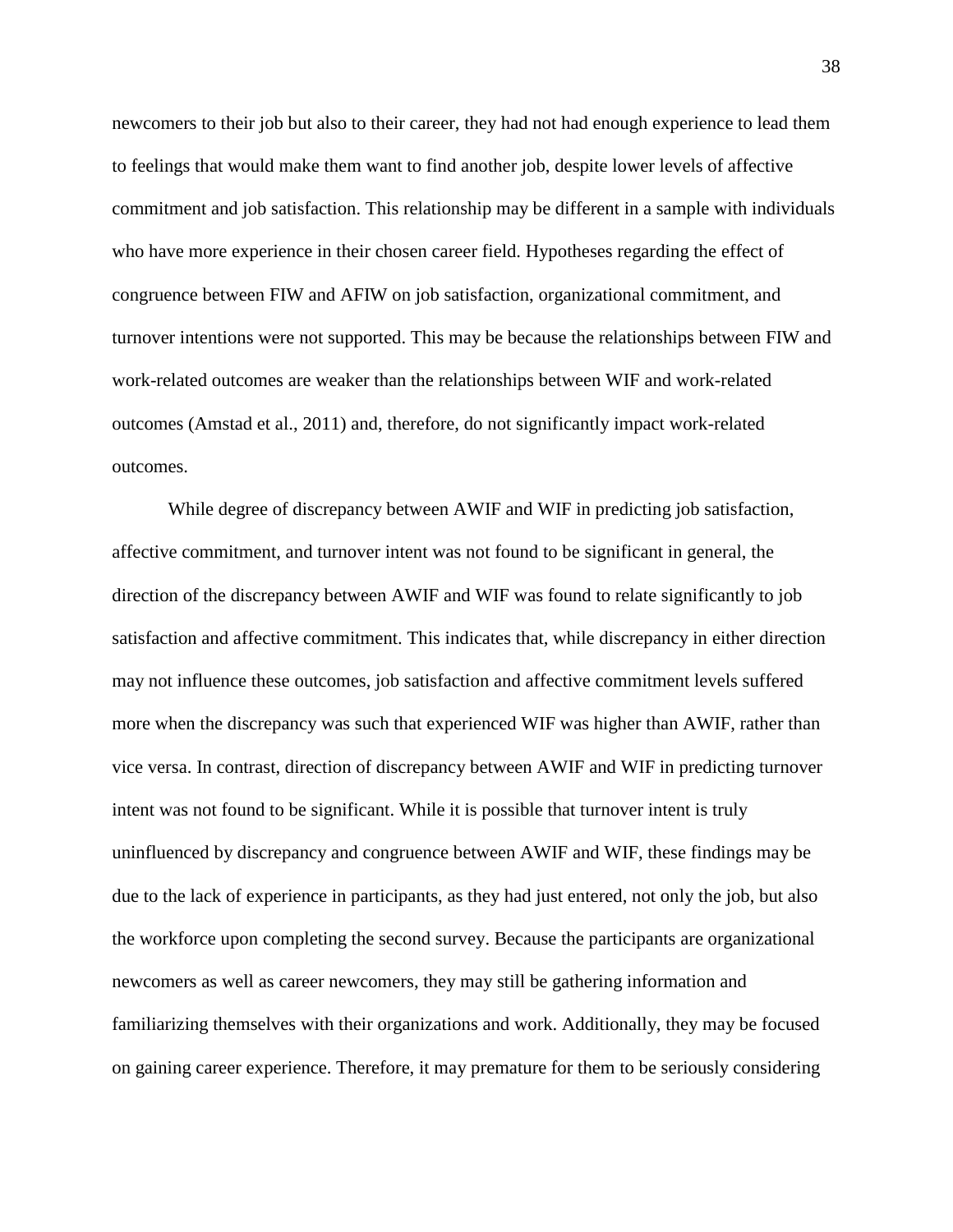leaving the organization. The relationships between discrepancy and degree of discrepancy between AFIW and FIW in predicting job satisfaction, affective commitment, and turnover intentions were not found to be significant. This, again, may be due to the weaker relationships between FIW and work-related outcomes that have been consistently observed (Amstad et al., 2011).

While congruence and degree of discrepancy between AWIF and WIF did not relate significantly to turnover intent, despite the significant findings for job satisfaction and affective commitment, additional analyses were conducted to determine if AWIF might moderate the relationship between WIF and turnover intent. The findings supported that, AWIF did, indeed, moderate the relationship between WIF and turnover intent such that the relationship between WIF and turnover intent was significant at low levels of AWIF but not at high levels of AWIF. AWIF emerged as an important moderator, suggesting that high levels of AWIF can buffer against the later effects of experienced WIF on turnover intent.

#### **Theoretical Implications**

Gender differences regarding AWIF and AFIW were observed, suggesting that, though women and men have not been found to differ in their experiences of WFC (Shockley et al., 2017), expectations of WFC may actually be higher for men than women. This expands our understanding of gender differences related to WFC. It may be worthwhile to consider specific questions related to gender regarding WFC, at least in terms of expectations. As the findings in this study suggest that higher levels of AWIF buffer the negative effects of WIF on work-related outcomes, it is of theoretical importance that women were found to experience lower levels of AWIF than men. It may be particularly important for women to develop realistic expectations of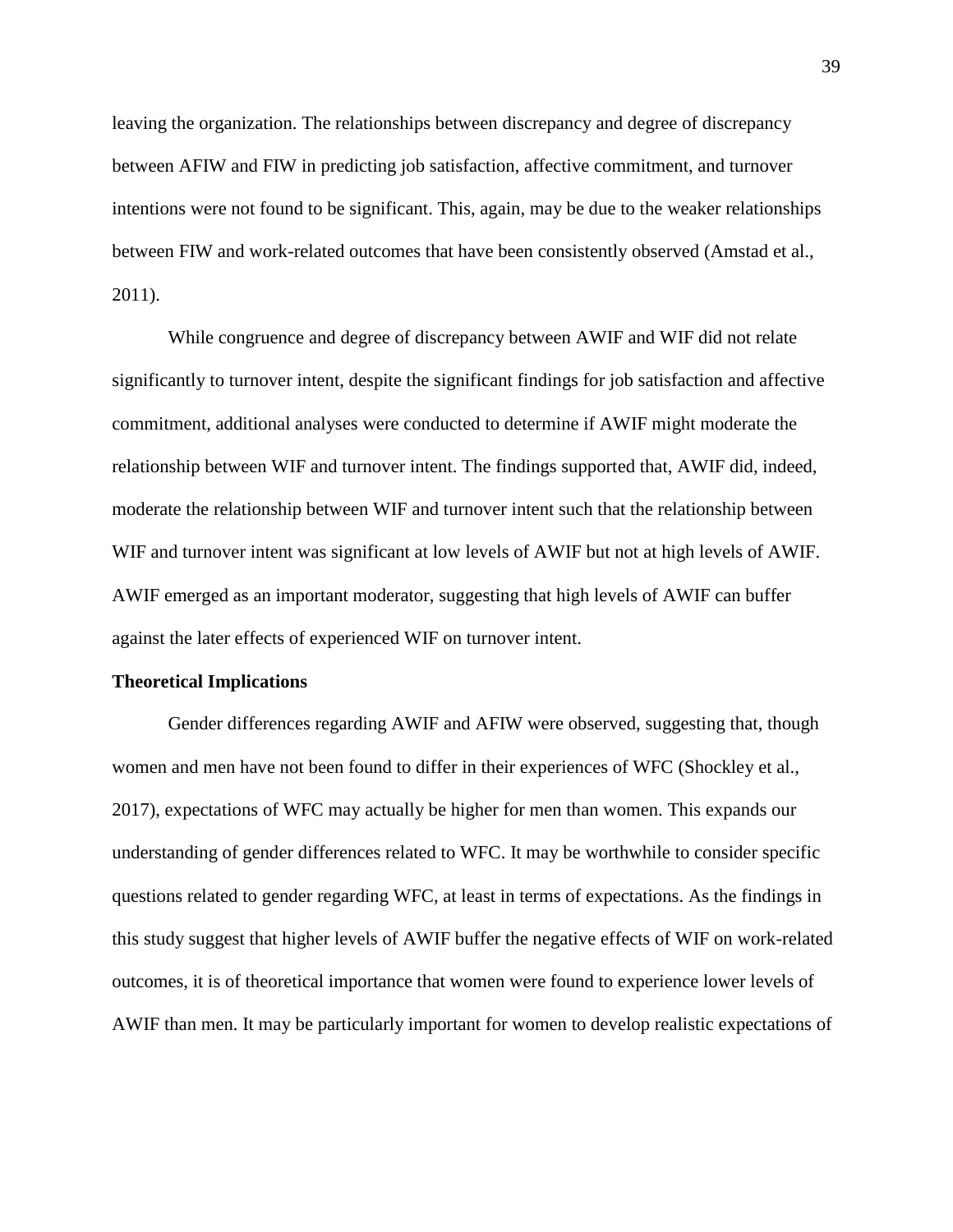AWIF in order to better prepare them for the difficulties related to work and family that they might experience in their chosen careers.

The findings of this study contribute to existing knowledge regarding the effects of WFC by demonstrating the role of expectations regarding WFC in influencing the relationship between experienced WFC and work-related outcomes for organizational newcomers. The results emphasize the important role of met expectations in influencing WIF in influencing work-related outcomes. Additionally, this study furthers our understanding of the importance of direction of discrepancy between expectations and reality. In this case, we observed that higher WFC than AWFC resulted in increased job satisfaction and affective commitment, while discrepancy in the other direction was not found to have the same influence on these outcomes.

Additionally, the results obtained in this study help to bridge the gap between WFC and career development literatures, as they suggest that the effects of WFC are not limited to one's experiences of WFC on the job. Expectations individuals form regarding the WIF they will experience on the job play a unique role in influencing the relationship between future experiences of WIF and job satisfaction, affective commitment, and turnover intent. This emphasizes the importance of considering the career progression of individuals, including their changing goals, values, and expectations, rather than limited snapshots of their current experiences.

#### **Practical Implications**

In terms of practical implications, the results of this study suggest the importance of providing an accurate picture of the level of WIF individuals are expected to encounter upon entering their chosen job or career. Realistic job previews have been found to be related to initial expectations and turnover (Phillips, 1998) and offer a potential method through which future

40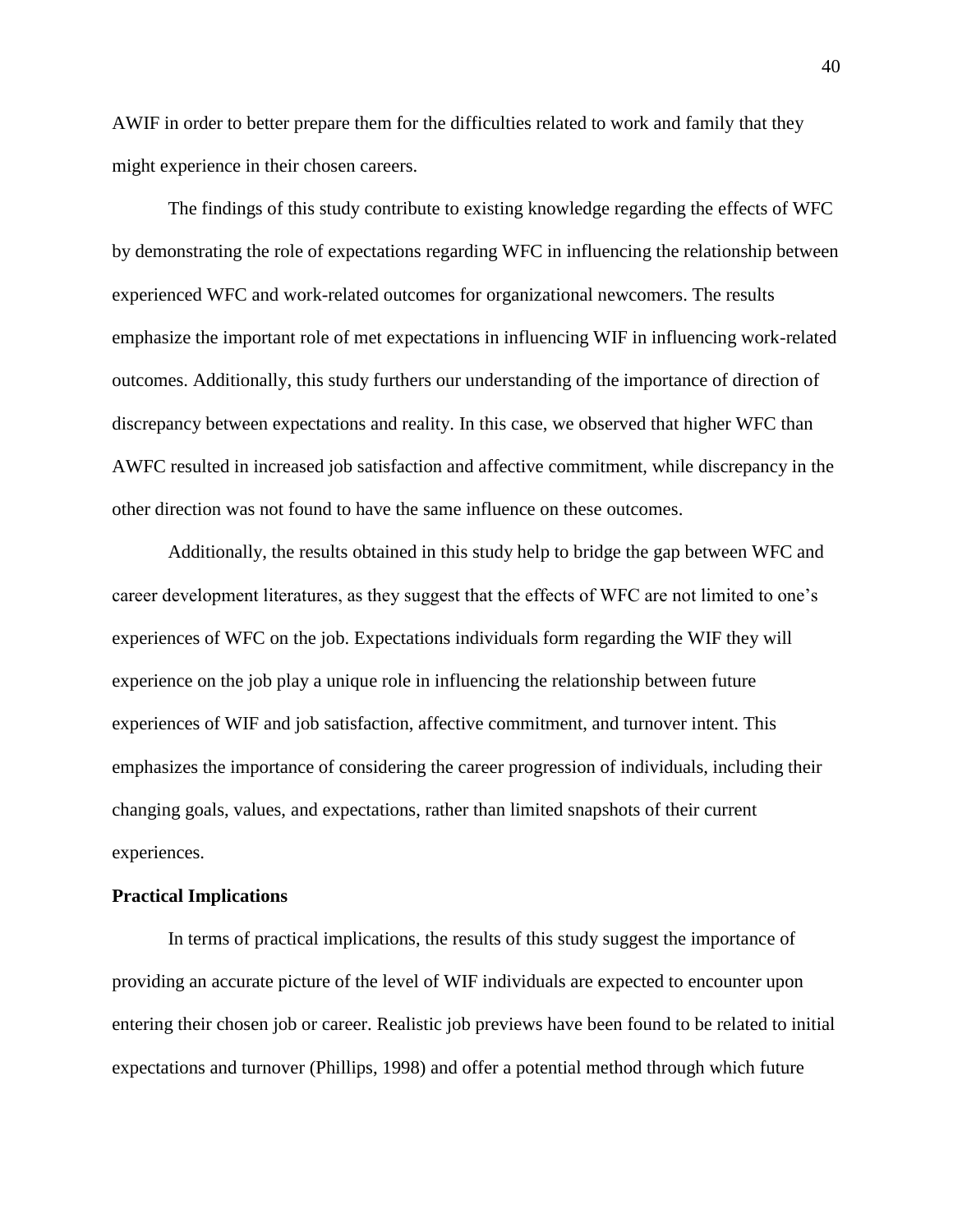employees can form expectations of WIF commensurate with the WIF they will experience on the job. Additionally, universities should work to provide their students with information about the WIF they might face in their career of choice. This is of particular importance in STEM fields, where there is a national effort to increase participation (National Science Board, 2007). The results suggest that higher levels of AWIF are related to more positive outcomes than lower AWIF, suggesting that it may be particularly important to inform future employees of the harsher realities of WIF, as those who enter the workforce expecting these higher levels of AWIF are better prepared to deal with the WIF they encounter on the job. Conversely, those who experience lower levels of WIF than anticipated will not be negatively impacted. Overall, the findings presented suggest that it may be more important to provide students and future employees with a clear picture of the potential difficulties they will face in balancing their work and home roles than to minimize the WFC that they can expect to encounter on the job or in their career.

#### **Limitations**

As discussed earlier, though several effects involving WIF and AWIF predicting workrelated outcomes were found to be significant, those involving FIW and AFIW were not. Although the sample size for the study was large enough to detect small effects with sufficient power (Shieh, 2009), a potential limitation of this study is that the sample size may have been insufficient to detect the effects between FIW and AFIW in predicting work-related outcomes, as the effects of FIW on work-related outcomes have been found to be comparatively smaller than those of WIF (Amstad et al., 2011). Future research might reexamine the proposed relationship with a larger sample size. Additionally, effects observed in this study were likely to be a conservative estimate, considering that the sample population was largely unmarried (75.1%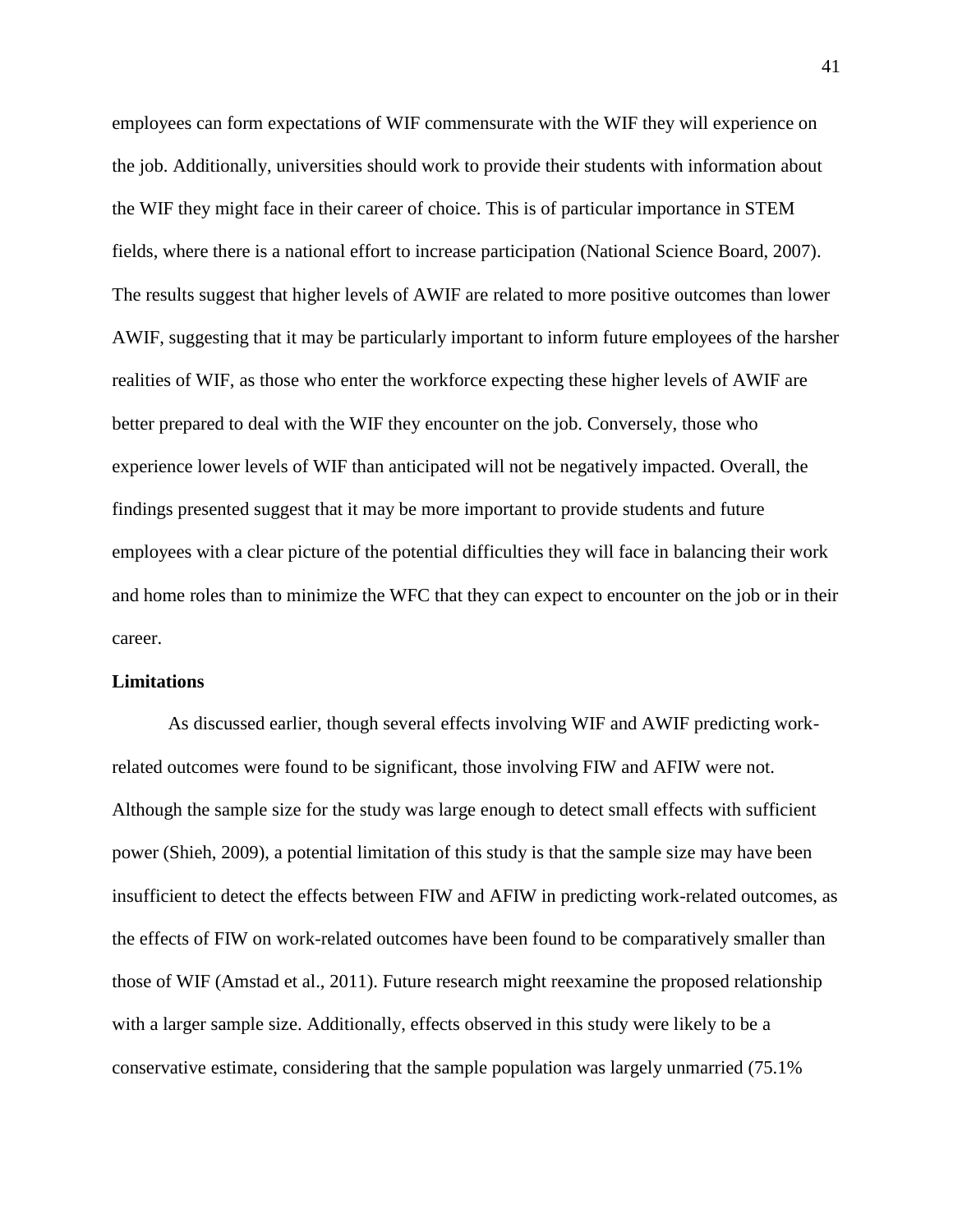single at Time 1 and 68.8% single at Time 2) and childless (80.0% at Time 1 and 79.5% at Time 2). The effects would likely be stronger in a sample with a larger proportion of married participants.

Additionally, this project was a part of a larger study in which the variables were chosen prior to the development of the proposed hypotheses. This limited the predictors, outcomes, and scales utilized in the analyses. For example, in the original study, AWIF, AFIW, WIF and FIW were measured with multi-dimensional scales, though these variables were examined as a whole, rather than through facet-level relationships. This might introduce measurement error, which can influence effects estimates. However, it is likely that undergraduate students who are largely unmarried and childless, are not able to differentiate between the facets of AWIF and AFIW. Lastly, common method bias may be of concern, as cross-sectional data were utilized. In a review of common method variance Spector (2006) suggested that common method variance might inflate correlations, though it may not be a universal inflator of correlations.

#### **Future Research Directions**

Considering the observed gender differences regarding AWIF and AFIW were obtained in the male dominated field of STEM, future research should examine gender differences in AWIF and AFIW in fields with more equal gender distributions or where women constitute the majority. It may be that in fields that are not male dominated women and men experience a similar amount of AWFC, while women in STEM fields develop a resiliency to concerns regarding WFC or self-select into STEM due to their resiliency (Myers & Major, 2017). This is an important topic to examine further, as fostering resiliency of women in STEM is something that might lead to the increased representation of women in these fields. Additionally, future intervention studies should examine the effects of providing women in STEM with realistic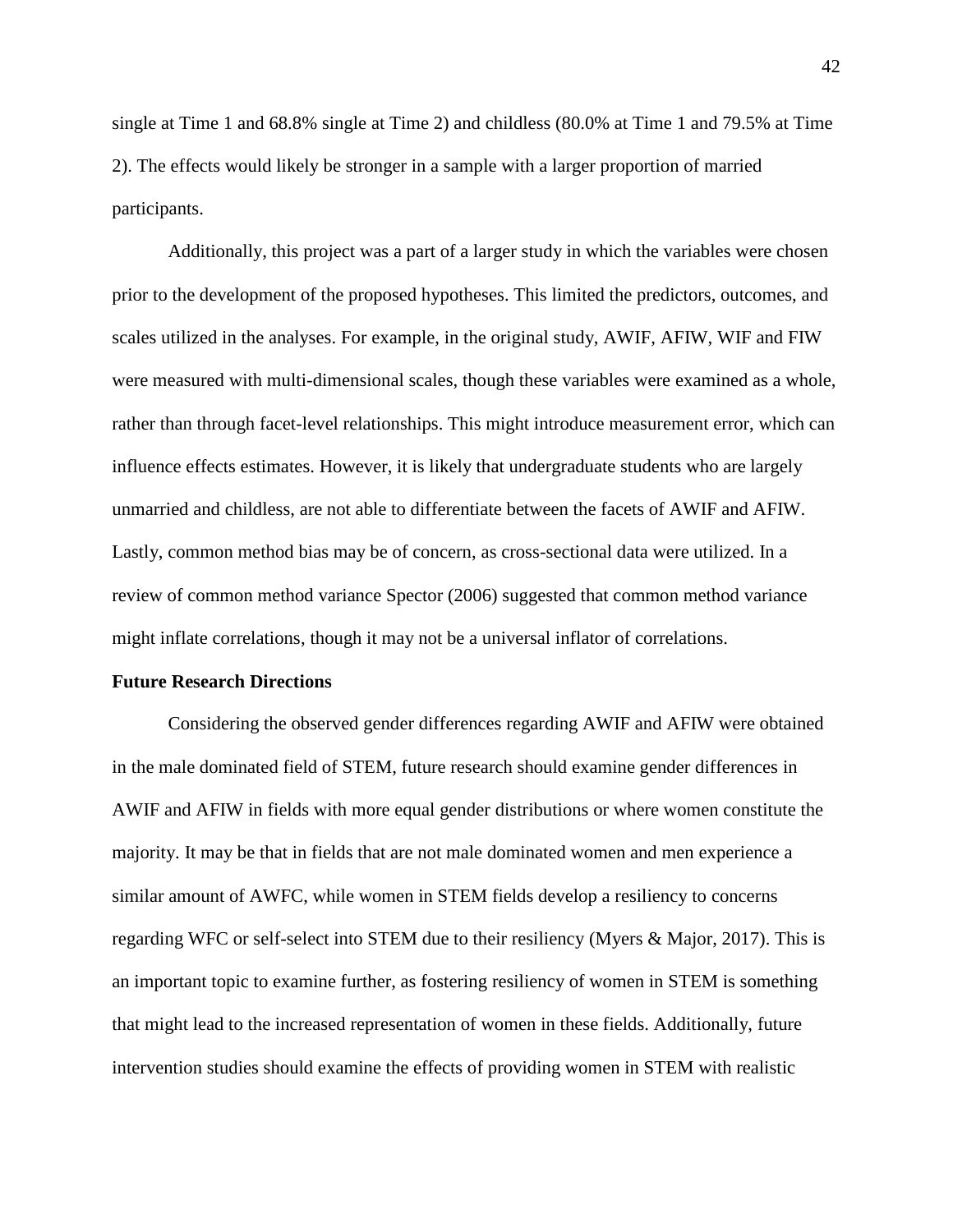previews of the WFC, and specifically WIF, they will be likely to encounter in their careers. More research could examine increased AWIF as a buffer as these women experience WIF in their careers, resulting in more favorable outcomes regarding job satisfaction, affective commitment, and turnover intent. Additionally, future research should explore the role of resiliency in influencing the AWFC of both men and women while they are in their undergraduate studies and how this may change as they progress in their studies and are more exposed to their chosen field of study.

Regarding the significant influence of congruence and direction of discrepancy between AWIF and WIF and the moderating role of AWIF on the relationship between WIF and turnover intentions, future research should examine the effects of realistic job previews regarding WFC in influencing job satisfaction, affective commitment, and turnover intent. The findings in the present study suggest the importance of examining the effects of providing realistic previews of WIF. Realistic previews of the WIF employees are likely to experience on the job may lead to higher levels of job satisfaction and affective commitment to the organization. Further, realistic previews of WIF may buffer the effects of WIF on turnover intent. Additionally, preparing students for the WFC, especially WIF, they will experience in their future careers may have favorable effects regarding work-related outcomes.

Though congruence, degree of discrepancy, and direction of discrepancy between AFIW and FIW were not found to influence the proposed work-related outcomes significantly in this study, it may be worthwhile to apply the unmet expectations framework to examine the relationship between AFIW and FIW congruence, degree of discrepancy, and direction of discrepancy and home-related outcomes. These effects would likely be stronger than those examined in this study considering that prior research indicates that WIF tends to affect work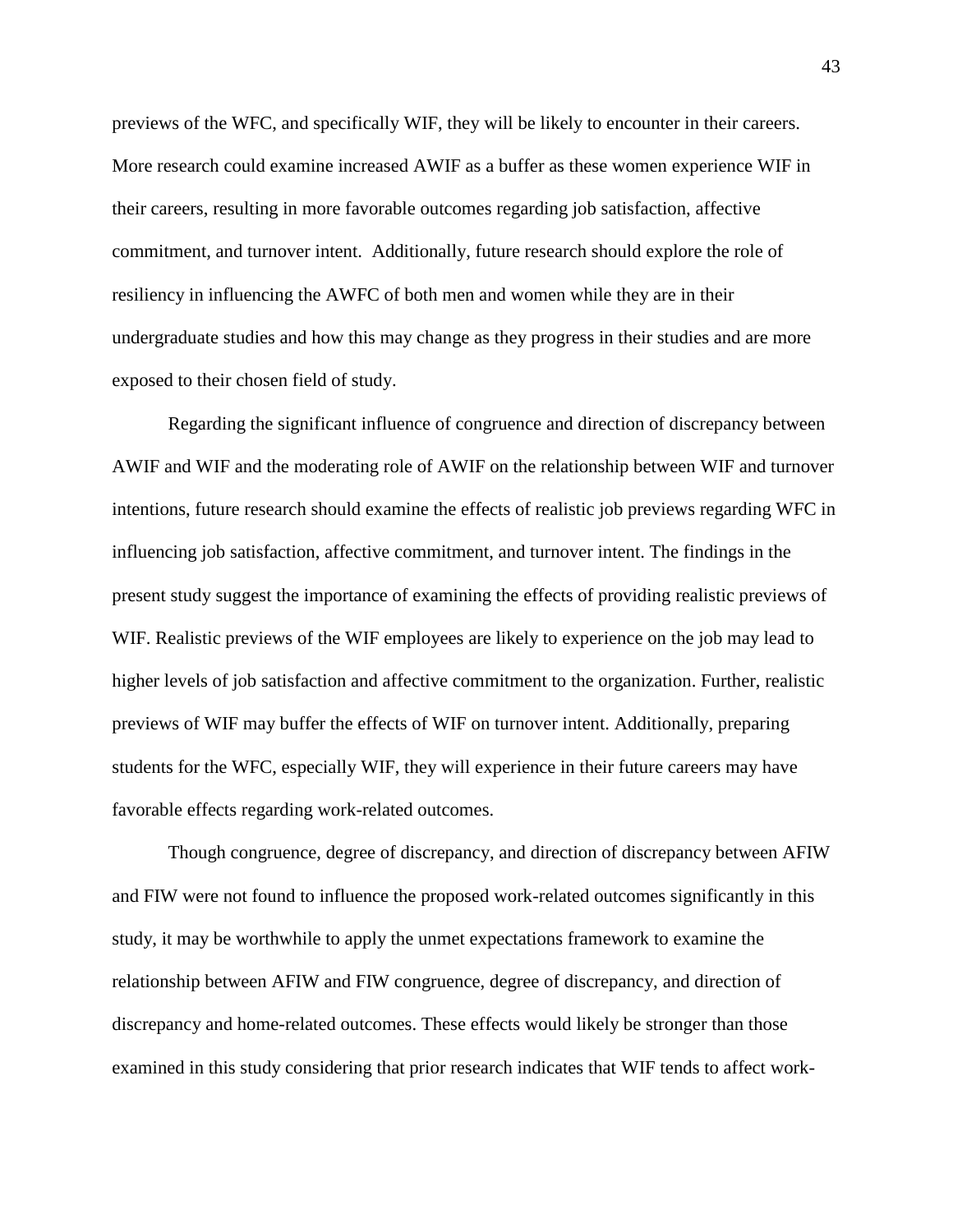related outcomes more strongly, while FIW affects family-related outcomes more strongly (Amstad et al., 2011). Some outcomes that would be interesting to examine are marital satisfaction, family-satisfaction, family-related stress, family-related performance, and life satisfaction. Additionally, it is important that future research examine the role of AWIF in influencing the relationship between later experiences of WIF and FIW and other commonly associated outcomes. For example, it would be interesting to examine the effects on OCB, workrelated stress, burnout, work-related performance, and employee health outcomes.

#### **Conclusion**

The present study applies the met expectations framework and newcomer socialization theory to understand how the congruence and discrepancy between AWFC and WFC relate to job satisfaction, affective commitment, and turnover intent. Findings indicate that congruence and direction of discrepancy between AWIF and WIF are significantly related to job satisfaction and affective commitment, though the same relationships were not found to be significant for AFIW and FIW. Additionally, findings suggest that high AWIF mitigates the established relationships between WIF and turnover intent. The presented findings indicate the importance of helping students and job applicants to prepare themselves for the WIF that they are likely to experience when they enter the workforce.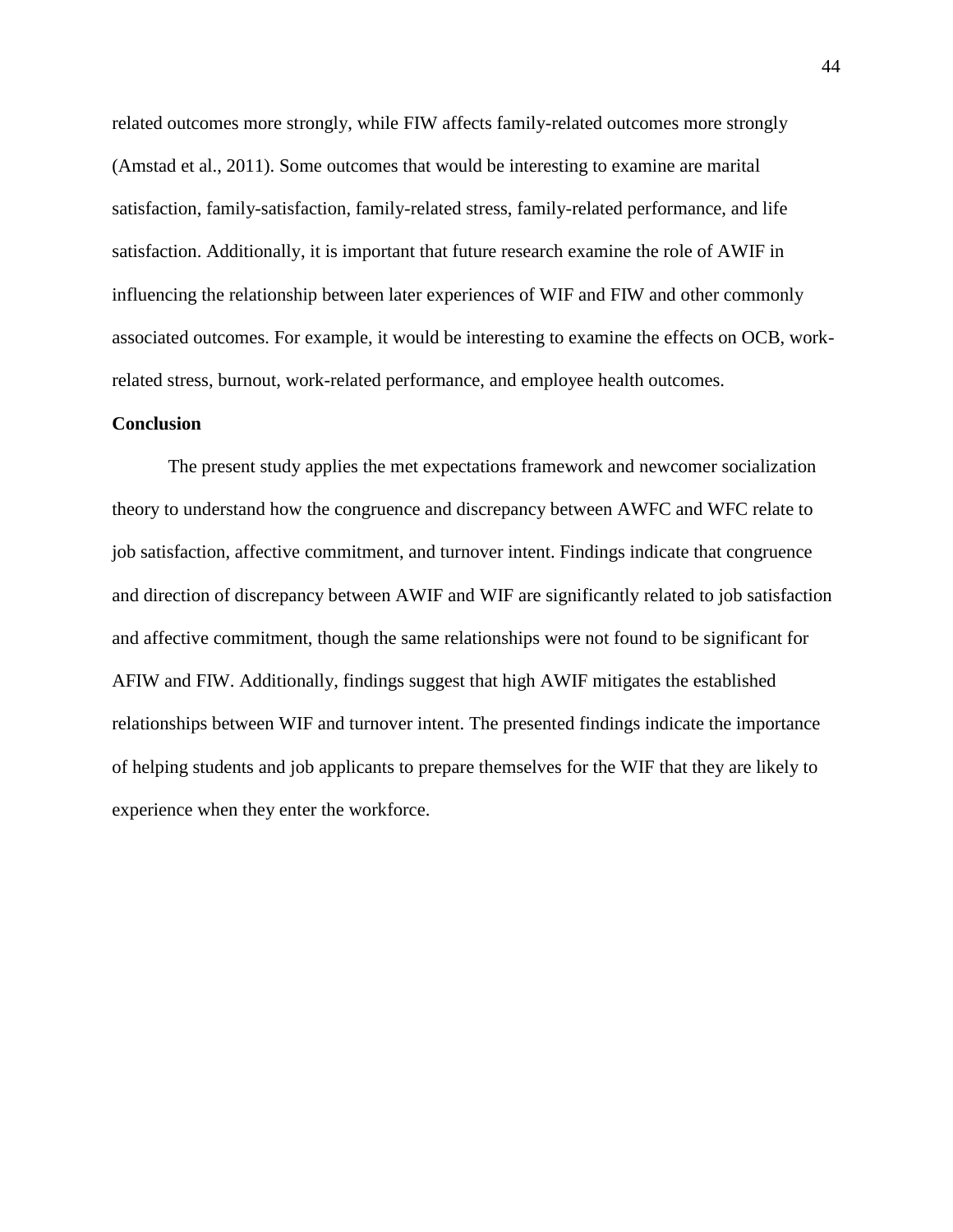#### **REFERENCES**

- Allen, N. J., & Meyer, J. P. (1990). The measurement and antecedents of affective, continuance and normative commitment to the organization. *Journal of Occupational Psychology, 63*, 1-18. doi:10.1111/j.2044-8325.1990.tb00506.x
- Amstad, F. T., Meier, L. L., Fasel, U., Elfering, A., & Semmer, N. K. (2011). A meta-analysis of work–family conflict and various outcomes with a special emphasis on cross-domain versus matching-domain relations. *Journal of Occupational Health Psychology, 16*, 151- 169. doi:10.1037/a0022170
- Arnold, K. D. (1993). Undergraduate aspirations and career outcomes of academically talented women: A discriminant analysis. *Roeper Review, 15*, 169-175. doi:10.1080/02783199309553495
- Barnett, R. C., Gareis, K. C., James, J. B., & Steele, J. (2003). Planning ahead: College seniors' concerns about career–marriage conflict. *Journal of Vocational Behavior, 62*, 305-319. doi:10.1016/S0001-8791(02)00028-3
- Bauer, T. N., Bodner, T., Erdogan, B., Truxillo, D. M., & Tucker, J. S. (2007). Newcomer adjustment during organizational socialization: A meta-analytic review of antecedents, outcomes, and methods. *Journal of Applied Psychology, 92*, 707-721. doi:10.1037/0021- 9010.92.3.707
- Bowling, N. A., & Hammond, G. D. (2008). A meta-analytic examination of the construct validity of the Michigan Organizational Assessment Questionnaire Job Satisfaction Subscale. *Journal of Vocational Behavior, 73*, 63-77. doi:10.1016/j.jvb.2008.01.004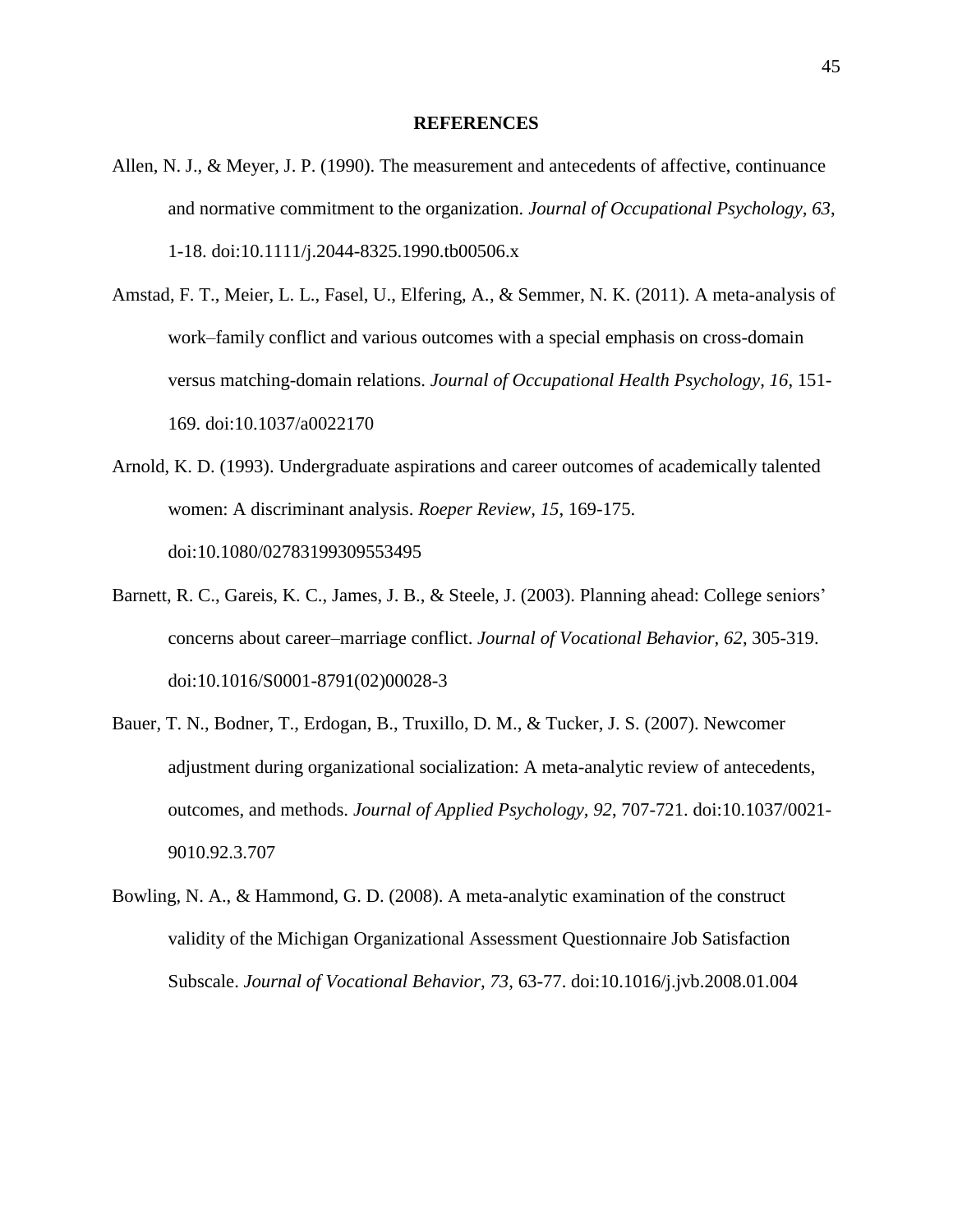- Bruck, C. S., Allen, T. D., & Spector, P. E. (2002). The relation between work–family conflict and job satisfaction: A finer-grained analysis. *Journal of Vocational Behavior, 60*, 336- 353. doi:10.1006/jvbe.2001.1836
- Bureau of Labor Statistics. (2012). *Number of jobs held, labor market activity, and earnings growth among the youngest baby boomers: Results from a longitudinal survey.* Retrieved from http://www.bls.gov/news.release/pdf/nlsoy.pdf
- Burke, R. J., & Mattis, M. C. (2007). *Women and minorities in science, technology, engineering, and mathematics: Upping the numbers*. Northampton, MA: Edward Elgar Publishing.
- Cammann, C., Fichman, M., Jenkins, G. D., & Klesh, J. (1983). Michigan organizational assessment questionnaire. In S. E. Seashore, E. Lawler, P. H. Mirvis, & C. Camman (Eds.), *Assessing organizational change: A guide to methods, measures, and practices* (pp. 71-138). New York, NY: Wiley-Interscience.
- Campbell, E. L., Campbell, V. L., & Watkins, C. E., Jr. (2015). Construct validity of anticipated work–family conflict and barriers measures. *Journal of Career Development, 42*, 370- 380. doi:10.1177/0894845315571413
- Carlson, D. S., Kacmar, K. M., & Williams, L. J. (2000). Construction and initial validation of a multidimensional measure of work–family conflict. *Journal of Vocational Behavior, 56*, 249-276. doi:10.1006/jvbe.1999.1713
- Chen, X. (2013). *STEM attrition: College students' paths into and out of STEM fields. (NCES 2014-001)*. Washington, D.C.
- Cinamon, R. G. (2006). Anticipated work-family conflict: Effects of gender, self-efficacy, and family background. *The Career Development Quarterly, 54*, 202-215. doi:10.1002/j.2161-0045.2006.tb00152.x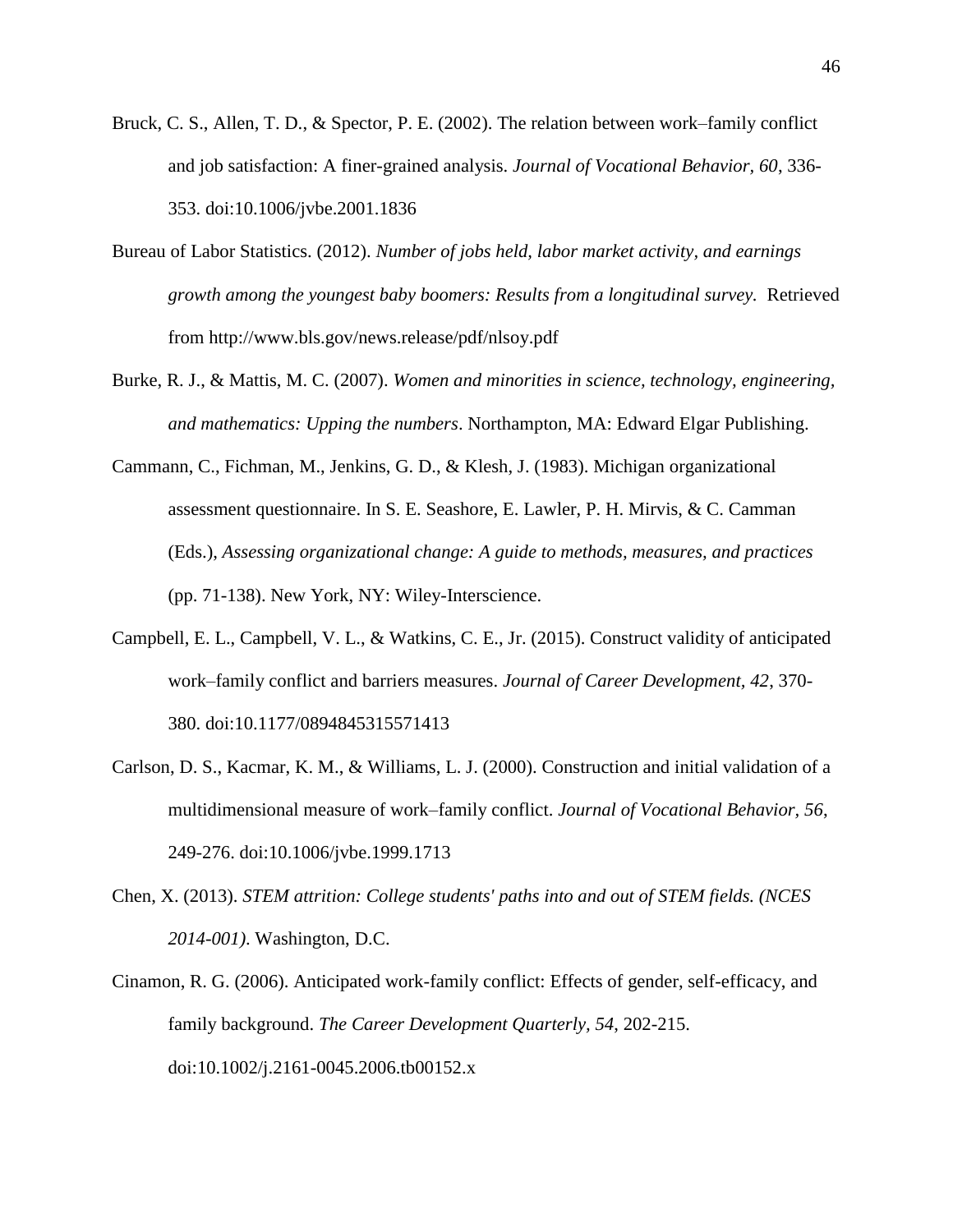Cinamon, R. G. (2010). Anticipated work-family conflict: effects of role salience and selfefficacy. *British Journal of Guidance & Counselling, 38*, 83-99. doi:10.1080/03069880903408620

- Cinamon, R. G., & Rich, Y. (2002a). Gender differences in the importance of work and family roles: Implications for work–family conflict. *Sex Roles, 47*, 531-541. doi:10.1023/a:1022021804846
- Cinamon, R. G., & Rich, Y. (2002b). Profiles of attribution of importance to life roles and their implications for the work–family conflict. *Journal of Counseling Psychology, 49*, 212- 220. doi:10.1037/0022-0167.49.2.212
- Clarkberg, M., & Moen, P. (2001). Understanding the time-squeeze: Married couples' preferred and actual work-hour strategies. *American Behavioral Scientist, 44*, 1115-1136. doi:10.1177/0002764201044007005
- Cohen, J., Cohen, P., West, S. G., & Aiken, L. S. (2003). *Applied multiple regression/correlation analysis for the behavioral sciences* (3rd ed.). New York, NY: Routledge Taylor & Francis Group.
- Collett, S., Potter, V., Keefe, M., & Mayor, T. (2014). Computerworld's 2014 IT salary survey: Highlights. Retrieved from http://www.computerworld.com/article/2471465/it-careers-145708-computerworlds-2014-it-salary-survey-highlights.html
- Correll, Shelley J., Benard, S., & Paik, I. (2007). Getting a job: Is there a motherhood penalty? *American Journal of Sociology, 112*, 1297-1339. doi:10.1086/511799
- Dean, R. A., Ferris, K. R., & Konstans, C. (1988). Occupational reality shock and organizational commitment: Evidence from the accounting profession. *Accounting, Organizations and Society, 13*, 235-250. doi:10.1016/0361-3682(88)90002-5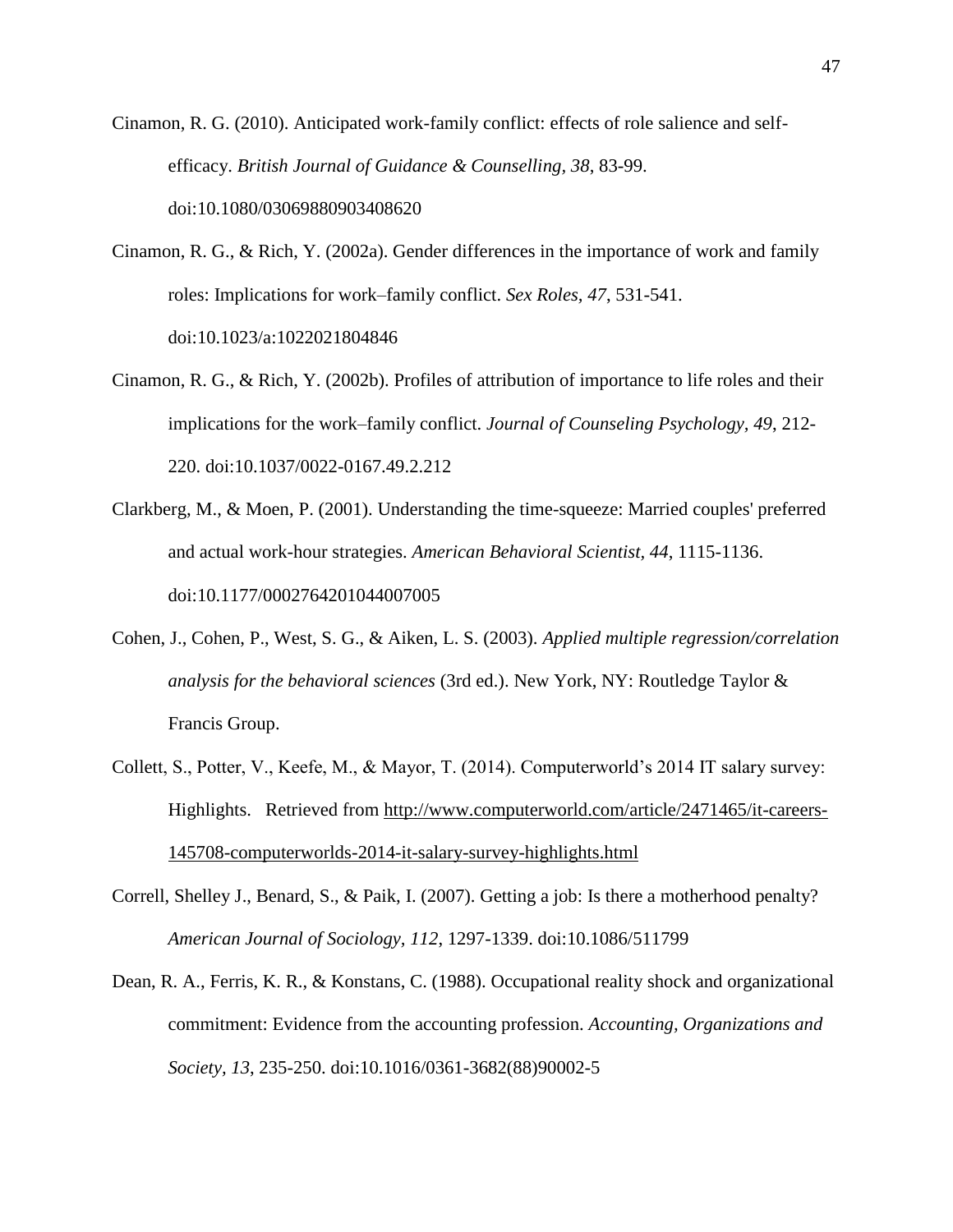- Dugoni, B. L., & Ilgen, D. R. (1981). Realistic job previews and the adjustment of new employees. *Academy of Management Journal, 24*, 579-591. doi:10.5465/255576
- Eagle, B. W., Miles, E. W., & Icenogle, M. L. (1997). Interrole conflicts and the permeability of work and family domains: Are there gender differences? *Journal of Vocational Behavior, 50*, 168-184. doi:10.1006/jvbe.1996.1569
- Edwards, J. R. (1991). Person-job fit: A conceptual integration, literature review, and methodological critique. In C. L. Cooper & I. T. Robertson (Eds.), *International review of industrial and organizational psychology* (Vol. 6, pp. 285-357). New York: John Wiley & Sons.
- Edwards, J. R. (1994). The study of congruence in organizational behavior research: Critique and a proposed alternative. *Organizational Behavior and Human Decision Processes, 58*, 51- 100. doi:10.1006/obhd.1994.1029
- Edwards, J. R. (2002). Alternatives to difference scores: Polynomial regression and response surface methodology. In F. Drasgow & N. W. Schmitt (Eds.), *Advances in measurement and data analysis* (pp. 350-400). San Fransisco: Jossey-Bass.
- Edwards, J. R. (2007). Polynomial regression and response surface methodology. In C. Ostroff & T. A. Judge (Eds.), *Perspectives on Organizational Fit* (pp. 361-372). San Fransisco: Jossey-Bass.
- Edwards, J. R., & Cable, D. M. (2009). The value of value congruence. *Journal of Applied Psychology, 94*, 654-677. doi:10.1037/a0014891
- Faragher, E. B., Cass, M., & Cooper, C. L. (2005). The relationship between job satisfaction and health: A meta-analysis. *Occupational and Environmental Medicine, 62*, 105-112. doi:10.1136/oem.2002.006734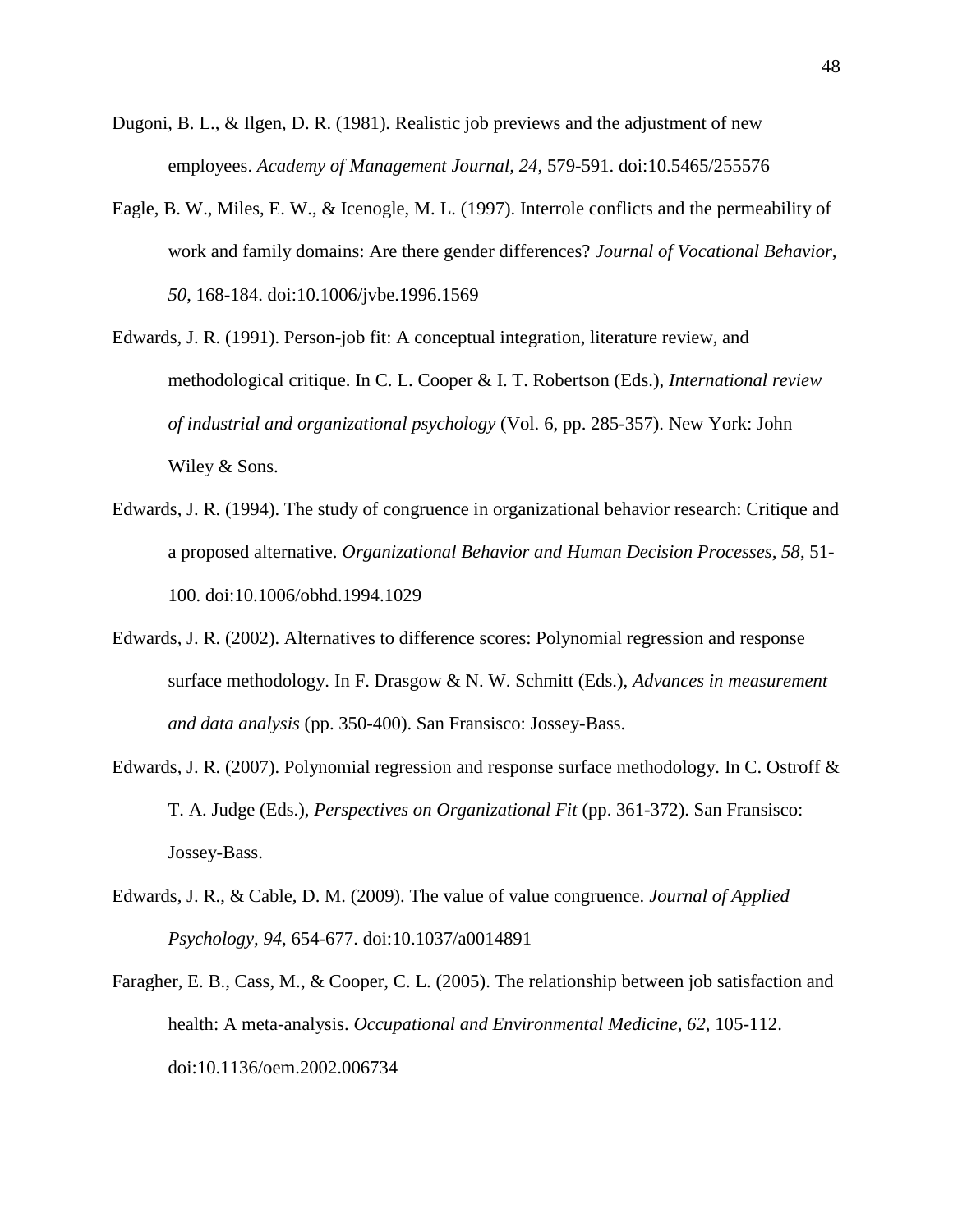- Feldman, D. C. (1976). A contingency theory of socialization. *Administrative Science Quarterly, 21*, 433-452. doi:10.2307/2391853
- Feldman, D. C. (1989). Socialization, resocialization, and training: Reframing the research agenda. In I. L. Goldstein & Associates (Eds.), *Training and development in organizations* (pp. 376-416). San Francisco, CA, US: Jossey-Bass.
- Ferriman, K., Lubinski, D., & Benbow, C. P. (2009). Work preferences, life values, and personal views of top math/science graduate students and the profoundly gifted: Developmental changes and gender differences during emerging adulthood and parenthood. *Journal of Personality and Social Psychology, 97*, 517-532. doi:10.1037/a0016030
- Fouad, N. A., & Singh, R. (2011). *Stemming the Tide: Why Women Leave Engineering*. Technical Report prepared for the National Science Foundation. Milwaukee, WI: University of Wisconsin-Milwaukee.
- Frome, P. M., Alfeld, C. J., Eccles, J. S., & Barber, B. L. (2006). Why don't they want a maledominated job? An investigation of young women who changed their occupational aspirations. *Educational Research and Evaluation, 12*, 359-372. doi:10.1080/13803610600765786
- Goldberg, A. E., & Perry-Jenkins, M. (2004). Division of labor and working-class women's wellbeing across the transition to parenthood. *Journal of Family Psychology, 18*, 225-236. doi:10.1037/0893-3200.18.1.225
- Goode, W. J. (1960). A Theory of Role Strain. *American Sociological Review, 25*, 483-496. doi:10.2307/2092933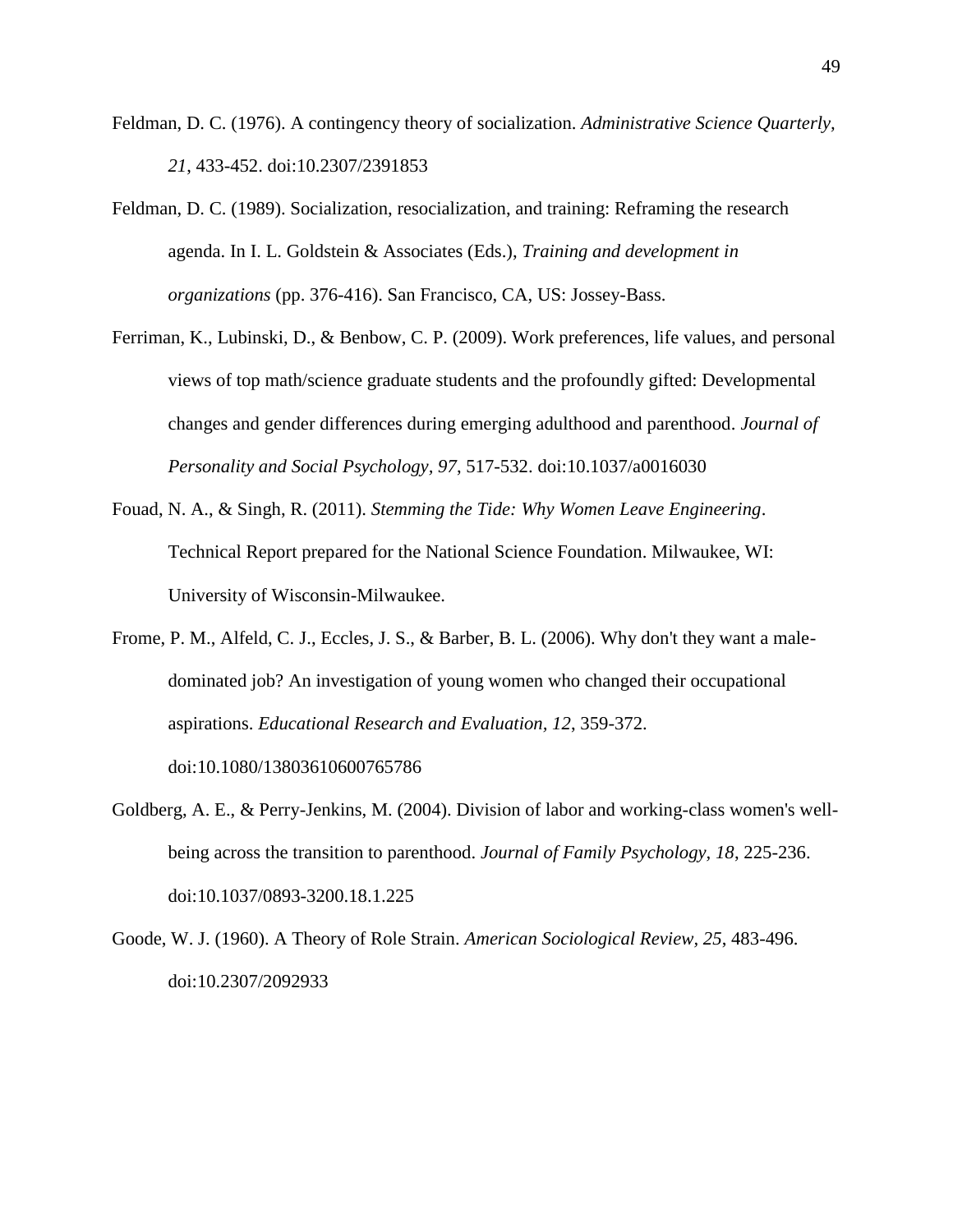- Grant, L., Simpson, L. A., Rong, X. L., & Peters-Golden, H. (1990). Gender, parenthood, and work hours of physicians. *Journal of Marriage and Family, 52*, 39-49. doi:10.2307/352836
- Greenhaus, J. H., & Beutell, N. J. (1985). Sources and conflict between work and family roles. *Academy of Management Review, 10*, 76-88. doi:10.5465/amr.1985.4277352
- Greenhaus, J. H., Parasuraman, S., & Collins, K. M. (2001). Career involvement and family involvement as moderators of relationships between work–family conflict and withdrawal from a profession. *Journal of Occupational Health Psychology, 6*, 91-100. doi:10.1037/1076-8998.6.2.91
- Hawks, B. K., & Spade, J. Z. (1998). Women and men engineering students: Anticipation of family and work roles. *Journal of Engineering Education, 87*, 249-256. doi:10.1002/j.2168-9830.1998.tb00351.x
- Hess, J. A. (1993). Assimilating newcomers into an organization: A cultural perspective. *Journal of Applied Communication Research, 21*, 189-210. doi:10.1080/00909889309365366
- Hetty van Emmerik, I. J., & Sanders, K. (2005). Mismatch in working hours and affective commitment: Differential relationships for distinct employee groups. *Journal of Managerial Psychology, 20*, 712-726. doi:10.1108/02683940510631462

Hughes, E. C. (1958). *Men and Their Work*. Glencoe, IL: Free Press.

Hughes, R. (2014). The evolution of the chilly climate for women in science. In B. Irby, B. Polnick, & J. Koch (Eds.), *Girls and women in STEM: A never ending story* (pp. 71-92). Charlotte, NC: Information Age Publishing.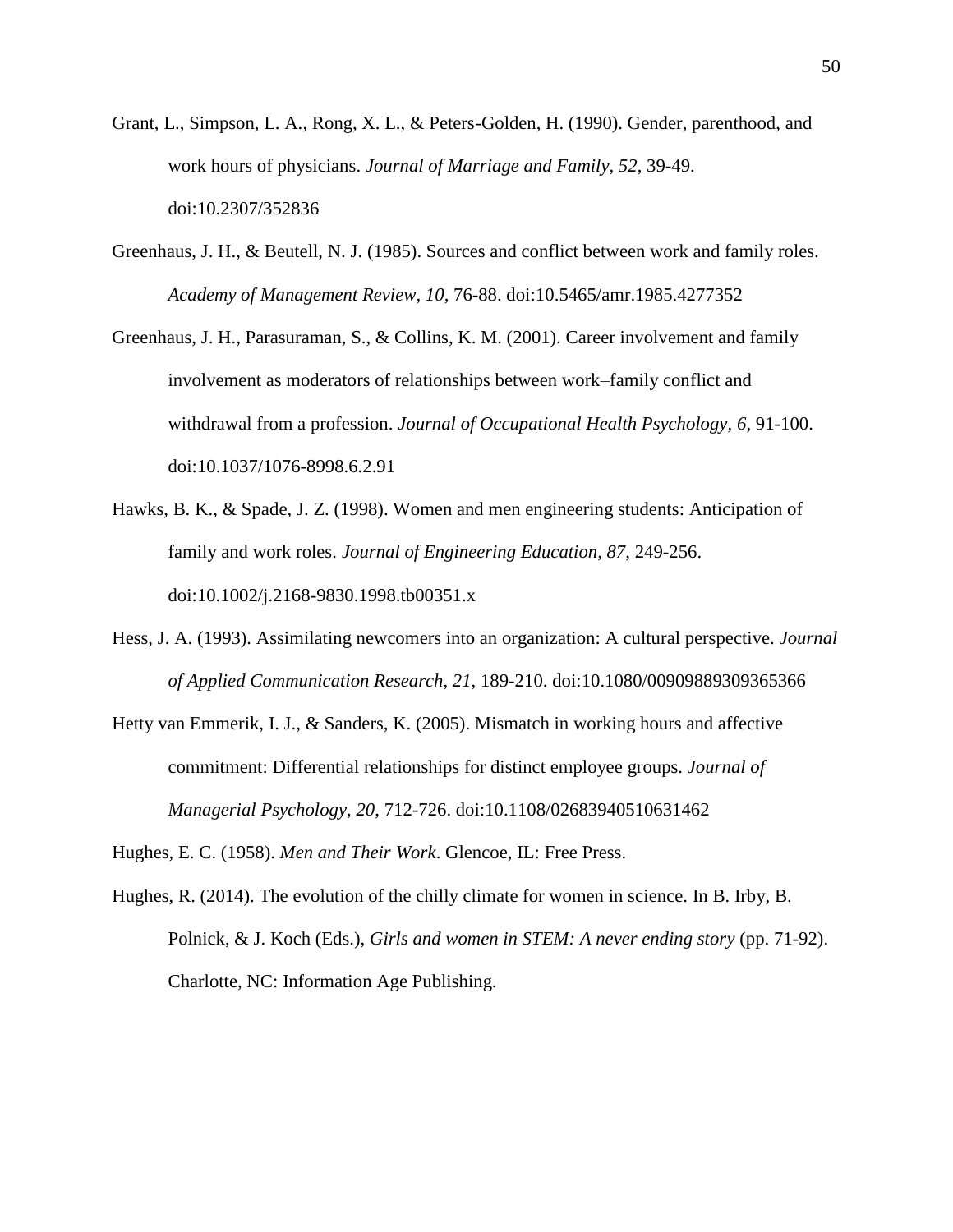- Irving, P. G., & Meyer, J. P. (1994). Reexamination of the met-expectations hypothesis: A longitudinal analysis. *Journal of Applied Psychology, 79*, 937-949. doi:10.1037/0021- 9010.79.6.937
- Irving, P. G., & Montes, S. D. (2009). Met expectations: The effects of expected and delivered inducements on employee satisfaction. *Journal of Occupational and Organizational Psychology, 82*, 431-451. doi:10.1348/096317908X312650
- Johns, G. (1981). Difference score measures of organizational behavior variables: A critique. *Organizational Behavior and Human Performance, 27*, 443-463. doi:10.1016/0030- 5073(81)90033-7
- Kossek, E. E., & Ozeki, C. (1998). Work–family conflict, policies, and the job–life satisfaction relationship: A review and directions for organizational behavior–human resources research. *Journal of Applied Psychology, 83*, 139-149. doi:10.1037/0021-9010.83.2.139
- Lambert, L. S., Edwards, J. R., & Cable, D. M. (2003). Breach and fulfillment of the psychological contract: A comparison of traditional and expanded views. *Personnel Psychology, 56*, 895-934. doi:10.1111/j.1744-6570.2003.tb00244.x
- Lent, R. W., Brown, S. D., & Hackett, G. (1994). Toward a unifying social cognitive theory of career and academic interest, choice, and performance. *Journal of Vocational Behavior, 45*, 79-122. doi:10.1006/jvbe.1994.1027
- Locke, E. A. (1969). What is job satisfaction? *Organizational Behavior and Human Performance, 4*, 309-336. doi:10.1016/0030-5073(69)90013-0
- Louis, M. R. (1983). Surprise and Sense Making. *Journal of Library Administration, 4*, 95-123. doi:10.1300/J111V04N01\_08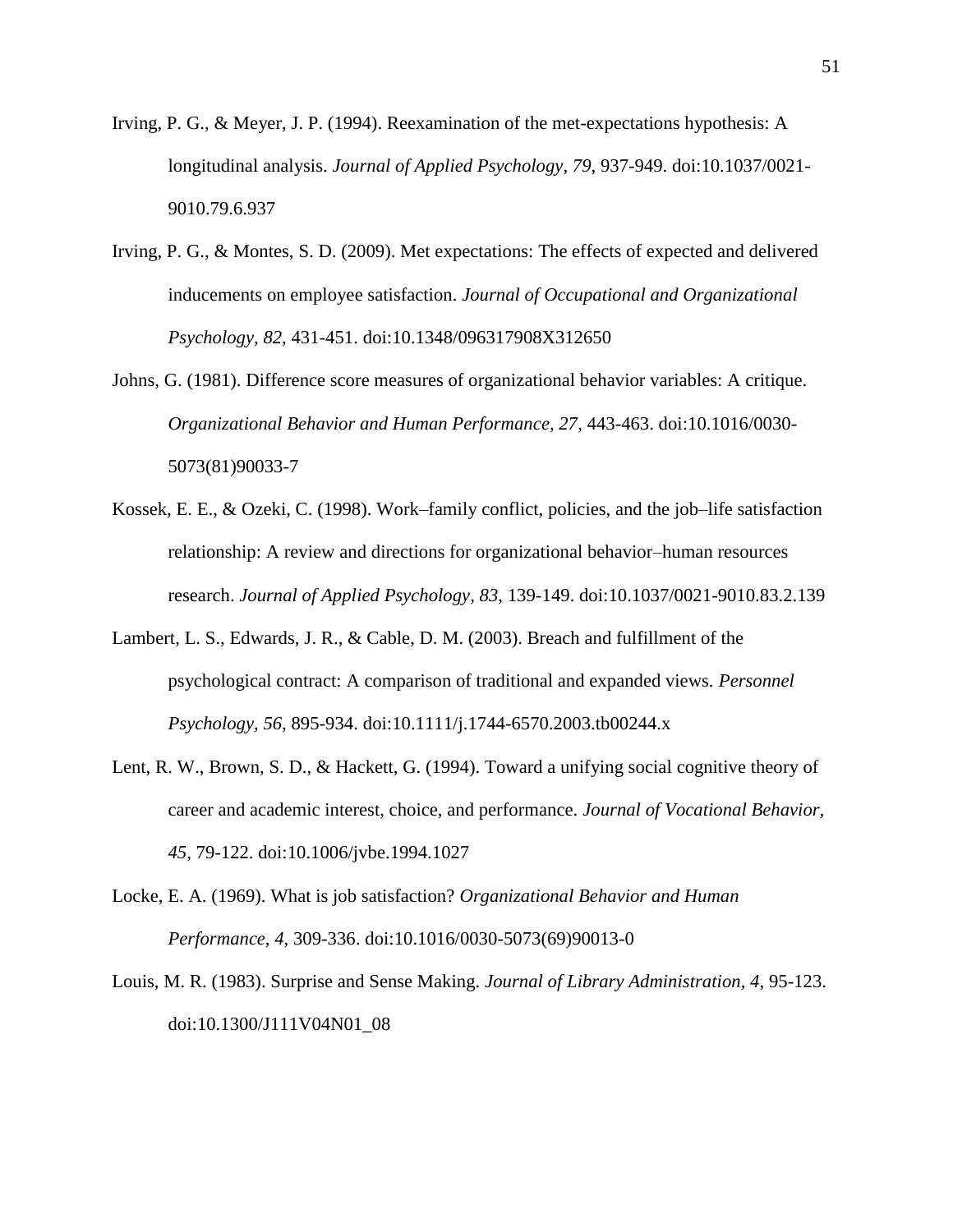- Major, D. A., Kozlowski, S. W. J., Chao, G. T., & Gardner, P. D. (1995). A longitudinal investigation of newcomer expectations, early socialization outcomes, and the moderating effects of role development factors. *Journal of Applied Psychology, 80*, 418- 431. doi:10.1037/0021-9010.80.3.418
- Major, D. A., Morganson, V. J., & Bolen, H. M. (2013). Predictors of Occupational and Organizational Commitment in Information Technology: Exploring Gender Differences and Similarities. *Journal of Business and Psychology, 28*, 301-314. doi:10.1007/s10869- 012-9282-5
- Mason, M. A., Goulden, M., & Frasch, K. (2009). Why graduate students reject the fast track. *Academe, 95*, 11-16.
- Meade, A. W., & Craig, S. B. (2012). Identifying careless responses in survey data. *Psychological Methods, 17*, 437-455. doi:10.1037/a0028085
- Merton, R. K. (1957). *Social Theory and Social Structure* (Rev. ed.). Glencoe, IL: Free Press.
- Mesmer-Magnus, J. R., & Viswesvaran, C. (2005). Convergence between measures of work-tofamily and family-to-work conflict: A meta-analytic examination. *Journal of Vocational Behavior, 67*, 215-232. doi:10.1016/j.jvb.2004.05.004
- Meyer, J. P., & Allen, N. J. (1991). A three-component conceptualization of organizational commitment. *Human Resource Management Review, 1*, 61-89. doi:10.1016/1053- 4822(91)90011-Z
- Meyer, J. P., Paunonen, S. V., Gellatly, I. R., Goffin, R. D., & Jackson, D. N. (1989). Organizational commitment and job performance: It's the nature of the commitment that counts. *Journal of Applied Psychology, 74*, 152-156. doi:10.1037/0021-9010.74.1.152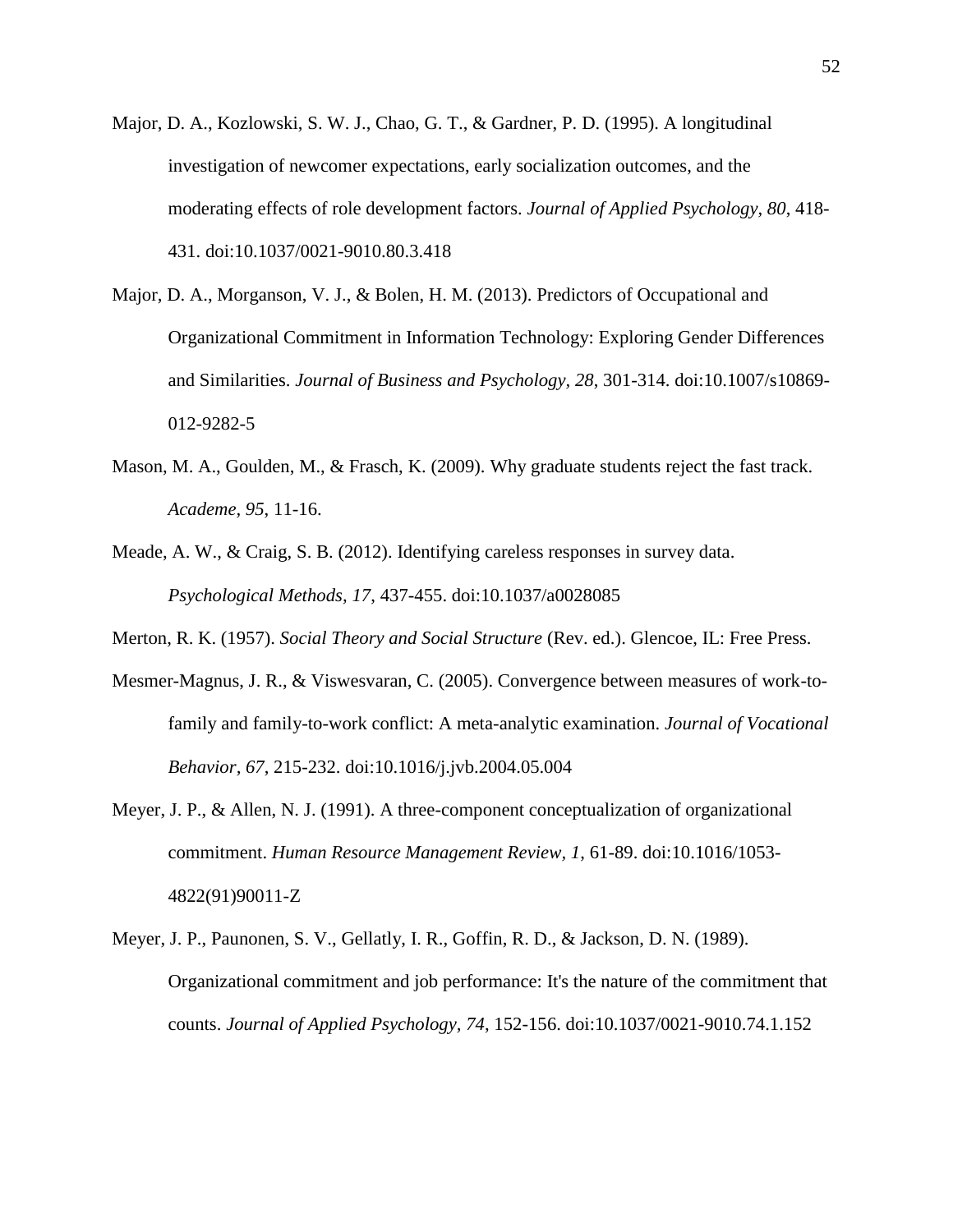- Meyer, J. P., Stanley, D. J., Herscovitch, L., & Topolnytsky, L. (2002). Affective, continuance, and normative commitment to the organization: A meta-analysis of antecedents, correlates, and consequences. *Journal of Vocational Behavior, 61*, 20-52. doi:10.1006/jvbe.2001.1842
- Morgan, C. S. (1992). College students' perceptions of barriers to women in science and engineering. *Youth & Society, 24*, 228-236. doi:10.1177/0044118x92024002006
- Mowday, R. T., Steers, R. M., & Porter, L. W. (1979). The measurement of organizational commitment. *Journal of Vocational Behavior, 14*, 224-247. doi:10.1016/0001- 8791(79)90072-1
- Myers, D. P., & Major, D. A. (2017). Work–family balance self-efficacy's relationship with STEM commitment: Unexpected gender moderation. *The Career Development Quarterly, 65*, 264-277. doi:10.1002/cdq.12097
- National Science Board. (2007). *A national action plan for addressing the critical needs of the U.S. science, technology, engineering, and mathematics education system*. (NSF Publication No. NSB-07-114). Arlington, VA: National Science Foundation.
- Nunnally, J. C., & Bernstein, I. H. (1994). *Psychometric theory* (3rd ed.). New York: McGraw-Hill.
- Phillips, J. M. (1998). Effects of realistic job previews on multiple organizational outcomes: A meta-analysis. *Academy of Management Journal, 41*, 673-690. doi:10.5465/256964
- Porter, L. W., & Steers, R. M. (1973). Organizational, work, and personal factors in employee turnover and absenteeism. *Psychological Bulletin, 80*, 151-176. doi:10.1037/h0034829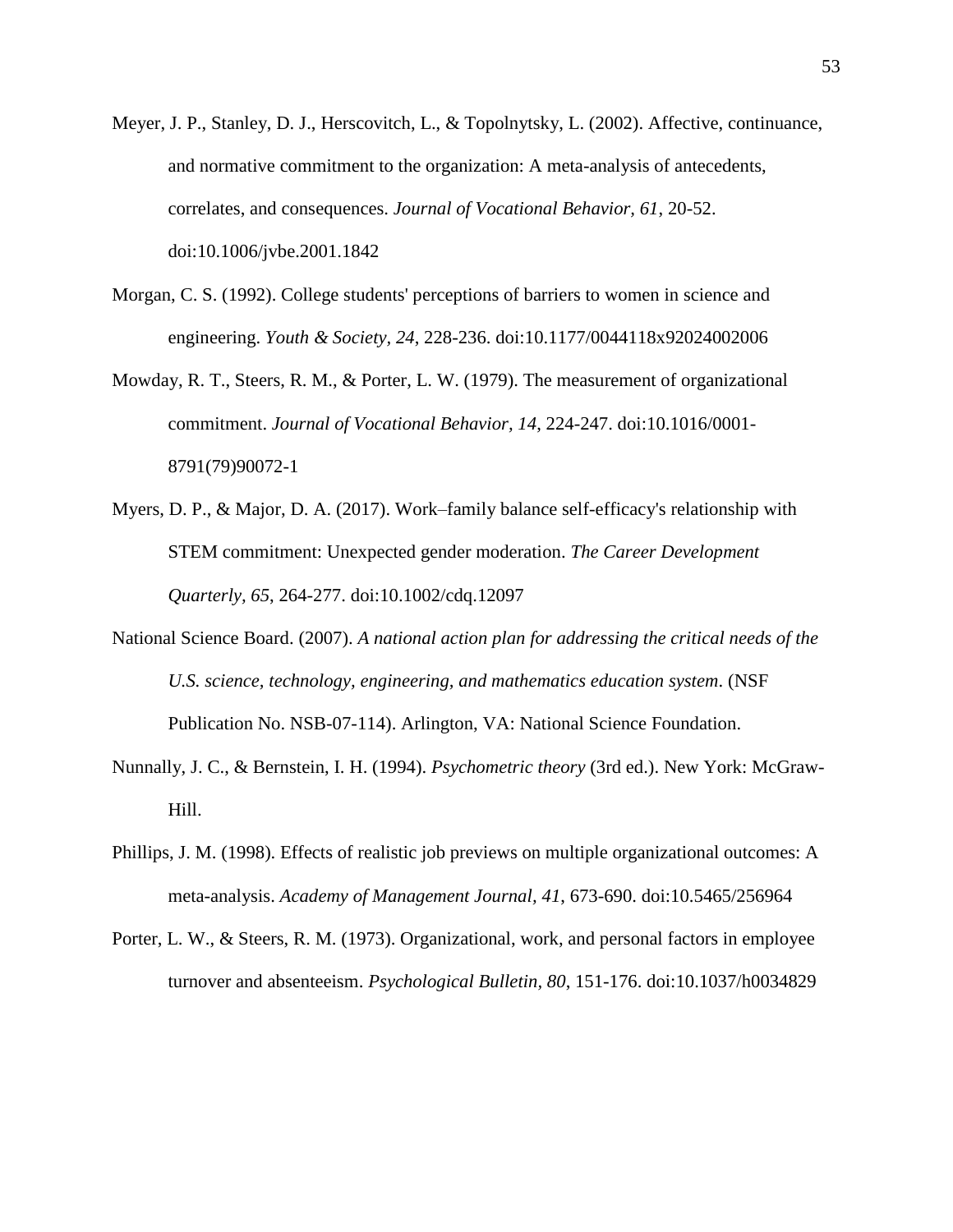- Randall, D. M., Fedor, D. B., & Longenecker, C. O. (1990). The behavioral expression of organizational commitment. *Journal of Vocational Behavior, 36*, 210-224. doi:10.1016/0001-8791(90)90028-Z
- Robinson, C., & Schumacker, R. E. (2009). Interaction effects: Centering, variance inflation factor, and interpretation issues. *Multiple Linear Regression Viewpoints, 35*, 6-11.
- Ryan, A. M., Kriska, S. D., Bradley, J. W., & Joshua, M. S. (2001). Anticipated work/family conflict and family member views: Role in police recruiting. *Policing: An International Journal, 24*, 228-239. doi:10.1108/13639510110390963
- Schafer, J. L. (1999). Multiple imputation: A primer. *Statistical Methods in Medical Research, 8*, 3-15. doi:10.1177/096228029900800102
- Schmitt, N., Oswald, F. L., Friede, A., Imus, A., & Merritt, S. (2008). Perceived fit with an academic environment: Attitudinal and behavioral outcomes. *Journal of Vocational Behavior, 72*, 317-335. doi:10.1016/j.jvb.2007.10.007
- Schuster, C., & Martiny, S. E. (2017). Not feeling good in STEM: Effects of stereotype activation and anticipated affect on women's career aspirations. *Sex Roles, 76*, 40-55. doi:10.1007/s11199-016-0665-3
- Shanock, L. R., Baran, B. E., Gentry, W. A., Pattison, S. C., & Heggestad, E. D. (2010). Polynomial regression with response surface analysis: A powerful approach for examining moderation and overcoming limitations of difference scores. *Journal of Business and Psychology, 25*, 543-554. doi:10.1007/s10869-010-9183-4
- Shieh, G. (2009). Detecting interaction effects in moderated multiple regression with continuous variables power and sample size considerations. *Organizational Research Methods, 12*, 510-528. doi:10.1177/1094428108320370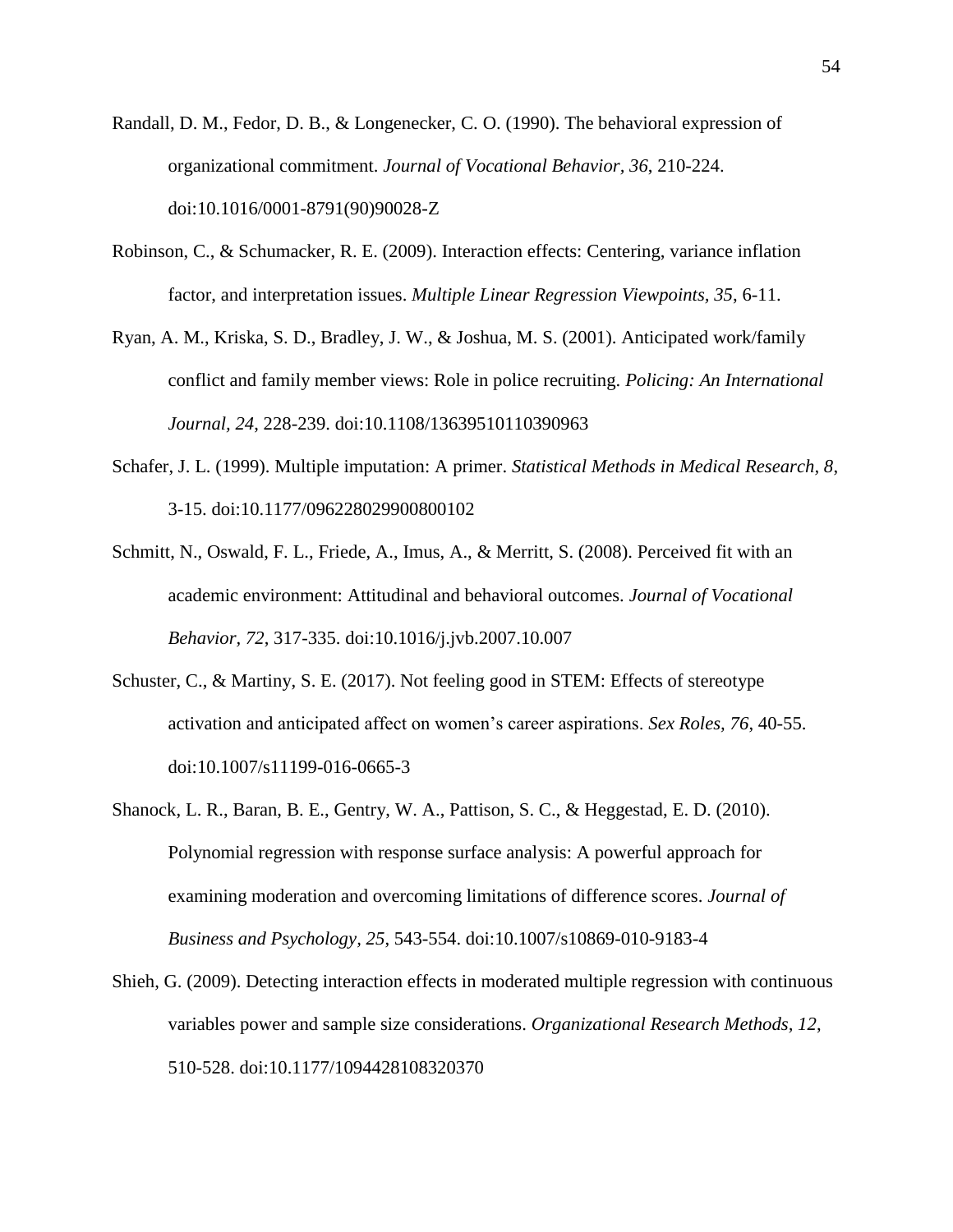- Shockley, K. M., & Allen, T. D. (2018). It's not what I expected: The association between dualearner couples' met expectations for the division of paid and family labor and well-being. *Journal of Vocational Behavior, 104*, 240-260.
	- doi:https://doi.org/10.1016/j.jvb.2017.11.009
- Shockley, K. M., Shen, W., DeNunzio, M. M., Arvan, M. L., & Knudsen, E. A. (2017). Disentangling the relationship between gender and work–family conflict: An integration of theoretical perspectives using meta-analytic methods. *Journal of Applied Psychology, 102*, 1601-1635. doi:10.1037/apl0000246
- Shore, L. M., & Martin, H. J. (1989). Job satisfaction and organizational commitment in relation to work performance and turnover intentions. *Human Relations, 42*, 625-638. doi:10.1177/001872678904200705
- Spector, P. E. (1997). *Job satisfaction: Application, assessment, causes, and consequences* (Vol. 3). Beverly Hills, CA: Sage.
- Spector, P. E. (2006). Method variance in organizational research: Truth or urban legend? *Organizational Research Methods, 9*, 221-232. doi:10.1177/1094428105284955
- Sutton, G., & Griffin, M. A. (2004). Integrating expectations, experiences, and psychological contract violations: A longitudinal study of new professionals. *Journal of Occupational and Organizational Psychology, 77*, 493-514. doi:10.1348/0963179042596487
- Tabachnick, B. G., & Fidell, L. S. (2007). *Using multivariate statistics* (5th ed.). Boston: Allyn & Bacon.
- Van Maanen, J. (1976). Breaking in: Socialization to work. In R. Dubin (Ed.), *Handbook of work, organization, and society*. Chicago: Rand-McNally.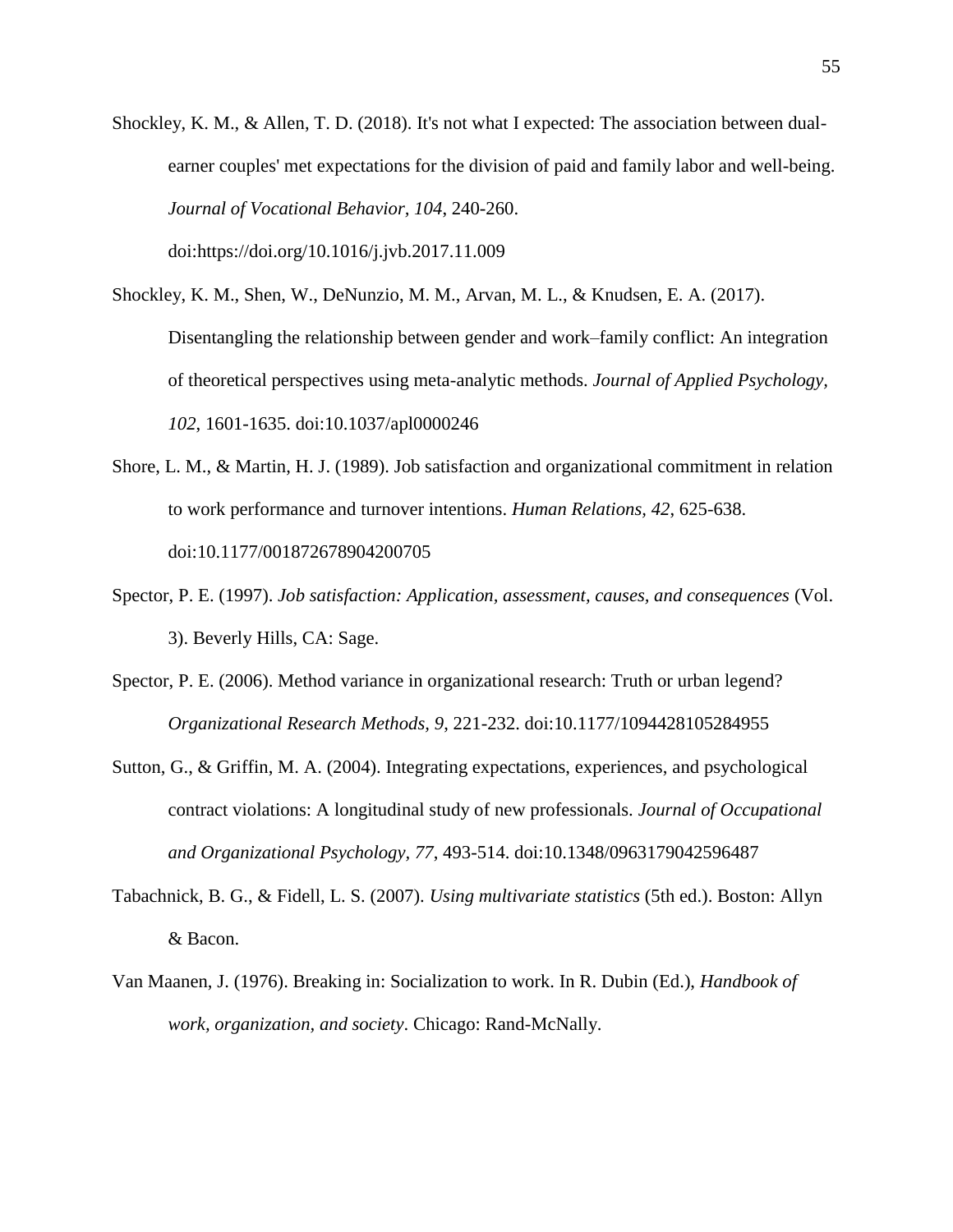- Wanous, J. P., Poland, T. D., Premack, S. L., & Davis, K. S. (1992). The effects of met expectations on newcomer attitudes and behaviors: A review and meta-analysis. *Journal of Applied Psychology, 77*, 288-297. doi:10.1037/0021-9010.77.3.288
- Westring, A. F., & Ryan, A. M. (2011). Anticipated work–family conflict: A construct investigation. *Journal of Vocational Behavior, 79*, 596-610. doi:10.1016/j.jvb.2011.02.004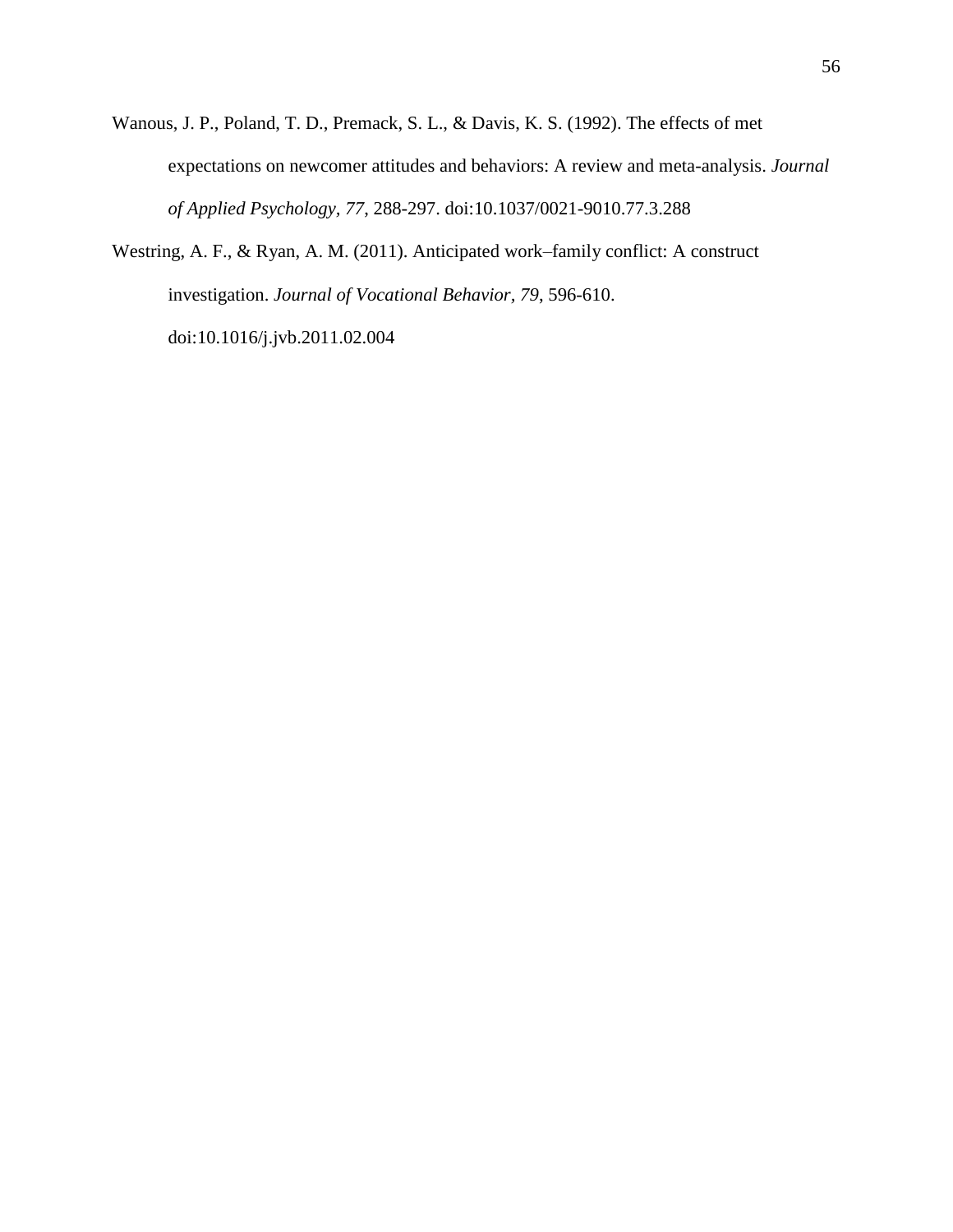# **APPENDIX A**

# **WORK-FAMILY CONFLICT**

## *Work Interference with Family*

- 1. My work keeps me from my family activities more than I would like.
- 2. The time I must devote to my job keeps me from participating equally in household responsibilities and activities.
- 3. I have to miss family activities due to the amount of time I must spend on work responsibilities.
- 4. When I get home from work I am often too frazzled to participate in family activities/responsibilities.
- 5. I am often so emotionally drained when I get home from work that it prevents me from contributing to my family.
- 6. Due to all the pressures at work, sometimes when I get home I am too stressed to do the things I enjoy.
- 7. The problem-solving behaviors I use in my job are not effective in resolving problems at home.
- 8. Behavior that is effective and necessary for me at work would be counterproductive at home.
- 9. The behaviors that I perform that make me effective at work do not help me to be a better parent and spouse.

# *Family Interference with Work*

- 10. The time I spend on family responsibilities often interfere with my work responsibilities.
- 11. The time I spend with my family often causes me not to spend time in activities at work that could be helpful to my career.
- 12. I have to miss work activities due to the amount of time I must spend on family responsibilities.
- 13. Due to stress at home, I am often preoccupied with family matters at work.
- 14. Because I am often stressed from family responsibilities, I have a hard time concentrating on my work.
- 15. Tension and anxiety from my family life often weakens my ability to do my job.
- 16. The behaviors that work for me at home do not seem to be effective at work.
- 17. Behavior that is effective and necessary for me at home would be counterproductive at work.
- 18. The problem-solving behavior that work for me at home does not seem to be as useful at work.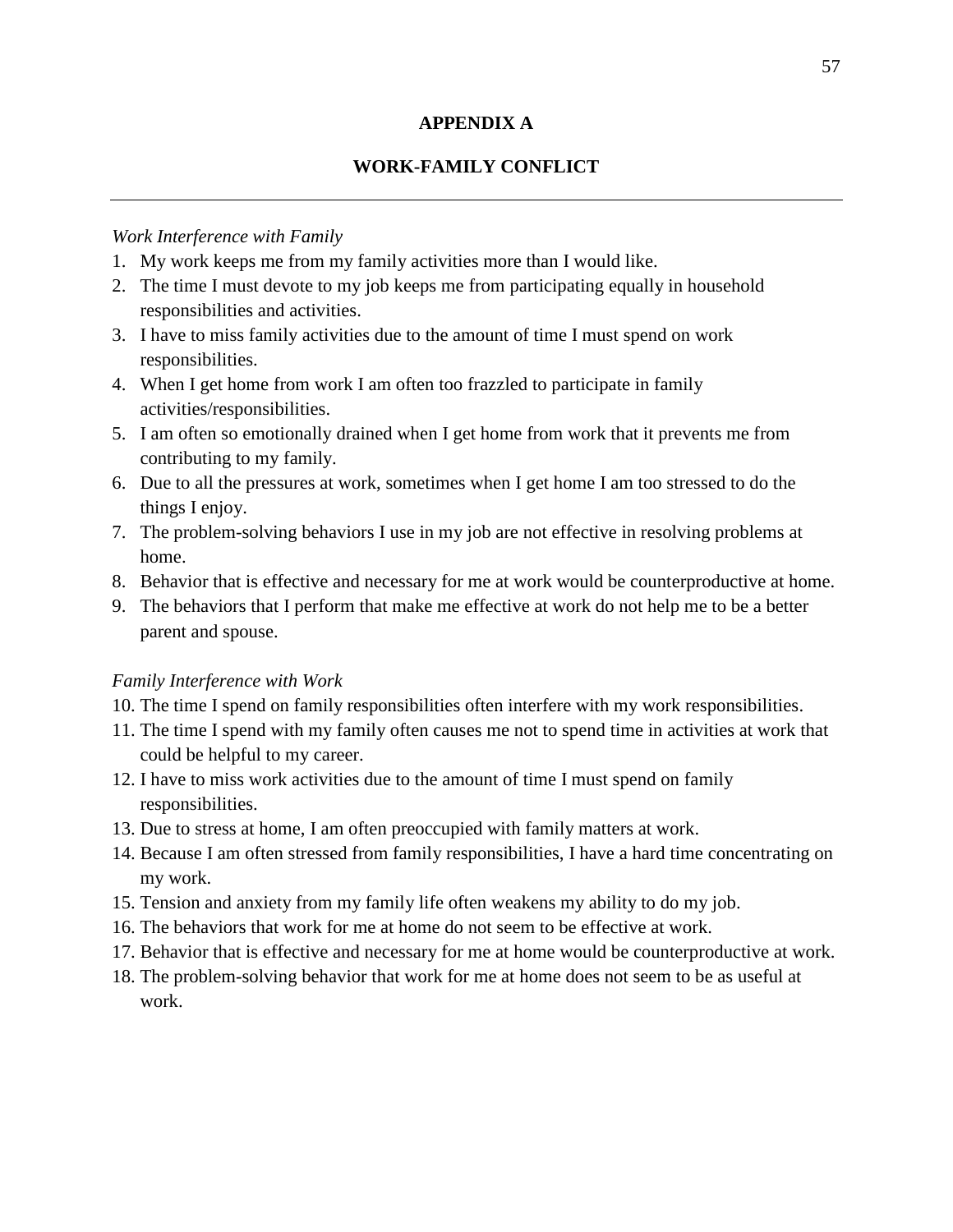### **APPENDIX B**

# **ANTICIPATED WORK-FAMILY CONFLICT**

## *Work Interference with Family*

- 1. My work will keep me from my family activities more than I would like.
- 2. The time I will devote to my job will keep me from participating equally in household responsibilities and activities.
- 3. I will have to miss family activities due to the amount of time I will have to spend on work responsibilities.
- 4. I think that when I get home from work I will often be too frazzled to participate in family activities/responsibilities
- 5. I will often be so emotionally drained when I get home from work that it will prevent me from contributing to my family.
- 6. Due to all the pressures I will have at work, sometimes when I get home I will be too stressed to do the things I enjoy
- 7. The problem-solving behaviors I will use in my job will not be effective in resolving problems at home.
- 8. Behavior that is effective and necessary for me at work will be counterproductive at home.
- 9. The behaviors that I will perform that will make me effective at work will not help me to be a better parent and spouse/partner

# *Family Interference with Work*

- 10. The time I will spend on family responsibilities will often interfere with my work responsibilities.
- 11. The time I will spend with my family will often cause me not to spend time in activities at work that could be helpful to my career.
- 12. I will have to miss work activities due to the amount of time I will have to spend on family responsibilities.
- 13. Due to stress at home, I will often be too preoccupied with family matters at work.
- 14. Because I will often be stressed from my family responsibilities, I will have a hard time concentrating on my work.
- 15. Due to all the pressures I will have at work, sometimes when I get home I will be too stressed to do the things I enjoy
- 16. The behaviors that will work for me at home will not be effective at work.
- 17. Behavior that is effective and necessary for me at home will be counterproductive at work.
- 18. The problem-solving behavior that will work for me at home will not be as useful at work.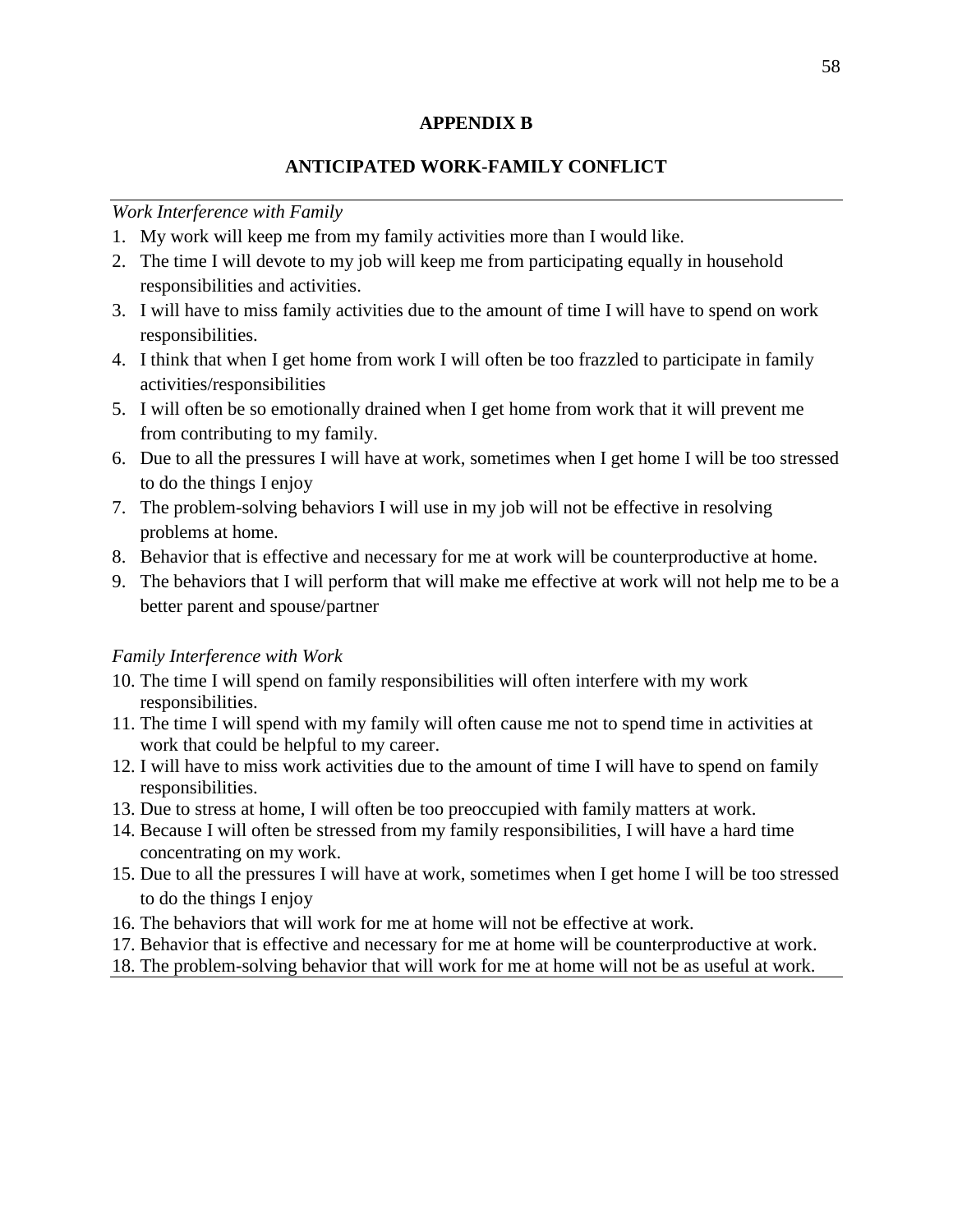# **APPENDIX C**

# **JOB SATISFACTION**

- 1. All in all, I am satisfied with my job
- 2. In general, I don't like my job (REVERSE)
- 3. In general, I like working here

*Note.* Item 2 was reverse scored.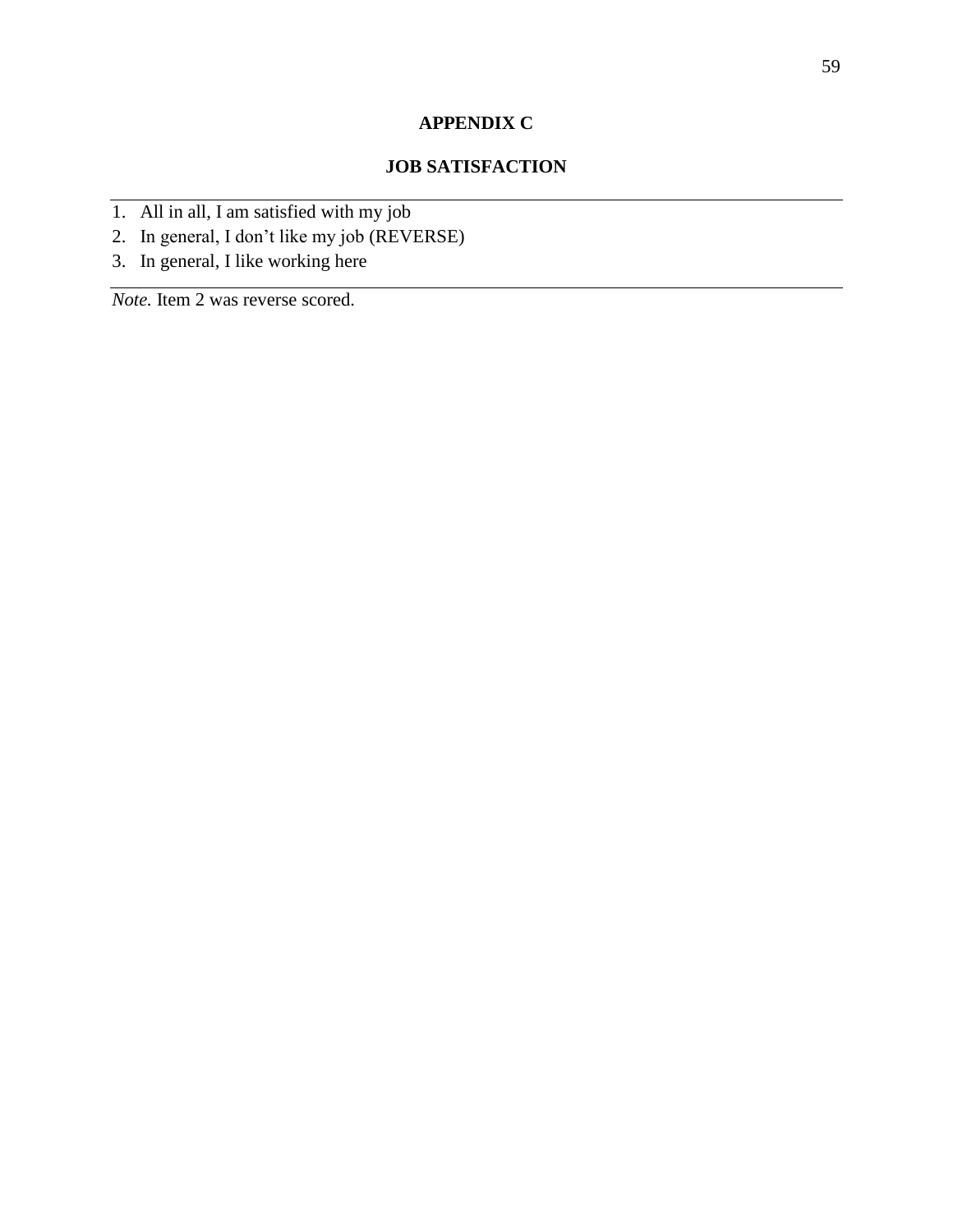# **APPENDIX D**

# **AFFECTIVE ORGANIZATIONAL COMMITMENT**

- 1. I would be very happy to spend the rest of my career with this organization
- 2. I really feel as if this organization's problems are my own
- 3. I do not feel a strong sense of belonging to my organization (REVERSE)
- 4. I do not feel emotionally attached to this organization (REVERSE)
- 5. I do not feel like part of the family at my organization (REVERSE)
- 6. This organization has a great deal of personal meaning for me

*Note.* Items, 3, 4, and 5 were reverse scored.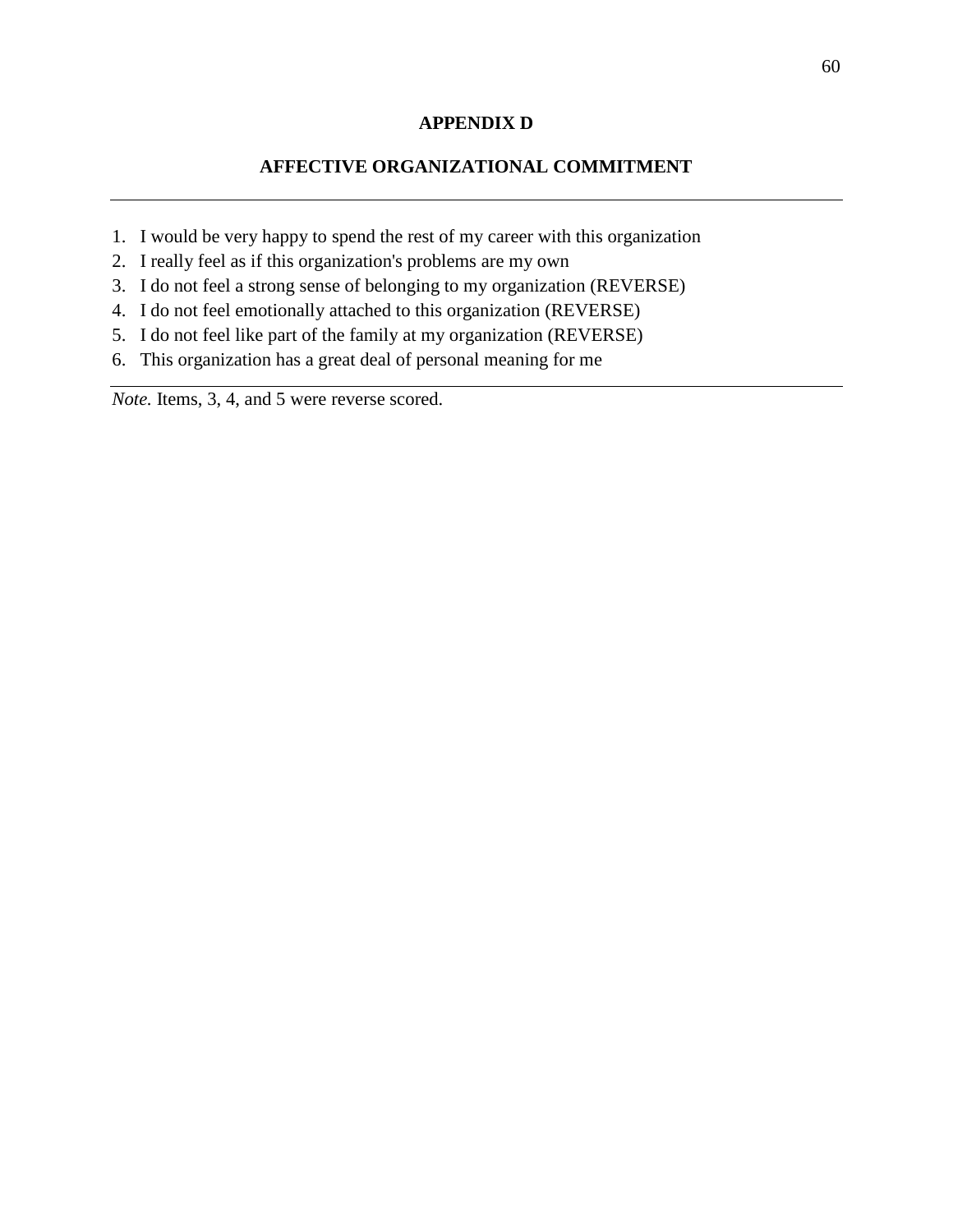# **APPENDIX E**

# **TURNOVER INTENTIONS**

- 1. There is a good chance that I will search for another job this year.
- 2. During the next 12 months, I intend to search for an alternative role (another job, full-time student, etc.) to my present job.
- 3. Within this year I intend to search for an alternative role to my present job.